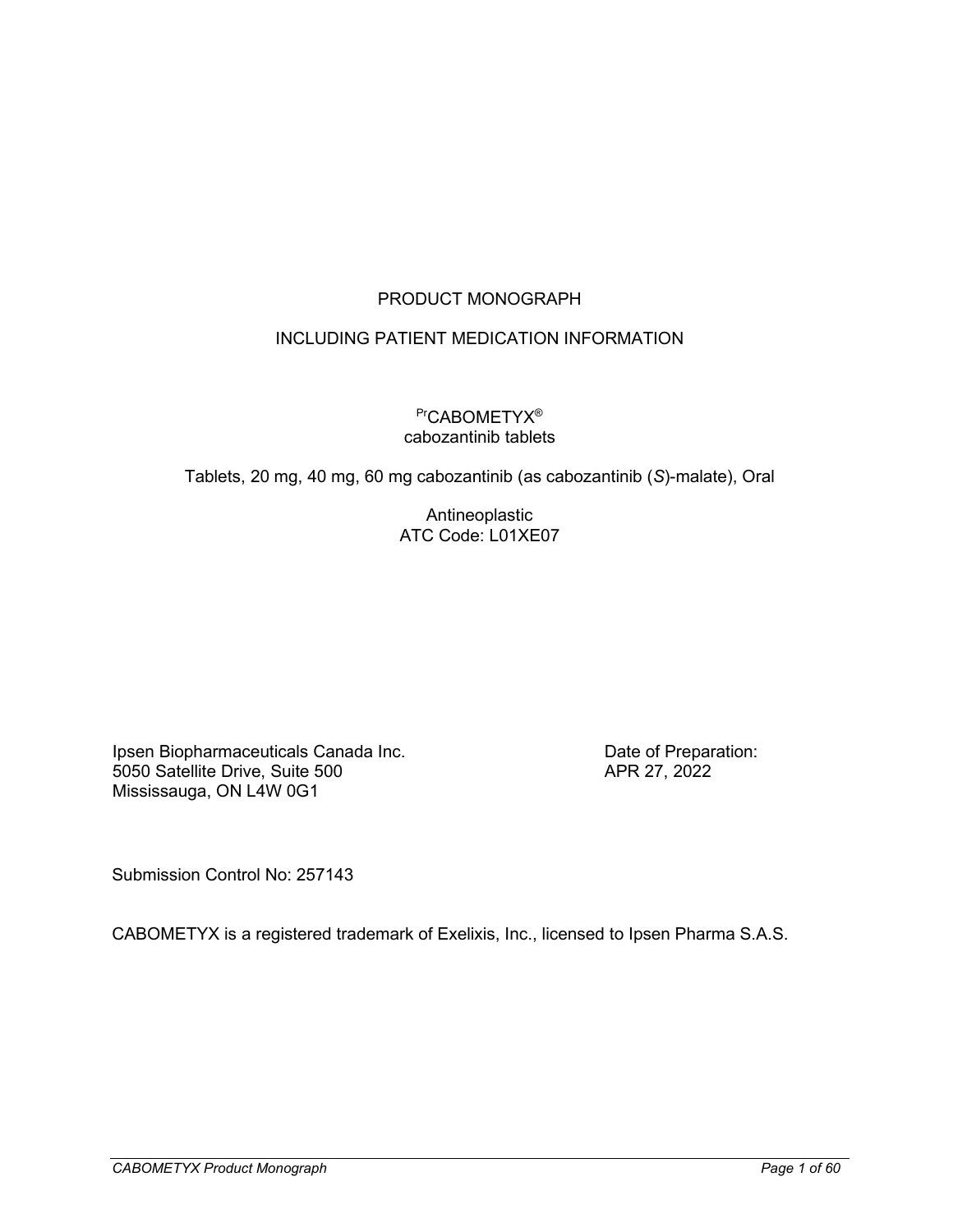# <span id="page-1-0"></span>**RECENT MAJOR LABEL CHANGES**

| 1 Indications               | 04/2022 |
|-----------------------------|---------|
| 4 Dosage and Administration | 04/2022 |
| 7 Warnings and Precautions  | 04/2022 |
| 8 Adverse Reactions         | 04/2022 |
| 14 Clinical Trials          | 04/2022 |

# <span id="page-1-1"></span>**TABLE OF CONTENTS**

| 1              | 11<br>1.2                                                                                                                                                                          |  |
|----------------|------------------------------------------------------------------------------------------------------------------------------------------------------------------------------------|--|
| $\overline{2}$ |                                                                                                                                                                                    |  |
| 3              |                                                                                                                                                                                    |  |
| 4              | 4.2<br>4.4<br>4.5                                                                                                                                                                  |  |
| 5              |                                                                                                                                                                                    |  |
| 6              | DOSAGE FORMS, STRENGTHS, COMPOSITION AND PACKAGING 7                                                                                                                               |  |
| 7              | 7.1<br>7.1.1<br>7.1.2<br>7.1.3<br>7.1.4                                                                                                                                            |  |
| 8              | 8.1<br>8.2<br>Less Common Clinical Trial Adverse Reactions with CABOMETYX (<2%) 25<br>8.3<br>8.4<br>Abnormal Laboratory Findings: Hematologic, Clinical Chemistry and Other<br>8.5 |  |
| 9              | 9.2<br>9.4                                                                                                                                                                         |  |
| 10             | 10.1<br>10.2                                                                                                                                                                       |  |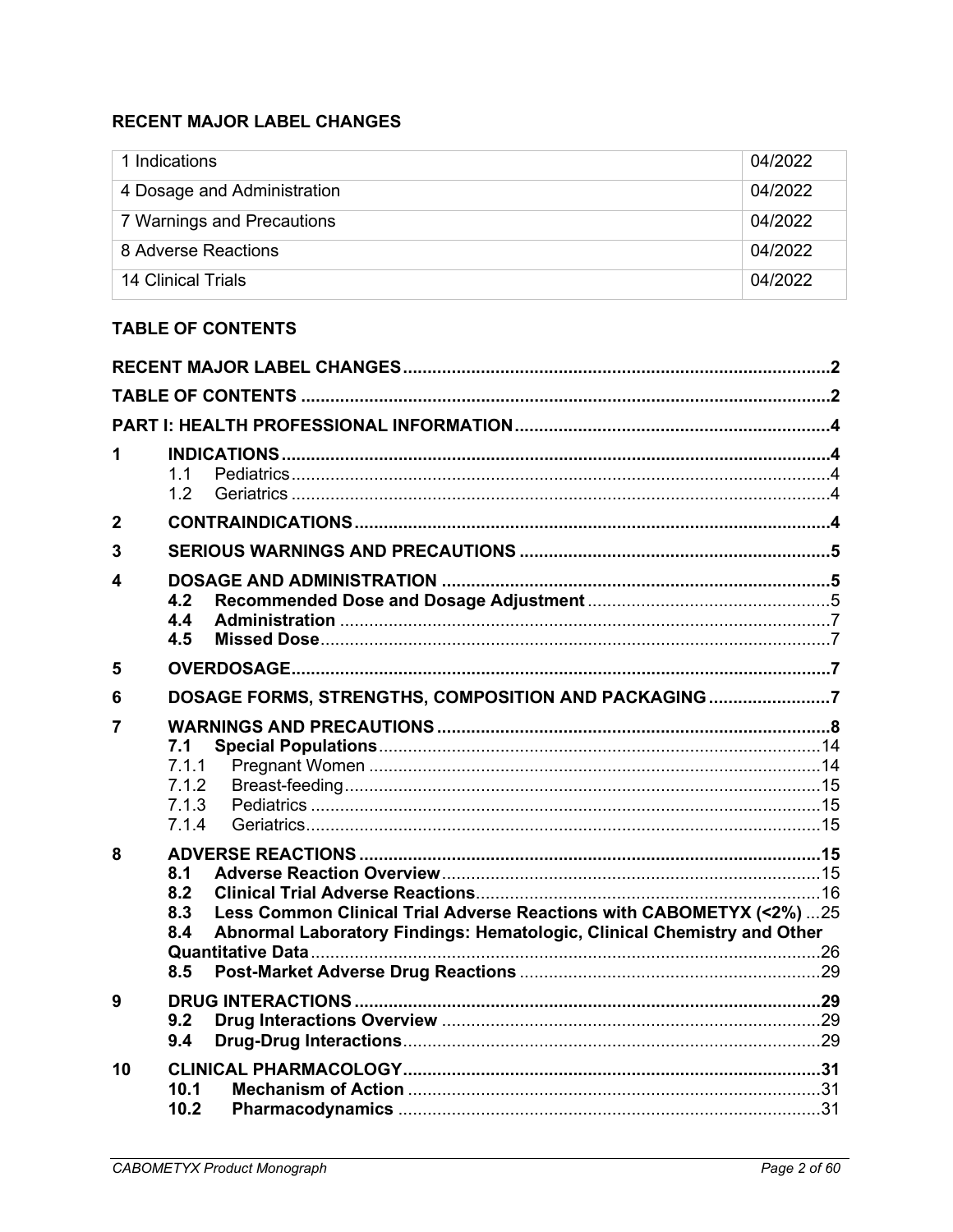|    | 10.3 |  |
|----|------|--|
|    |      |  |
|    |      |  |
| 13 |      |  |
| 14 |      |  |
| 16 |      |  |
|    |      |  |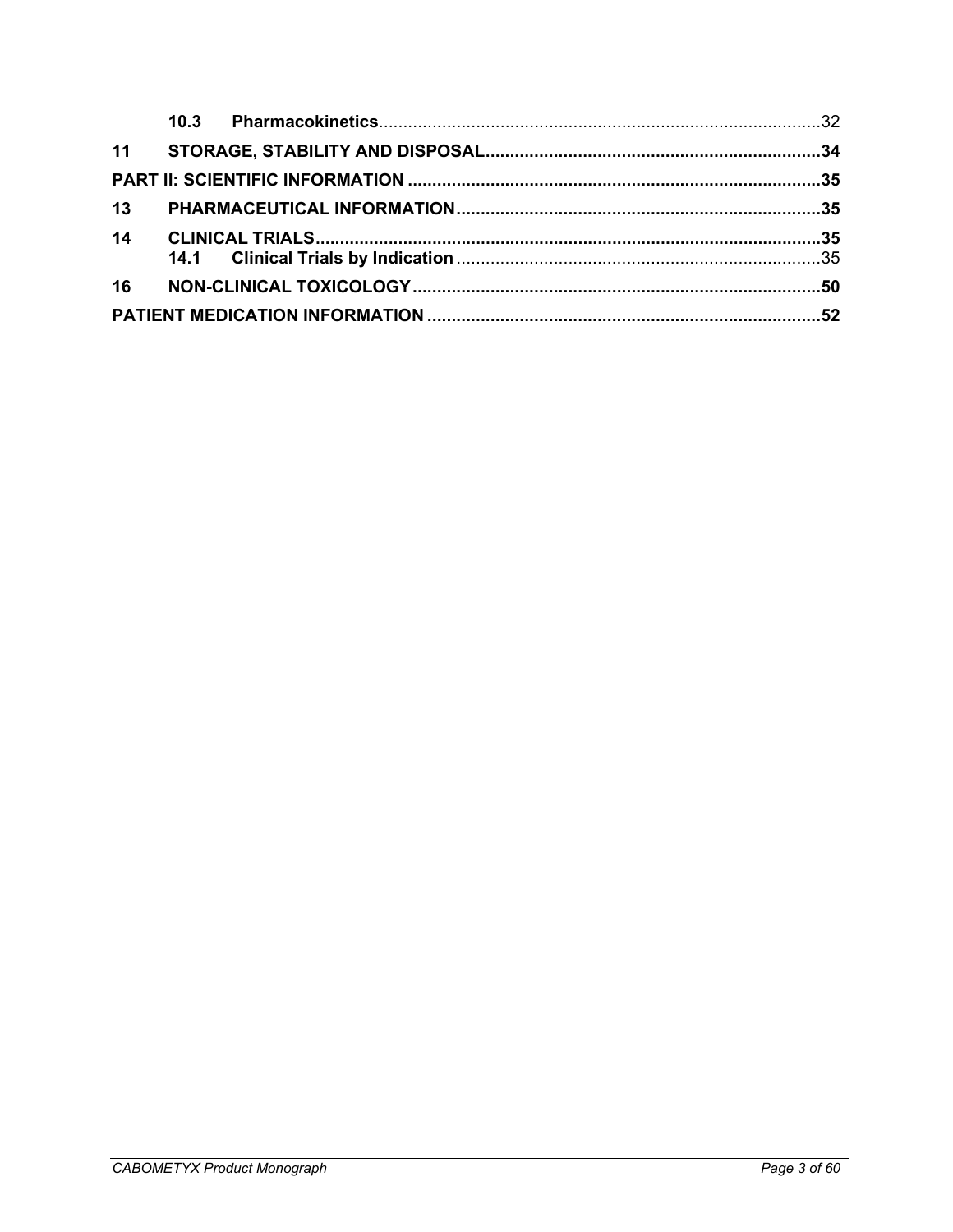### **PART I: HEALTH PROFESSIONAL INFORMATION**

### <span id="page-3-1"></span><span id="page-3-0"></span>**1 INDICATIONS**

### **Renal Cell Carcinoma (RCC)**

CABOMETYX (cabozantinib) is indicated for the treatment of advanced RCC:

- In treatment-naïve adults with intermediate or poor risk.
- In adult patients who have received prior vascular endothelial growth factor (VEGF) targeted therapy.

CABOMETYX, in combination with nivolumab, is indicated for the first-line treatment of adult patients with advanced (not amenable to curative surgery or radiation therapy) or metastatic RCC.

### **Hepatocellular Carcinoma (HCC)**

CABOMETYX is indicated for the treatment of patients with HCC who have been previously treated with sorafenib.

### **Differentiated Thyroid Carcinoma (DTC)**

CABOMETYX is indicated for the treatment of adult patients with locally advanced or metastatic differentiated thyroid carcinoma (DTC) that has progressed following prior VEGFR-targeted therapy and who are radioactive iodine-refractory or ineligible.

### <span id="page-3-2"></span>**1.1 Pediatrics**

<span id="page-3-3"></span>**Pediatrics (<18 years of age)**: Health Canada has not authorized an indication for pediatric use

### **1.2 Geriatrics**

**Geriatrics:** Evidence from clinical studies and experience suggests that use in the geriatric population is associated with no differences in safety or effectiveness.

### <span id="page-3-4"></span>**2 CONTRAINDICATIONS**

CABOMETYX (cabozantinib) is contraindicated in patients who are hypersensitive to this drug or to any ingredient in the formulation, including any non-medicinal ingredient, or component of the container. For a complete listing, see [6 DOSAGE FORMS, STRENGTHS, COMPOSITION AND](#page-6-3)  [PACKAGING.](#page-6-3)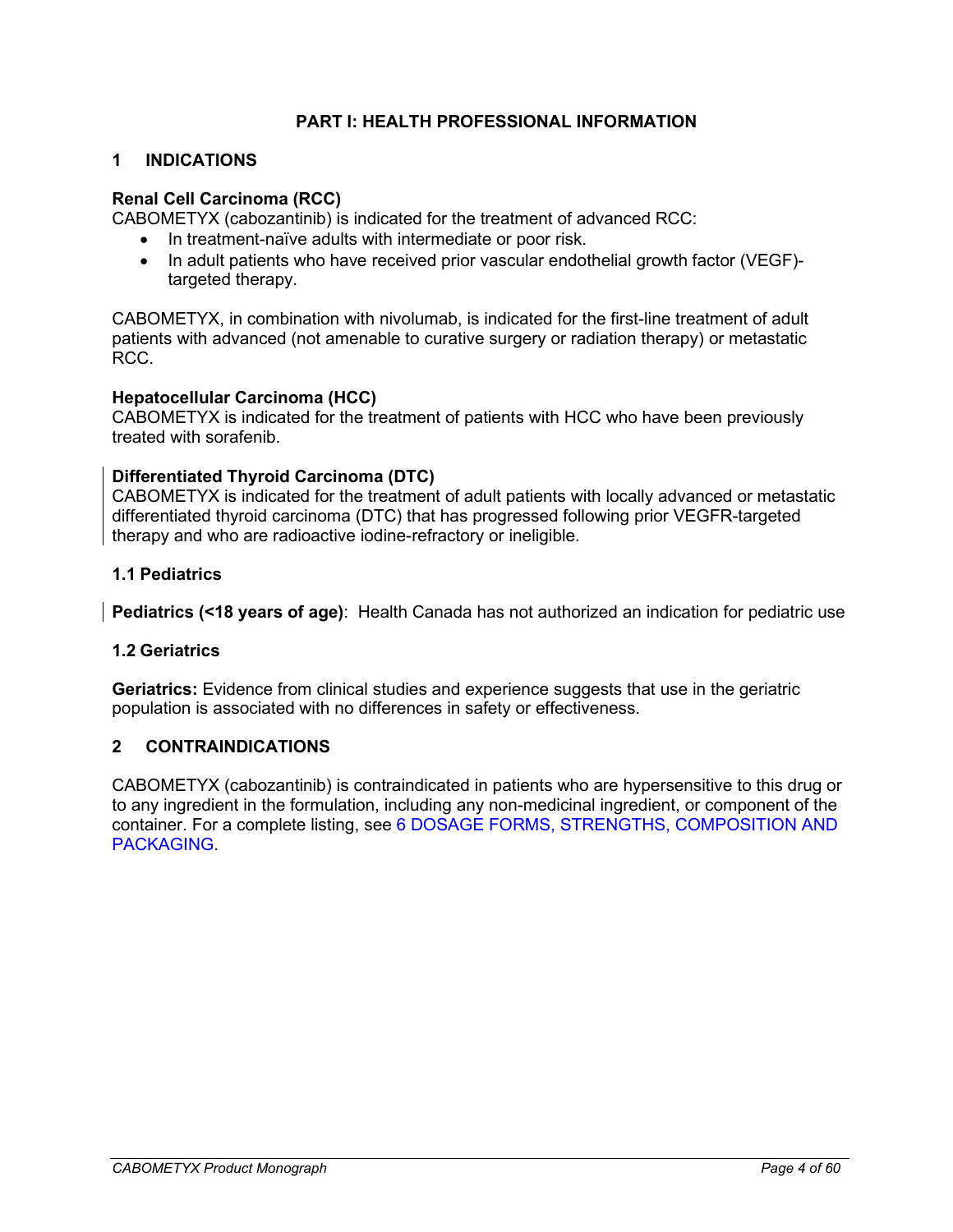### <span id="page-4-0"></span>**3 SERIOUS WARNINGS AND PRECAUTIONS**

### **Serious Warnings and Precautions**

Treatment with CABOMETYX (cabozantinib) should be initiated and supervised by a physician experienced in the use of anti-cancer medicinal products.

CABOMETYX has not been studied in patients with cardiac impairment, severe renal impairment or severe hepatic impairment.

The following are clinically significant adverse events:

- Thromboembolism, including deaths (see [Cardiovascular\)](#page-7-1)
- Hypertension and hypertensive crisis (see [Cardiovascular\)](#page-7-1)
- Gastrointestinal perforations and fistulas, including deaths (see [Gastrointestinal\)](#page-9-0)
- Hemorrhage, including deaths (see [Hematologic\)](#page-10-0)
- Hepatotoxicity (see [Hepatic/Biliary/Pancreatic\)](#page-11-0)
- Posterior Reversible Encephalopathy Syndrome (see [Neurologic\)](#page-12-1)
- Wound complications (see [Peri-Operative Considerations\)](#page-12-0)

#### <span id="page-4-1"></span>**4 DOSAGE AND ADMINISTRATION**

#### <span id="page-4-2"></span>**4.2 Recommended Dose and Dosage Adjustment**

#### **Monotherapy**

The recommended dosage of CABOMETYX (cabozantinib) as a single agent is oral 60 mg once daily without food. Continue treatment until patient no longer experiences clinical benefit or experiences unacceptable toxicity.

#### **In Combination**

The recommended dosage of CABOMETYX in combination with nivolumab (intravenous infusion) is provided in the following table:

| <b>Recommended Dosage</b>                                                             | <b>Duration of Therapy</b>                     |
|---------------------------------------------------------------------------------------|------------------------------------------------|
| CABOMETYX 40 mg once daily orally without   Until disease progression or unacceptable |                                                |
| food                                                                                  | toxicity                                       |
| Nivolumab 240 mg every 2 weeks (30-minute                                             | Until disease progression or unacceptable      |
| intravenous infusion) or 480 mg every 4                                               | toxicity for up to 2 years in patients without |
| weeks (30-minute intravenous infusion)                                                | disease progression                            |

*Refer to the nivolumab Product Monograph (PM) for recommended nivolumab dosing and product information.*

#### For Patients Undergoing Surgery

Stop treatment with CABOMETYX at least 28 days prior to scheduled surgery, including dental surgery (see [Peri-Operative Considerations\)](#page-12-0).

#### Dosage Modifications For Adverse Reactions

Management of suspected adverse drug reactions may require temporary treatment interruption and/or dose reduction, or permanent discontinuation of CABOMETYX therapy.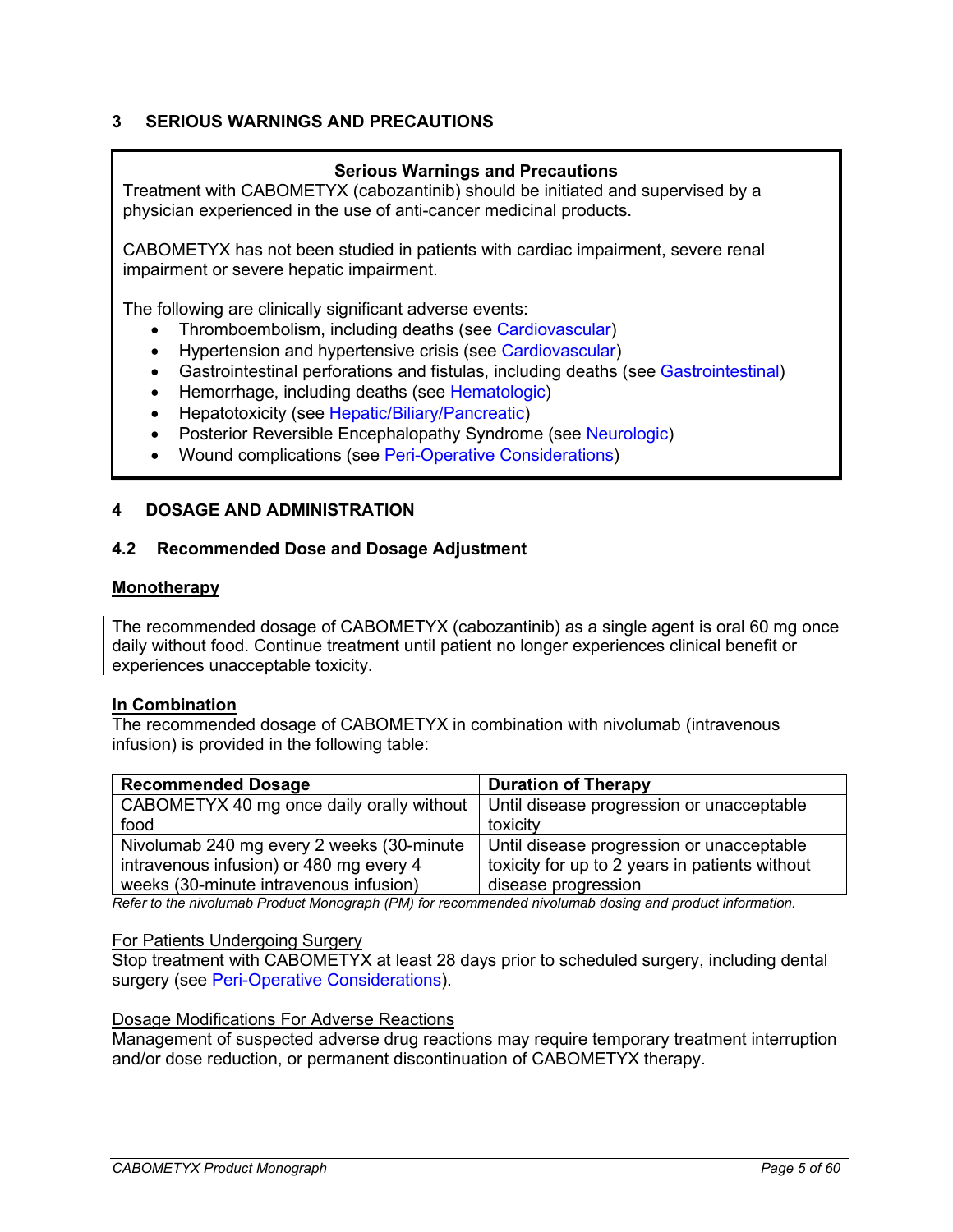Dose interruptions are recommended for management of CTCAE grade 3 or greater toxicities or intolerable grade 2 toxicities. Dose reductions are recommended for events that, if persistent, could become serious or intolerable. Upon resolution/improvement (i.e., return to baseline or resolution to Grade 1) of an adverse drug reaction, reduce the dose as follows:

| <b>Recommended Starting</b><br><b>Dose</b>             | <b>First Dosage Reduction To</b> | <b>Second Dosage Reduction</b><br>To |
|--------------------------------------------------------|----------------------------------|--------------------------------------|
| <b>Monotherapy</b>                                     |                                  |                                      |
| CABOMETYX 60 mg daily                                  | 40 mg daily                      | 20 mg daily*                         |
| In Combination                                         |                                  |                                      |
| CABOMETYX 40 mg daily in<br>combination with nivolumab | 20 mg daily                      | 20 mg every other day*               |

*\* If previously receiving lowest dose, resume at same dose. If lowest dose not tolerated, discontinue CABOMETYX.*

Permanently Discontinue CABOMETYX for any of the following:

- development of unmanageable fistula or GI perforation
- severe hemorrhage
- arterial or venous thromboembolic event that require medical intervention (e.g., myocardial infarction, cerebral infarction)
- hypertensive crisis or severe hypertension despite optimal medical management
- nephrotic syndrome
- posterior reversible encephalopathy syndrome

#### **Dose Modifications for Coadministration with Strong CYP3A4 Inhibitors**

Reduce the daily CABOMETYX dose by 20 mg. Resume the dose that was used prior to initiating the strong CYP3A4 inhibitor 2 to 3 days after discontinuation of the strong inhibitor (see [9 DRUG INTERACTIONS,](#page-28-1) [9.4 Drug-Drug Interactions\)](#page-28-3).

#### **Dosage Modifications for Coadministration with Strong CYP3A4 Inducers**

Increase the daily CABOMETYX dose by 20 mg as tolerated. Resume the dose that was used prior to initiating the strong CYP3A4 inducer 2 to 3 days after discontinuation of the strong inducer. Do not exceed a daily dose of 80 mg (see [9 DRUG INTERACTIONS,](#page-28-1) [9.4 Drug-Drug](#page-28-3)  [Interactions\)](#page-28-3).

#### <span id="page-5-0"></span>**Table 1: Recommended Specific Dosage Modifications for Hepatic Adverse Reactions for Combination**

| CABOMETYX in combination | ALT or AST >3 times ULN but   | Withhold <sup>a</sup> both CABOMETYX     |
|--------------------------|-------------------------------|------------------------------------------|
| with nivolumab           | $\leq$ 10 times ULN with      | and nivolumab until adverse              |
|                          | concurrent total bilirubin <2 | reactions recover <sup>b</sup> to Grades |
|                          | times ULN                     | 0 or 1                                   |
|                          | ALT or AST >10 times ULN      | Permanently discontinue both             |
|                          | or >3 times ULN with          | CABOMETYX and nivolumab                  |
|                          | concurrent total bilirubin ≥2 |                                          |
|                          | times ULN                     |                                          |

ALT: alanine aminotransferase, AST: aspartate aminotransferase, ULN: upper limit of normal

aConsider corticosteroid therapy for hepatic adverse reactions if CABOMETYX is withheld or discontinued when administered in combination with nivolumab

bAfter recovery, rechallenge with one or both of CABOMETYX and nivolumab may be considered. If rechallenging with nivolumab with or without CABOMETYX, refer to nivolumab Product Monograph.

#### In Patients with Hepatic Impairment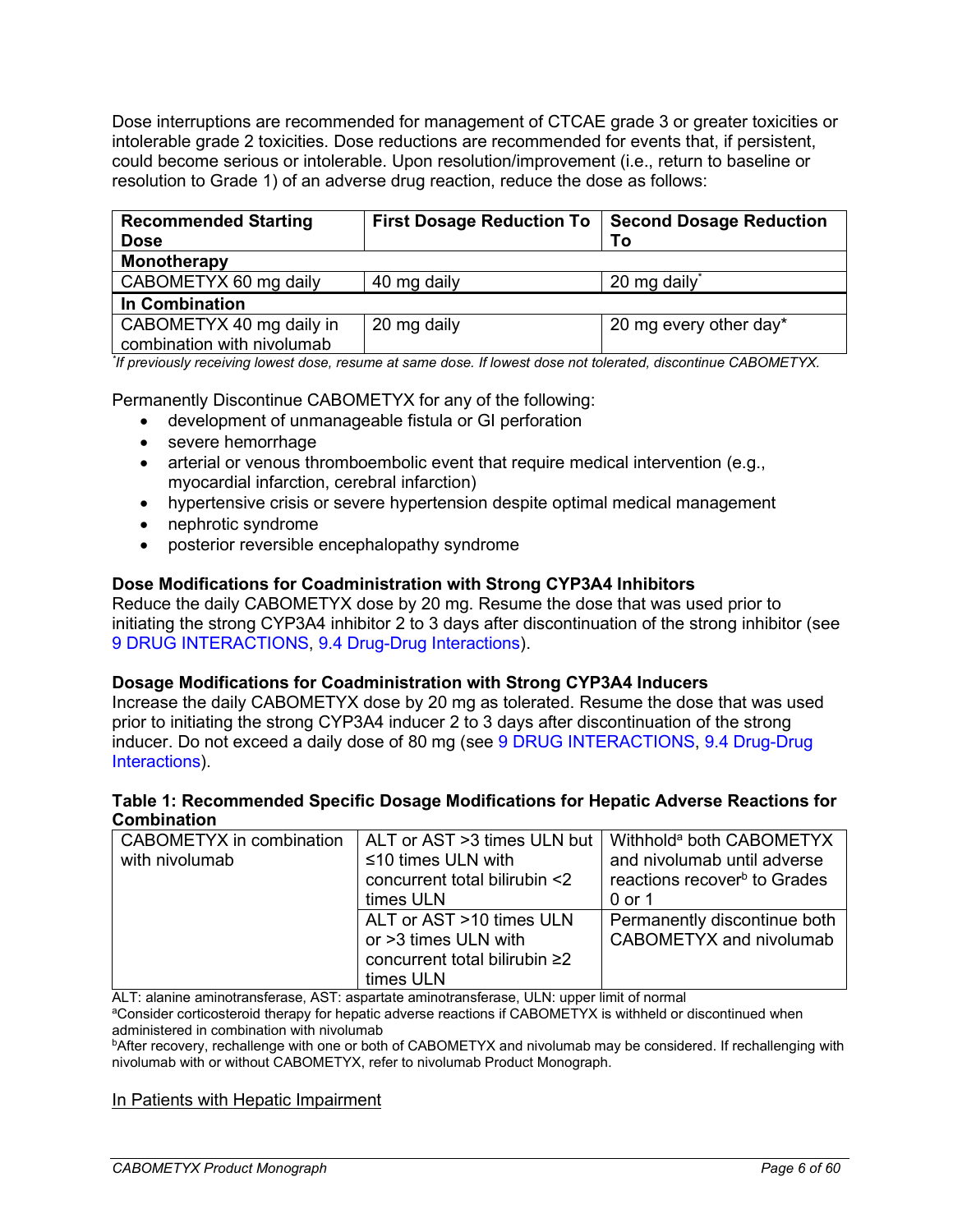Reduce the starting dose of CABOMETYX as monotherapy to 40 mg once daily in patients with moderate hepatic impairment. Patients with mild or moderate hepatic impairment should be closely monitored. CABOMETYX in combination with nivolumab has not been studied in patients with mild or moderate hepatic impairment. No dosing recommendation can be provided.

CABOMETYX as monotherapy or in combination with nivolumab is not recommended for use in patients with severe hepatic impairment (see [10.3 Pharmacokinetics\)](#page-31-0).

#### In Patients with Renal Impairment

CABOMETYX should be used with caution in patients with mild or moderate renal impairment. CABOMETYX is not recommended for use in patients with severe renal impairment as safety and efficacy have not been established in this population (see [10.3 Pharmacokinetics\)](#page-31-0).

#### <span id="page-6-0"></span>**4.4 Administration**

Swallow CABOMETYX tablets whole. Do not crush CABOMETYX tablets.

Do **not** administer CABOMETYX with food. Administer at least 1 hour before or at least 2 hours after eating.

Do not ingest foods (e.g., grapefruit, grapefruit juice) or nutritional supplements that are known to inhibit cytochrome P450 during CABOMETYX treatment.

When CABOMETYX is taken with nivolumab, administer nivolumab first during the day followed by CABOMETYX on an empty stomach, preferably in the evening.

#### <span id="page-6-1"></span>**4.5 Missed Dose**

<span id="page-6-2"></span>Do not take a missed dose within 12 hours of the next dose.

### **5 OVERDOSAGE**

There is no specific treatment for CABOMETYX (cabozantinib) overdose and possible symptoms of overdose have not been established.

In the event of suspected overdose, CABOMETYX should be withheld and supportive care instituted. Liver function tests, serum electrolytes and metabolic clinical laboratory parameters should be monitored at least weekly or as deemed clinically appropriate to assess any possible changing trends. Blood pressure and ECG monitoring are recommended. Adverse reactions associated with overdose are to be treated symptomatically.

For management of a suspected drug overdose, contact your regional poison control centre.

### <span id="page-6-3"></span>**6 DOSAGE FORMS, STRENGTHS, COMPOSITION AND PACKAGING**

#### **Table 2: Dosage Forms, Strengths, Composition and Packaging.**

| Route of<br><b>Administration</b> | Dosage Form<br><b>Strength/Composition</b> | <b>Non-medicinal Ingredients</b> |
|-----------------------------------|--------------------------------------------|----------------------------------|
|-----------------------------------|--------------------------------------------|----------------------------------|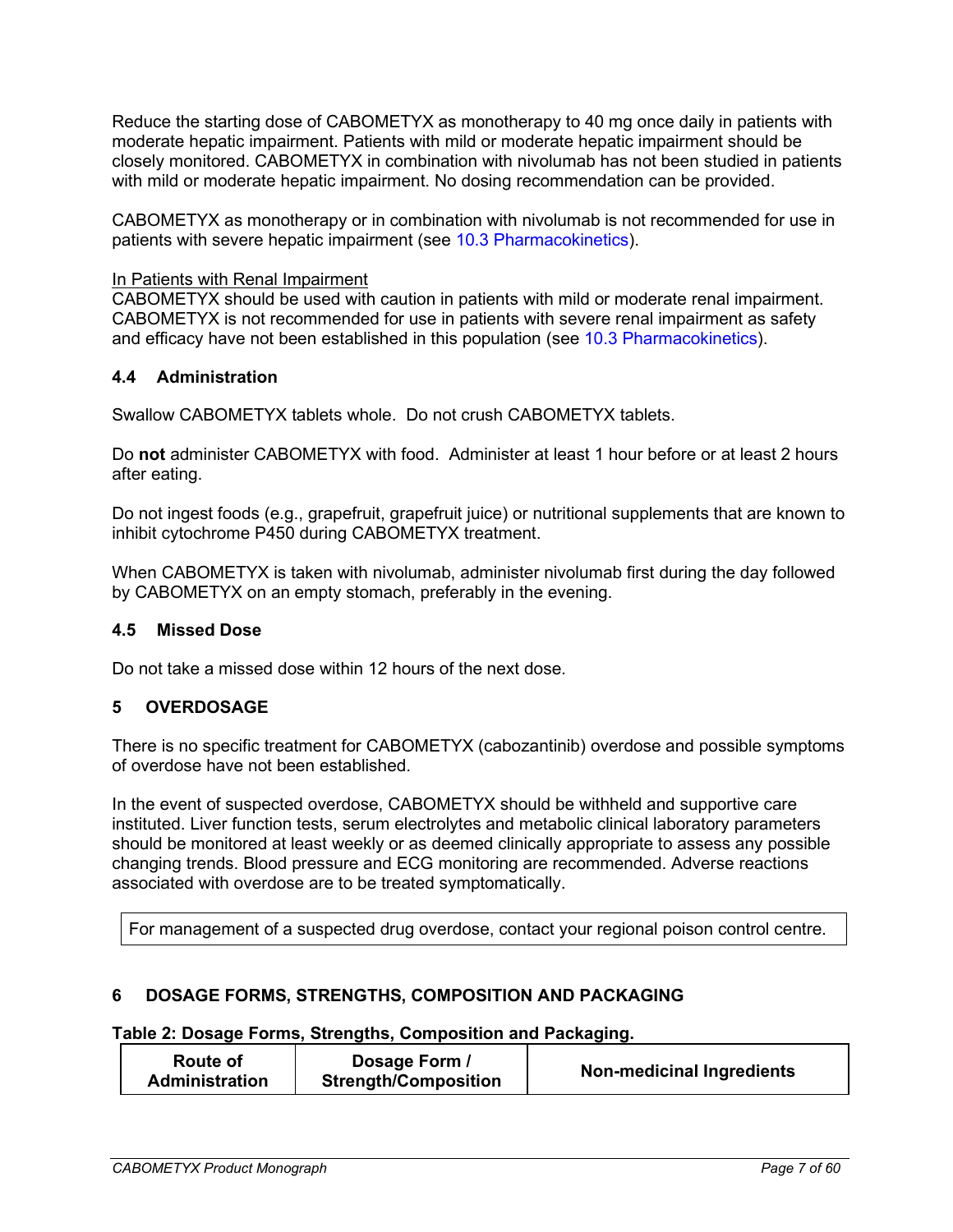| tablet 20 mg, 40 mg, 60 mg<br>oral<br>cabozantinib as<br>cabozantinib (S)-malate | Colloidal Silicon Dioxide,<br>Croscarmellose Sodium, Hydroxypropyl<br>Cellulose, Hypromellose 2910, Iron<br>Oxide Yellow, Lactose Anhydrous,<br>Magnesium Stearate, Microcrystalline<br>Cellulose, Titanium Dioxide and<br>Triacetin. |
|----------------------------------------------------------------------------------|---------------------------------------------------------------------------------------------------------------------------------------------------------------------------------------------------------------------------------------|
|----------------------------------------------------------------------------------|---------------------------------------------------------------------------------------------------------------------------------------------------------------------------------------------------------------------------------------|

60 mg tablets are yellow film-coated, oval shaped with no score, debossed with "XL" on one side and "60" on the other side of the tablet; available in bottles of 30 tablets.

40 mg tablets are yellow film-coated, triangle shaped with no score, debossed with "XL" on one side and "40" on the other side of the tablet; available in bottles of 30 tablets.

20 mg tablets are yellow film-coated, round shaped with no score, debossed with "XL" on one side and "20" on the other side of the tablet; available in bottles of 30 tablets.

### <span id="page-7-0"></span>**7 WARNINGS AND PRECAUTIONS**

#### **General**

When CABOMETYX is administered in combination with nivolumab, refer to the PM for nivolumab prior to initiation of treatment.

As most events can occur early in the course of treatment, the physician should evaluate the patient closely during the first eight weeks of treatment to determine if dose modifications are warranted. Events that generally have early onset include hypocalcemia, hypokalemia, thrombocytopenia, hypertension, palmar-plantar erythrodysesthesia (PPE), proteinuria, and gastrointestinal (GI) events (abdominal pain, mucosal inflammation, constipation, diarrhea, vomiting).

#### **Carcinogenesis and Mutagenesis**

There are no human data on carcinogenesis and mutagenesis. Based on non-clinical findings, the long-term carcinogenic potential of CABOMETYX (cabozantinib) is unknown (see [Carcinogenicity\)](#page-49-1).

#### <span id="page-7-1"></span>**Cardiovascular**

#### Thrombotic Events

CABOMETYX treatment results in an increased incidence of thrombotic events. In RCC studies, venous thromboembolism occurred in 9% (including 5% pulmonary embolism) and arterial thromboembolism occurred in 1% of CABOMETYX-treated patients. In RCC patients treated with CABOMETYX in combination with nivolumab, venous thromboembolism occurred in 11% (including 6% pulmonary embolism) and arterial thromboembolism occurred in 2%. In the pivotal HCC study (XL184-309), portal vein thrombosis was observed in 1% (including one fatal event) of CABOMETYX-treated patients. Patients with a history of portal vein invasion appeared to be at higher risk of developing portal vein thrombosis. Arterial thromboembolism occurred in 3% of CABOMETYX-treated HCC patients; most frequently occurred cerebrovascular accident (1% CABOMETYX vs 0% placebo) including one fatal event. In addition, two other subjects in the CABOMETYX arm had Grade 5 arterial thrombotic AEs and two had Grade 5 venous/mixed thrombotic AEs.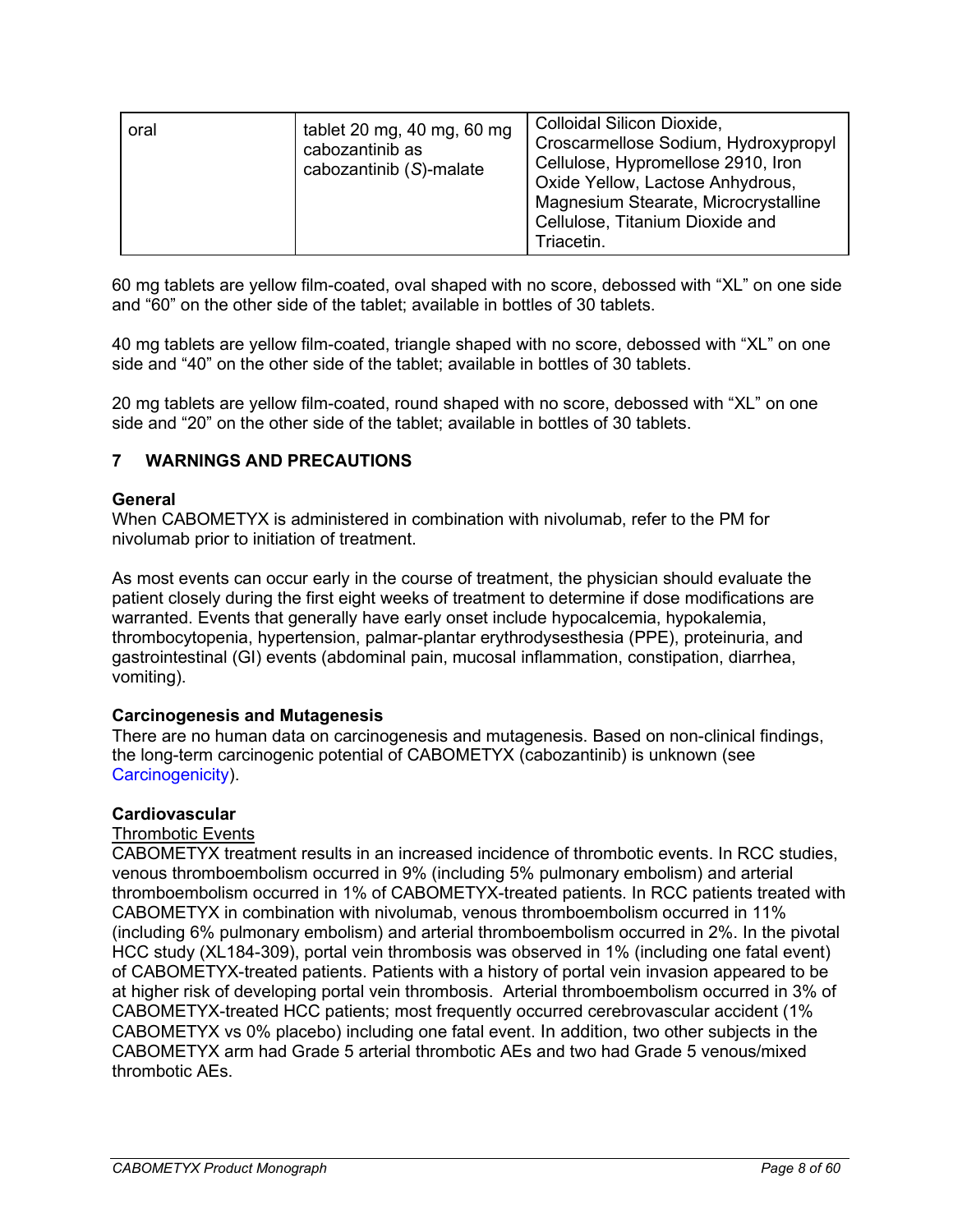Discontinue CABOMETYX in patients who develop an acute myocardial infarction or any other clinically significant arterial thromboembolic complication (see [4 DOSAGE AND](#page-4-1)  [ADMINISTRATION\)](#page-4-1).

#### Hypertension and Hypertensive Crisis

CABOMETYX treatment results in an increased incidence of treatment-emergent hypertension, including hypertensive crisis. In RCC studies, hypertension was reported in 44% (18% Grade ≥ 3) of CABOMETYX-treated patients. In RCC patients treated with CABOMETYX in combination with nivolumab, hypertension was reported in 36% (14% Grade 3 and <1% Grade 4). In the pivotal HCC study, hypertension events were reported in 30% (16% Grade ≥ 3) of CABOMETYX-treated patients.

Serious cases of artery dissection have been reported in patients using VEGF receptor tyrosine kinase inhibitors (VEGFR-TKIs), including CABOMETYX, with or without hypertension.

Monitor blood pressure prior to initiation and regularly during CABOMETYX treatment. Do not initiate CABOMETYX in patients with uncontrolled hypertension. Withhold CABOMETYX for hypertension that is not adequately controlled with medical management; when controlled, resume CABOMETYX at a reduced dose. Discontinue CABOMETYX for severe hypertension that cannot be controlled with anti-hypertensive therapy or for hypertensive crisis (see [4](#page-4-1)  [DOSAGE AND ADMINISTRATION\)](#page-4-1).

#### Prolongation of QT interval

CABOMETYX causes a prolongation of the QTc interval (see [Cardiac Electrophysiology\)](#page-30-3). QTc prolongation may lead to an increased risk of ventricular arrhythmias including torsade de pointes. Torsade de pointes is a polymorphic ventricular tachyarrhythmia. Generally, the risk of torsade de pointes increases with the magnitude of QTc prolongation produced by the drug. Torsade de pointes may be asymptomatic or experienced by the patient as dizziness, palpitations, syncope, or seizures. If sustained, torsade de pointes can progress to ventricular fibrillation and sudden cardiac death. Hypokalemia, hypomagnesemia, and hypocalcemia should be corrected prior to initiating or continuing CABOMETYX administration.

Particular care should be exercised when administering CABOMETYX to patients who are taking other medicinal products known to prolong the QTc interval (see [9 DRUG INTERACTIONS\)](#page-28-1) or who are suspected to be at an increased risk of experiencing torsade de pointes during treatment with a QTc-prolonging drug.

Risk factors for torsade de pointes in the general population include, but are not limited to, the following: female gender, age  $\geq 65$  years, baseline prolongation of the QT/QTc interval; presence of genetic variants affecting cardiac ion channels or regulatory proteins, especially congenital long QT syndromes; family history of sudden cardiac death at <50 years of age; cardiac disease (e.g., myocardial ischemia or infarction, congestive heart failure, cardiomyopathy, conduction system disease); history of arrhythmias; electrolyte disturbances (e.g., hypokalemia, hypomagnesemia, hypocalcemia) or conditions leading to electrolyte disturbances (e.g., persistent vomiting, eating disorders); bradycardia; acute neurological events (e.g., intracranial or subarachnoid haemorrhage, stroke, intracranial trauma); diabetes mellitus; and autonomic neuropathy.

Monitor electrocardiogram and electrolytes regularly*.* Permanently discontinue CABOMETYX in patients who develop torsade de pointes or polymorphic ventricular tachycardia or signs/symptoms of serious arrhythmia.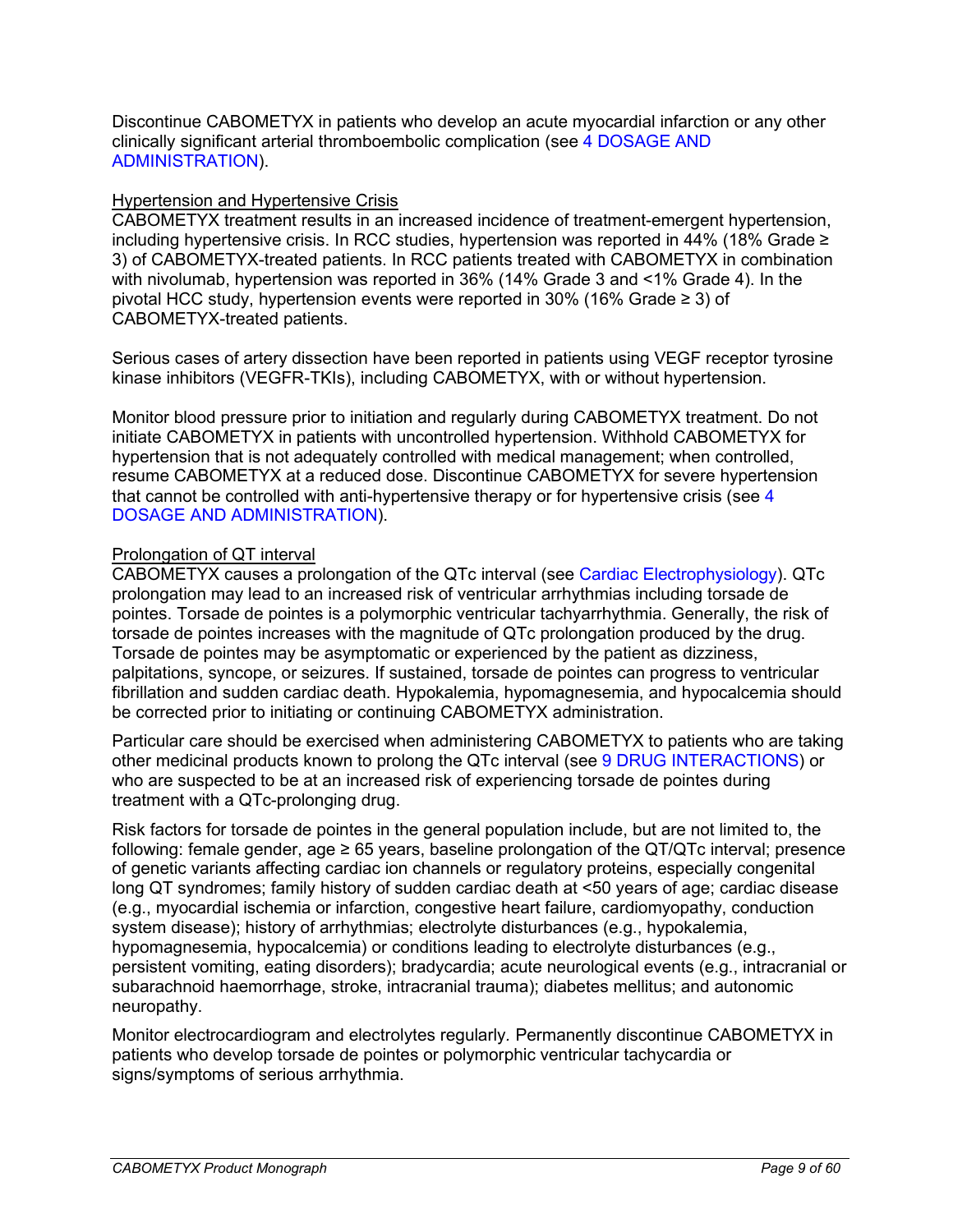When drugs that prolong the QTc interval are prescribed, healthcare professionals should counsel their patients concerning the nature and implications of the ECG changes, underlying diseases and disorders that are considered to represent risk factors, demonstrated and predicted drug-drug interactions, symptoms suggestive of arrhythmia, risk management strategies, and other information relevant to the use of the drug. Patients should be advised to contact their healthcare provider immediately to report any new chest pain or discomfort, changes in heartbeat, palpitations, dizziness, light-headedness, fainting, or changes in or new use of other medications.

### Heart Rate Decrease and PR Interval Prolongation

CABOMETYX causes a decrease in heart rate and a prolongation of the PR interval (see [Cardiac Electrophysiology\)](#page-30-3). Caution should be observed in patients with a low heart rate at baseline (< 60 beats per minute), a history of syncope or arrhythmia, sick sinus syndrome, sinoatrial block, atrioventricular (AV) block, ischemic heart disease, or congestive heart failure. Concomitant medications that result in a decrease in heart rate and/or PR interval prolongation should be avoided to the extent possible during treatment with CABOMETYX (see [9 DRUG](#page-28-1)  [INTERACTIONS\)](#page-28-1).

### **Driving and Operating Machinery**

Adverse events such as fatigue, dizziness and weakness occurred in CABOMETYX-treated patients. Caution should be exercised when driving or operating a vehicle or potentially dangerous machinery.

### **Endocrine**

Adrenal Insufficiency

CABOMETYX in combination with nivolumab can cause primary or secondary adrenal insufficiency. For Grade 2 or higher adrenal insufficiency, initiate symptomatic treatment, including hormone replacement as clinically indicated. Withhold CABOMETYX and/or nivolumab depending on severity.

Adrenal insufficiency occurred in 4.7% (15/320) of patients with RCC who received CABOMETYX with nivolumab, including Grade 3 (2.2%), and Grade 2 (1.9%) adverse reactions. Adrenal insufficiency led to permanent discontinuation of CABOMETYX and nivolumab in 0.9% and withholding of CABOMETYX and nivolumab in 2.8% of patients with RCC. Approximately 80% (12/15) of patients with adrenal insufficiency received hormone replacement therapy, including systemic corticosteroids. Adrenal insufficiency resolved in 27% (n=4) of the 15 patients. Of the 9 patients in whom CABOMETYX with nivolumab was withheld for adrenal insufficiency, 6 reinstated treatment after symptom improvement; of these, all (n=6) received hormone replacement therapy and 2 had recurrence of adrenal insufficiency (see 8 ADVERSE [REACTIONS\)](#page-14-3).

### Thyroid dysfunction

Hypothyroidism occurred in 21% of RCC patients and in 2% of DTC patients treated with CABOMETYX, however DTC patients were required to be receiving thyroid replacement therapy. In RCC patients treated with CABOMETYX in combination with nivolumab, hypothyroidism occurred in 34% of patients and hyperthyroidism in 10%.

Monitoring for thyroid function before initiation of, and periodically throughout, treatment with CABOMETYX is recommended. Hypothyroidism should be treated according to standard medical practice to maintain euthyroid state.

### <span id="page-9-0"></span>**Gastrointestinal (GI)**

Diarrhea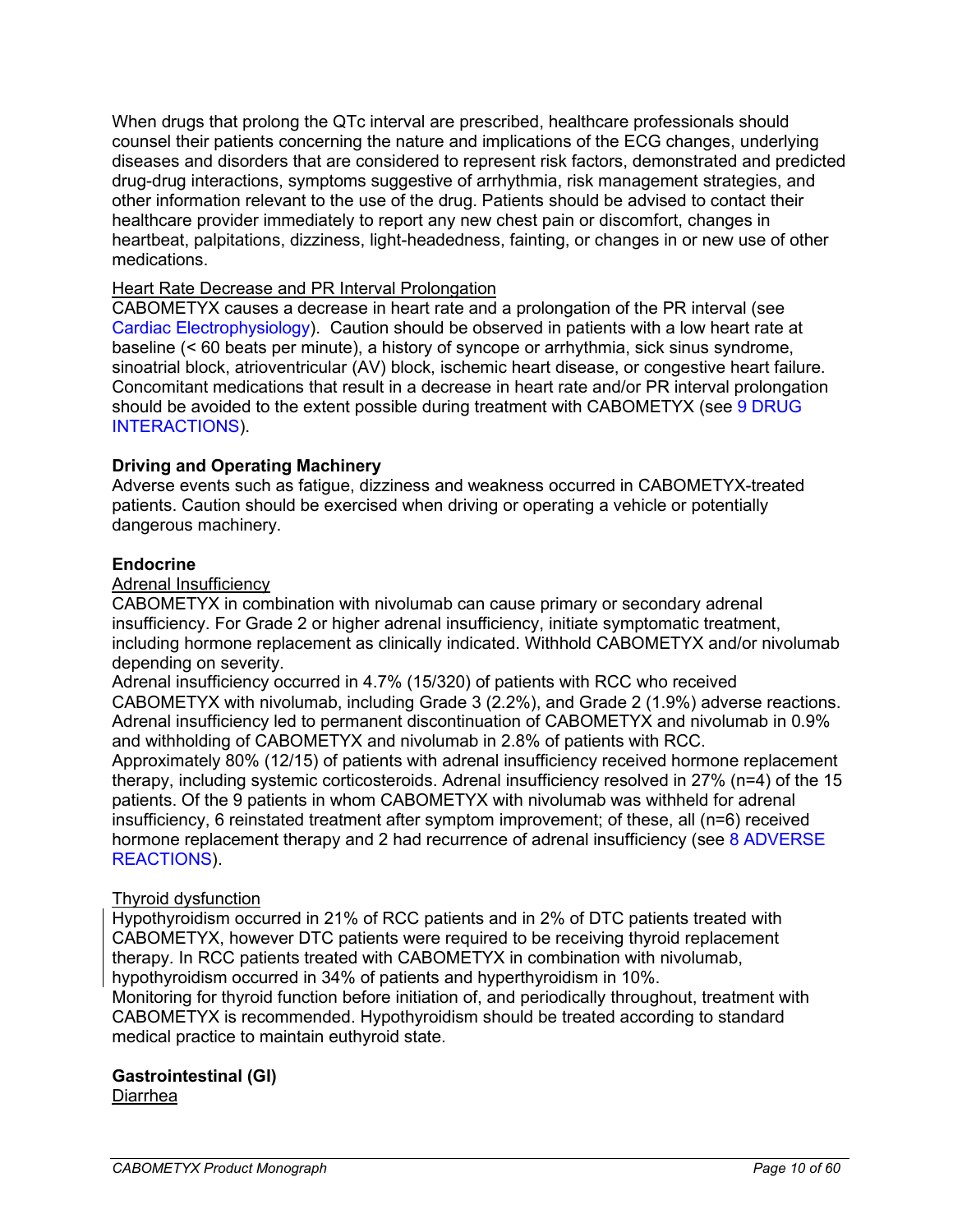In the pivotal 2L RCC study, diarrhea occurred in 74% of patients treated with CABOMETYX. Grade 3 diarrhea was reported in 11% of CABOMETYX-treated patients. In RCC patients treated with CABOMETYX in combination with nivolumab, diarrhea occurred in 64% of patients (7% Grade 3-4). In the pivotal DTC study, diarrhea was reported in 62% of CABOMETYX-treated patients; grade 3 diarrhea was reported in 8%.

Withhold CABOMETYX in patients that develop intolerable Grade 2 diarrhea or Grade 3-4 diarrhea that cannot be managed with standard antidiarrheal treatments until improvement to Grade 1; resume CABOMETYX at a reduced dose. Dose interruption or reduction, or permanent discontinuation of CABOMETYX should be considered in case of persistent or recurrent significant GI adverse reactions. Dose modification due to diarrhea occurred in 26% of RCC patients previously treated with VEGF-targeted therapy (see [4 DOSAGE AND](#page-4-1)  [ADMINISTRATION\)](#page-4-1). Dose reduction and interruption due to diarrhea occurred in 14% and 21% of DTC patients respectively.

### GI Perforation and Fistulas

Serious GI perforations and fistulas, including fatal events, have been observed with CABOMETYX. In the pivotal 2L RCC study, fistulas were reported in 1% (including 0.6% anal fistula) of CABOMETYX-treated patients and GI perforations were reported in 1% of patients treated with CABOMETYX. In RCC patients treated with CABOMETYX in combination with nivolumab, fistulas occurred in 1% of patients. GI perforations, including fatal cases, occurred in 1%. In the pivotal HCC study, fistulas occurred in 2% of CABOMETYX- treated patients including a fatal case of esophagobronchial fistula. In the pivotal DTC study, Grade 4 GI perforation occurred in 1% of CABOMETYX-treated patients after 14 weeks of treatment. Patients who have inflammatory bowel disease (e.g. Crohn's disease, ulcerative colitis, peritonitis, diverticulitis, or appendicitis), have tumour infiltration in the GI tract, or have complications from prior GI surgery (particularly when associated with delayed or incomplete healing) should be carefully evaluated before initiating CABOMETYX therapy. Persistent or recurring diarrhea while on treatment may be a risk factor for the development of anal fistula. Monitor patients for symptoms of fistulas and perforations, including abscess and sepsis. Discontinue CABOMETYX in patients who experience a GI perforation or a fistula that cannot be adequately managed (see [4 DOSAGE](#page-4-1)  [AND ADMINISTRATION\)](#page-4-1).

### <span id="page-10-0"></span>**Hematologic**

### **Hemorrhage**

Severe hemorrhage, including fatal events, occurred with CABOMETYX. In two pivotal RCC studies (XL184-308 and A031203), the incidence of Grade ≥ 3 hemorrhagic events was 3%. In RCC patients treated with CABOMETYX in combination with nivolumab, Grade 3 to 5 hemorrhage occurred in 2%.

In the pivotal HCC study, fatal hemorrhagic events were reported at a higher incidence with CABOMETYX than with placebo (1% vs 0%). Predisposing risk factors for severe hemorrhage in the advanced HCC population may include tumour invasion of major blood vessels and the presence of underlying liver cirrhosis resulting in oesophageal varices, portal hypertension, and thrombocytopenia. The study excluded patients with concomitant anticoagulation treatment or antiplatelet agents. Subjects with untreated, or incompletely treated, varices with bleeding or high risk for bleeding were also excluded from this study.

In the pivotal DTC study, the incidence of severe hemorrhagic events (Grade  $\geq$  3) was 2% in CABOMETYX-treated patients. Median time to onset was 81 weeks.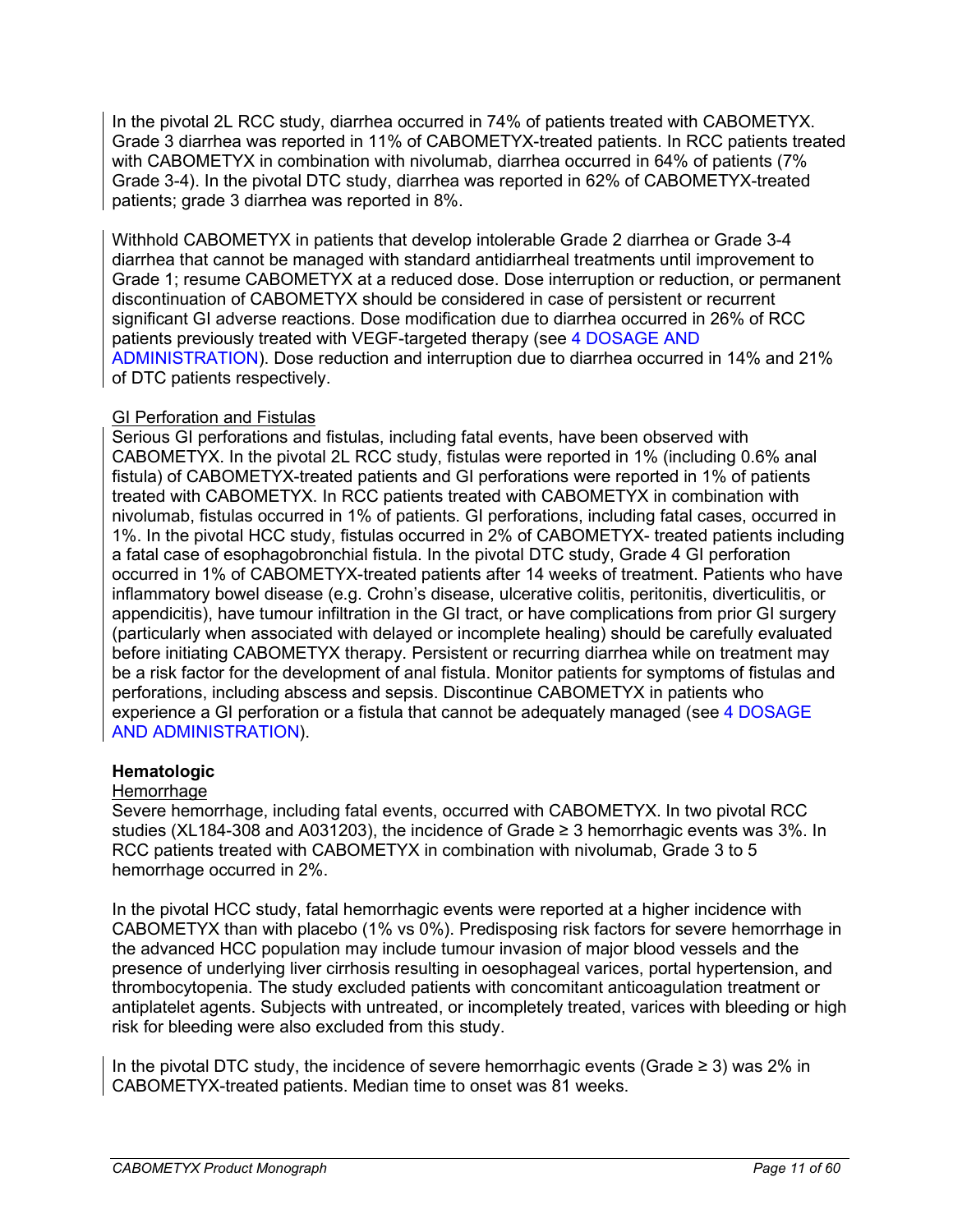Patients who have a history of severe bleeding prior to treatment initiation should be carefully evaluated before initiating CABOMETYX therapy. Do not administer CABOMETYX to patients who have a recent history of hemorrhage, including hemoptysis, hematemesis, or melena. Discontinue CABOMETYX in patients who experience severe hemorrhage (see [4 DOSAGE AND](#page-4-1)  [ADMINISTRATION\)](#page-4-1).

### Thrombocytopenia

In the pivotal HCC study, thrombocytopenia (11%) and decreased platelets (10%) were reported with CABOMETYX. Platelet levels should be monitored during CABOMETYX treatment and the dose modified according to the severity of the thrombocytopenia.

### <span id="page-11-0"></span>**Hepatic/Biliary/Pancreatic**

### **Hepatotoxicity**

In RCC patients previously treated with VEGF-targeted therapy (XL184-308), increases in alanine aminotransferase (ALT) and aspartate aminotransferase (AST) were reported in 24% and 26% CABOMETYX-treated RCC patients respectively (see [8 ADVERSE REACTIONS\)](#page-14-3). Grade 3 or higher ALT and AST increases were also observed in 3% and 2% of RCC subjects treated with CABOMETYX. Fatal hepatic failure has occurred in the CABOMETYX clinical program. Hepatitis, hepatic failure and hepatic encephalopathy have been reported in the post market setting. When CABOMETYX is given in combination with nivolumab, higher frequencies of Grades 3 and 4 ALT and AST elevations have been reported relative to CABOMETYX monotherapy in patients with advanced RCC. Delayed occurrence of liver enzyme elevations after discontinuation of treatment has also been reported. In patients treated with CABOMETYX and nivolumab, higher frequencies of Grades 3 and 4 increased ALT (9.8%) and increased AST (7.9%) were seen compared to CABOMETYX alone (see [8 ADVERSE REACTIONS\)](#page-14-3).

Monitor liver enzymes and bilirubin before initiation of and periodically throughout treatment. Consider more frequent monitoring of liver enzymes and bilirubin when CABOMETYX is given in combination with nivolumab as compared to when CABOMETYX is administered as a single agent. Medical management guidelines for both agents should be followed. If liver enzymes increase, interrupt CABOMETYX and nivolumab and consider administering corticosteroids (see [Table 1\)](#page-5-0). Consider dose reduction if CABOMETYX is resumed (see [4 DOSAGE AND](#page-4-1)  [ADMINISTRATION](#page-4-1) and the PM for nivolumab).

### Hepatic Encephalopathy

In the pivotal HCC study, hepatic encephalopathy was reported more frequently in the CABOMETYX arm (4%) than in the placebo arm (1%). CABOMETYX has been associated with diarrhea, vomiting, decreased appetite and electrolyte abnormalities. In HCC patients with compromised livers, these non-hepatic effects may be precipitating factors for the development of hepatic encephalopathy. Patients should be monitored for signs and symptoms of hepatic encephalopathy.

### <span id="page-11-1"></span>**Monitoring and Laboratory Tests**

### Cardiac Safety Monitoring

Patients receiving CABOMETYX should be monitored for heart rate and blood pressure. ECG evaluations should be performed prior to initiating therapy and periodically during treatment to monitor for QTc and PR interval prolongation (see [Cardiovascular](#page-7-1) and [Cardiac](#page-30-3)  [Electrophysiology\)](#page-30-3).

### Electrolyte Monitoring

Electrolyte levels (calcium, potassium, and magnesium) should be assessed at baseline and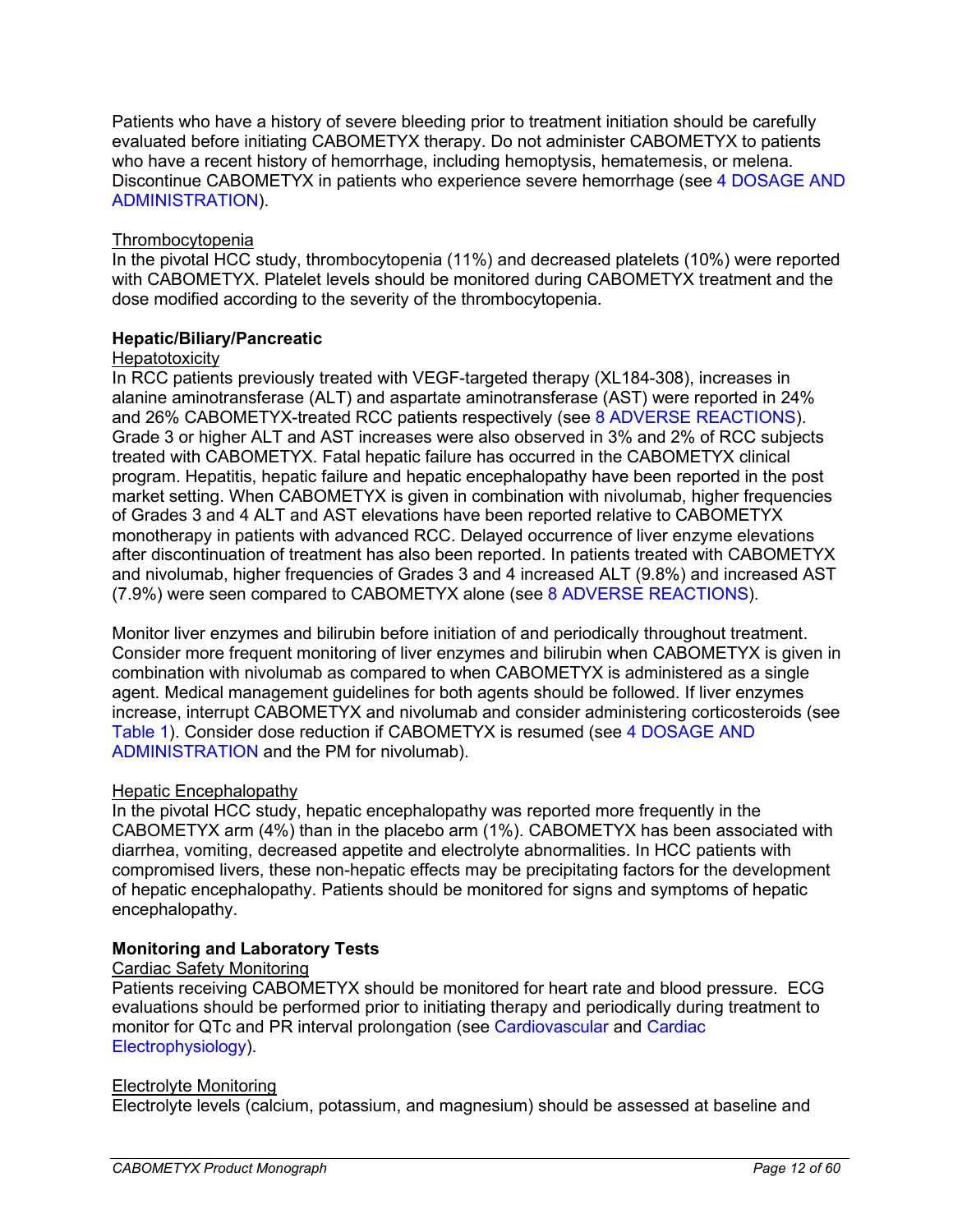monitored regularly during treatment with CABOMETYX, particularly in patients at risk for these electrolyte abnormalities (see [Cardiovascular](#page-7-1) and [9 DRUG INTERACTIONS\)](#page-28-1). Hypocalcemia, hypokalemia, and hypomagnesemia should be corrected prior to initiating or continuing CABOMETYX administration.

#### Liver Function

Monitoring of ALT, AST and bilirubin before initiation of, and periodically throughout treatment with CABOMETYX is recommended.

#### **Osteonecrosis**

Events of osteonecrosis of the jaw (ONJ) have been observed with CABOMETYX. In patients treated with CABOMETYX in combination with nivolumab, ONJ occurred in 1% of patients.

ONJ can manifest as jaw pain, osteomyelitis, osteitis, bone erosion, tooth or periodontal infection, toothache, gingival ulceration or erosion, persistent jaw pain or slow healing of the mouth or jaw after dental surgery. An oral examination should be performed prior to initiation of CABOMETYX and periodically during therapy. Patients should be advised regarding oral hygiene practice. For invasive dental procedures, CABOMETYX treatment should be held at least 28 days prior to scheduled surgery, if possible. Caution should be used in patients receiving agents associated with ONJ, such as bisphosphonates. Withhold CABOMETYX for development of ONJ until complete resolution.

#### Thyroid Function

Monitoring for thyroid function before initiation of, and periodically throughout, treatment with CABOMETYX is recommended. Patients who develop thyroid dysfunction should be treated as per standard medical practice.

#### <span id="page-12-1"></span>**Neurologic**

### Posterior Reversible Encephalopathy Syndrome

Posterior Reversible Encephalopathy Syndrome (PRES), also known as Reversible Posterior Leukoencephalopathy Syndrome (RPLS), has been observed with CABOMETYX. No cases of PRES were reported in the RCC or HCC studies, however PRES was reported in one patient in the pivotal DTC study. This syndrome should be considered in any patient presenting with multiple symptoms, including seizures, headache, visual disturbances, confusion or altered mental function. CABOMETYX treatment should be discontinued in patients with PRES (see [4](#page-4-1)  [DOSAGE AND ADMINISTRATION\)](#page-4-1).

#### <span id="page-12-0"></span>**Peri-Operative Considerations**

### Wound Complications

In RCC patients previously treated with VEGF-targeted therapy (XL184-308) wound complications have been observed in 2% of patients treated with CABOMETYX. CABOMETYX treatment should be stopped at least 28 days prior to scheduled surgery, including dental surgery, if possible. The decision to resume CABOMETYX therapy after surgery should be based on clinical judgment of adequate wound healing. CABOMETYX should be discontinued in patients with wound healing complications requiring medical intervention.

#### **Renal**

#### Proteinuria

In RCC patients previously treated with VEGF-targeted therapy (XL184-308), proteinuria had been observed in 12% of patients treated with CABOMETYX. Grade 3 or higher occurred in 2% of CABOMETYX treated patients. In RCC patients treated with CABOMETYX in combination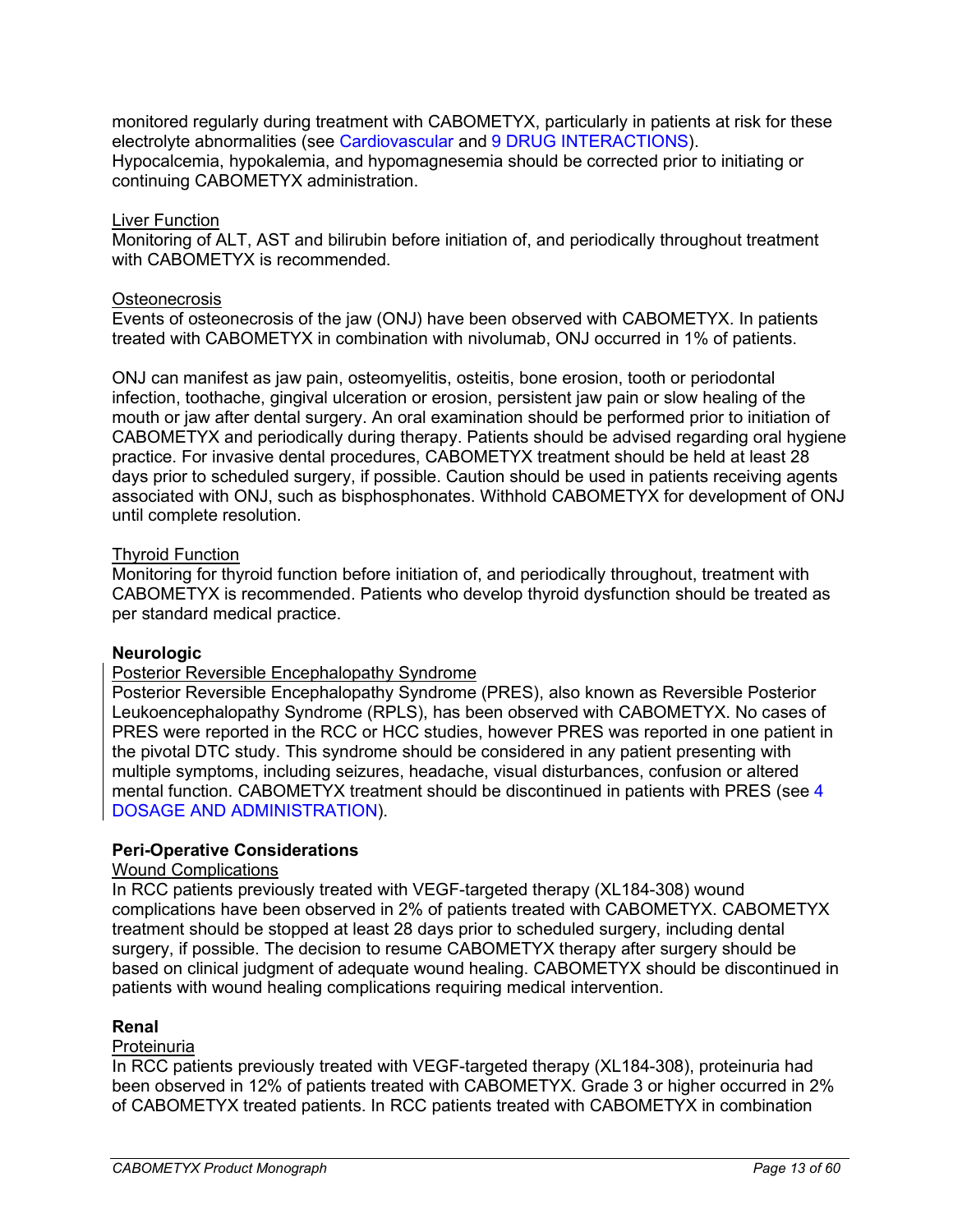with nivolumab, proteinuria was observed in 10% of patients. In HCC patients treated with CABOMETYX, the rate of proteinuria was 4% (2% Grade ≥3). Monitor urine protein regularly during CABOMETYX treatment. Discontinue CABOMETYX in patients who develop nephrotic syndrome (see [4 DOSAGE AND ADMINISTRATION\)](#page-4-1).

### **Sexual Health**

### **Reproduction**

Women of childbearing potential must be advised to avoid pregnancy while on CABOMETYX. Female partners of male patients taking CABOMETYX must also avoid pregnancy. Effective methods of contraception should be used by male and female patients and their partners during therapy, and for at least 4 months after completing therapy. Because oral contraceptives might possibly not be considered as "effective methods of contraception", they should be used together with another method, such as a barrier method (see [9 DRUG INTERACTIONS\)](#page-28-1).

### **Fertility**

There are no data on human fertility. Based on non-clinical safety findings, male and female fertility may be compromised by treatment with CABOMETYX. Both men and women should be advised to seek advice and consider fertility preservation before treatment (see [16 NON-](#page-49-0)[CLINICAL TOXICOLOGY\)](#page-49-0).

### **Skin**

### Palmar-Plantar Erythrodysesthesia (PPE)

In the pivotal clinical trial in previously treated RCC patients (XL184-308), PPE had been observed in 42% of patients treated with CABOMETYX. Grade 3 PPE occurred in 8% of CABOMETYX-treated patients. Dose modifications due to PPE occurred in 16% of patients. The rate of PPE in HCC CABOMETYX-treated patients was 46% (17% Grade 3); a dose modification rate was 28%. In patients treated with CABOMETYX in combination with nivolumab, PPES occurred in 40% of patients (8% Grade 3). PPE was reported in 43% of patients in the pivotal DTC study of which 10% were grade 3. Dose modification occurred in 26% of patients.

Withhold CABOMETYX in patients who develop intolerable Grade 2 PPE or Grade 3 PPE until improvement to Grade 1; resume CABOMETYX at a reduced dose.

## <span id="page-13-0"></span>**7.1 Special Populations**

### <span id="page-13-1"></span>**7.1.1 Pregnant Women**

There are no studies in pregnant women using CABOMETYX. Studies in animals have shown embryo-foetal and teratogenic effects at exposures below those occurring clinically at the recommended dose. The potential risk for humans is unknown. CABOMETYX should not be used during pregnancy unless the clinical condition of the woman requires treatment with CABOMETYX.

Embryo-fetal development studies were performed in rats and rabbits. In rats, cabozantinib caused post-implantation loss, fetal edema, cleft palate/lip, dermal aplasia and kinked or rudimentary tail. In rabbits, cabozantinib produced fetal soft tissue changes (reduced spleen size, small or missing intermediate lung lobe) and increased fetal incidence of total malformations. NOAEL for embryo-fetal toxicity and teratogenic findings were below human clinical exposure levels at intended therapeutic dose (see [9 DRUG INTERACTIONS](#page-28-1) and 10.1 [Mechanism of](#page-30-1)  [Action\)](#page-30-1).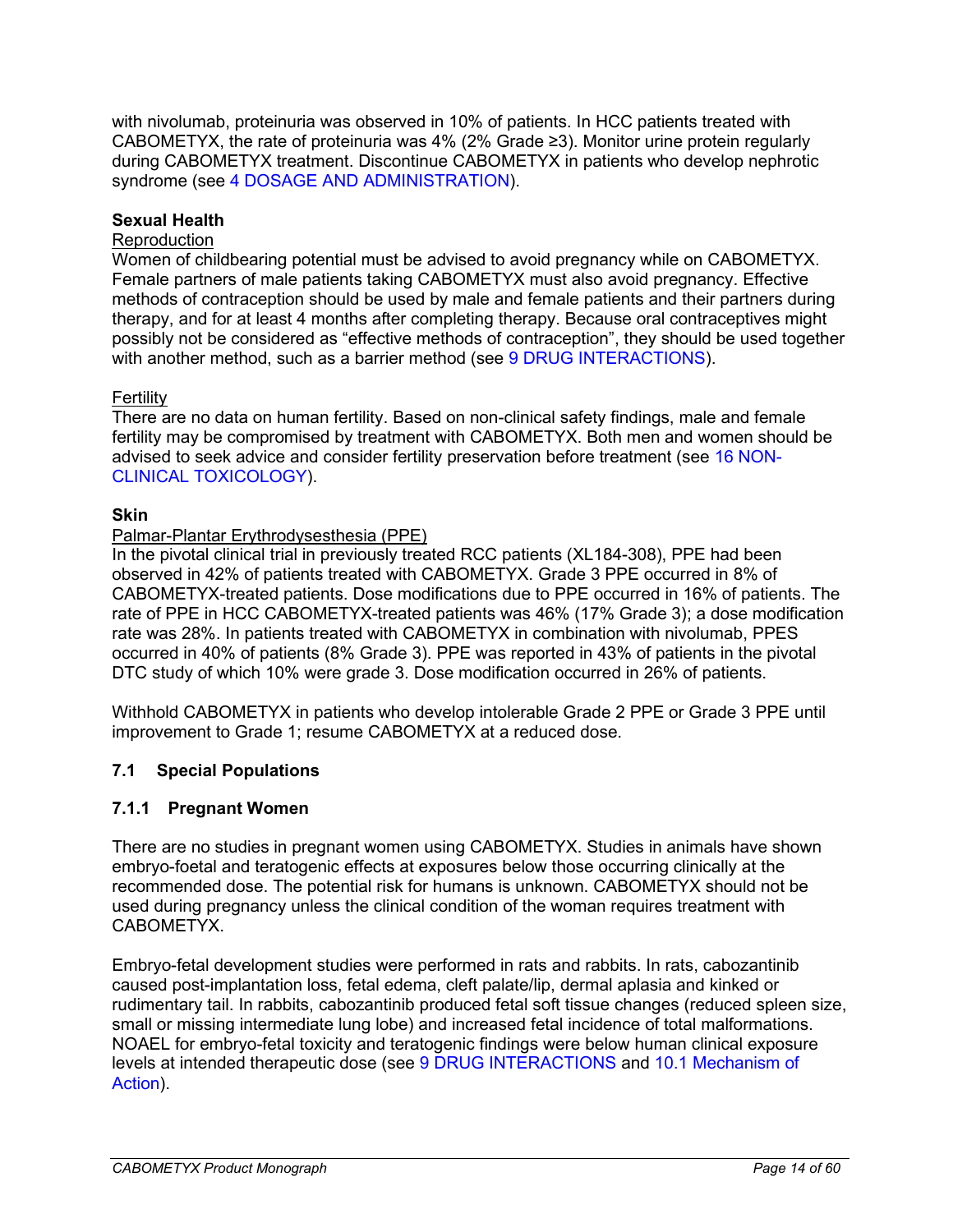# <span id="page-14-0"></span>**7.1.2 Breast-feeding**

It is not known whether cabozantinib and/or its metabolites are excreted in human milk. Because of the potential harm to the infant, mothers should discontinue breast-feeding during treatment with CABOMETYX, and for at least 4 months after completing therapy.

## <span id="page-14-1"></span>**7.1.3 Pediatrics**

<span id="page-14-2"></span>Pediatrics (<18 years of age): Health Canada has not authorized an indication for pediatric use.

## **7.1.4 Geriatrics**

No specific dose adjustment for the use of CABOMETYX in older people  $(\geq 65$  years) is recommended.

Of the 320 patients who received CABOMETYX in combination with nivolumab in CHECKMATE-9ER, 41% were 65 years of age or older and 9% were 75 years or older. No overall difference in safety was reported between elderly patients and younger patients.

## <span id="page-14-3"></span>**8 ADVERSE REACTIONS**

### <span id="page-14-4"></span>**8.1 Adverse Reaction Overview**

The most common treatment emergent adverse events (TEAEs) (in ≥ 25% of patients treated with CABOMETYX monotherapy or in combination with nivolumab) included: diarrhea, fatigue, hypertension, decreased appetite, palmar-plantar erythrodysesthesia (PPE), nausea, weight decreased, AST increased, ALT increased, dysgeusia, platelet count decreased, stomatitis, anemia, vomiting, hypocalcemia, dyspepsia, constipation, hypothyroidism, rash and musculoskeletal pain*.*

Within 30 days of the last dose administration with CABOMETYX monotherapy, 4 treatmentnaïve RCC patients died (gastrointestinal perforation n=2; acute renal failure n=1 and clinical deterioration n=1). In RCC patients treated with CABOMETYX and nivolumab, fatal adverse reactions occurred in 1 (0.3%) patient (small intestine perforation). Two additional deaths (2 events of small intestine perforation) classified as "other", not related to disease progression or to study treatment by the investigator were also reported.

Serious adverse events (SAEs), other than renal cell carcinoma reported in  $\geq 1\%$  of RCC patients were hypertension, diarrhea, embolism, PPE, dehydration, decreased weight, decreased appetite, hypophosphatemia, hypotension, lung infection, nausea, acute renal failure, skin ulcer, stomatitis, syncope, pulmonary embolism, ALT increased, hyponatremia, vomiting, fatigue and hypomagnesemia. SAEs occurred in 46% of patients receiving CABOMETYX and nivolumab. The most frequent (≥1%) SAEs were diarrhea, pneumonitis, pulmonary embolism, pneumonia, adrenal insufficiency, hyponatremia, urinary tract infection and pyrexia. SAEs reported in ≥ 1% of HCC patients were hepatic encephalopathy, asthenia, abdominal pain, fatigue, PPE, diarrhea, hyponatremia and thrombocytopenia. SAEs reported in ≥1% of DTC patients were diarrhea, pleural effusion, pneumonia, pulmonary embolism, deep vein thrombosis, pain, vomiting, hypertension, anemia, hypocalcemia, osteonecrosis of the jaw, PPE and renal impairment.

Grade 3-4 adverse events (AEs) and laboratory abnormalities reported in  $\geq$  5% of RCC patients receiving CABOMETYX as a monotherapy were hypertension, diarrhea, PPE, fatigue,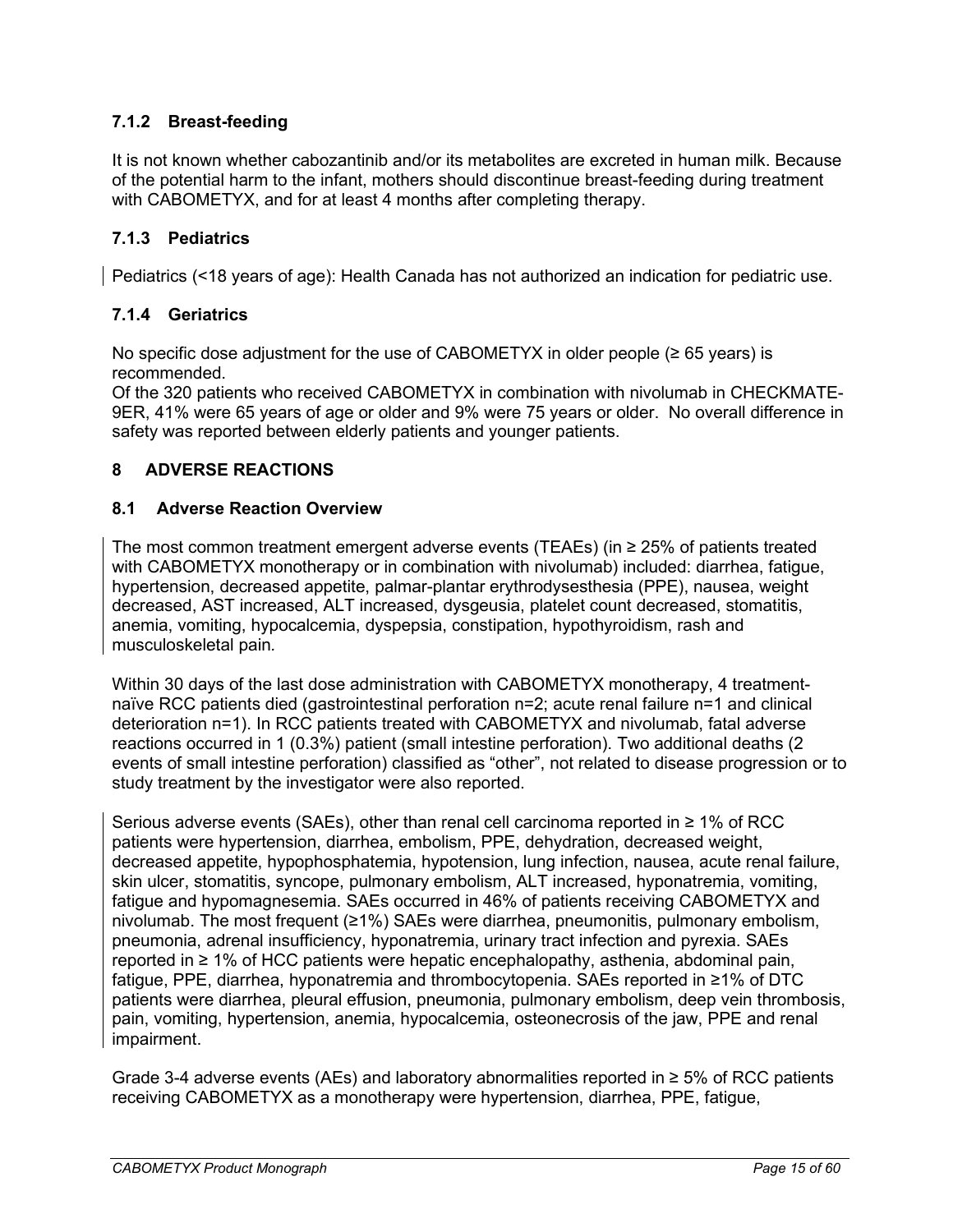hyponatremia, hypophosphatemia, embolism, ALT increased, anemia, decreased appetite, hypotension, pain and stomatitis. In patients treated with CABOMETYX and nivolumab, Grade 3- 4 adverse events occurred in 70% of patients receiving CABOMETYX and nivolumab. The most frequent (≥5%) Grade 3-4 adverse events were hypertension, hyponatremia, palmar-plantar erythrodysesthesia syndrome, fatigue, diarrhea, increased lipase, increased ALT, hypophosphatemia and pulmonary embolism. Higher frequencies of Grade 3 and 4 increased ALT and increased AST were seen in patients treated with CABOMETYX and nivolumab as compared to CABOMETYX alone. Grade 3-4 AEs and laboratory abnormalities which occurred in ≥ 5% of HCC patients were PPES, hypertension, AST increased, fatigue, diarrhea, asthenia and decreased appetite. Grade 3-4 AEs and laboratory abnormalities which occurred in ≥ 5% of DTC patients were diarrhea, PPE, hypertension, fatigue and hypocalcemia.

# <span id="page-15-0"></span>**8.2 Clinical Trial Adverse Reactions**

*Because clinical trials are conducted under very specific conditions, the adverse reaction rates observed in the clinical trials may not reflect the rates observed in practice and should not be compared to the rates in the clinical trials of another drug. Adverse reaction information from clinical trials is useful for identifying drug-related adverse events and for approximating rates.*

**METEOR (XL184-308):** Adult patients with advanced RCC who had received prior vascular endothelial growth factor (VEGF)-targeted therapy.

The safety of CABOMETYX was evaluated in a randomized (1:1), open-label, multicenter, active comparator-controlled phase 3 study (XL184-308) in which 331 patients with advanced renal cell carcinoma received 60 mg CABOMETYX and 322 patients received 10 mg everolimus administered daily until disease progression or unacceptable toxicity. Patients on both arms who had disease progression could continue treatment at the discretion of the investigator. The median duration of treatment was 7.6 months (range 0.3-20.5) for patients receiving CABOMETYX and 4.4 months (range 0.21 – 18.9) for patients receiving everolimus.

Interruption of CABOMETYX treatment was allowed at the discretion of the investigator. If treatment was interrupted due to adverse reactions for more than 6 weeks, CABOMETYX was discontinued.

Adverse reactions led to permanent discontinuation of CABOMETYX treatment in 10% of RCC patients previously treated with VEGF-targeted therapy. The most frequent adverse reactions leading to permanent discontinuation were decreased appetite (2%) and fatigue (1%).

Adverse reactions requiring dose reductions occurred in 60% of RCC patients previously treated with VEGF-targeted therapy. Two dose reductions were required in 19% of patients. Twenty percent CABOMETYX (20%) of patients received 20 mg CABOMETYX as their lowest dose. The median time to first dose reduction was 55 days, and to first dose interruption was 38 days. The most frequent adverse reactions leading to dose reduction were: diarrhea (16%), PPE (11%), fatigue (10%), and hypertension (8%). Adverse reactions led to CABOMETYX treatment interruptions in 70% of patients and the most frequent adverse reactions leading to treatment interruptions were: diarrhea (22%), PPES (14%) and fatigue (12%).

### **Table 3: Adverse Reactions Occurring in ≥ 10% of RCC Patients Previously Treated with VEGF-Targeted Therapy in METEOR (XL184-308)**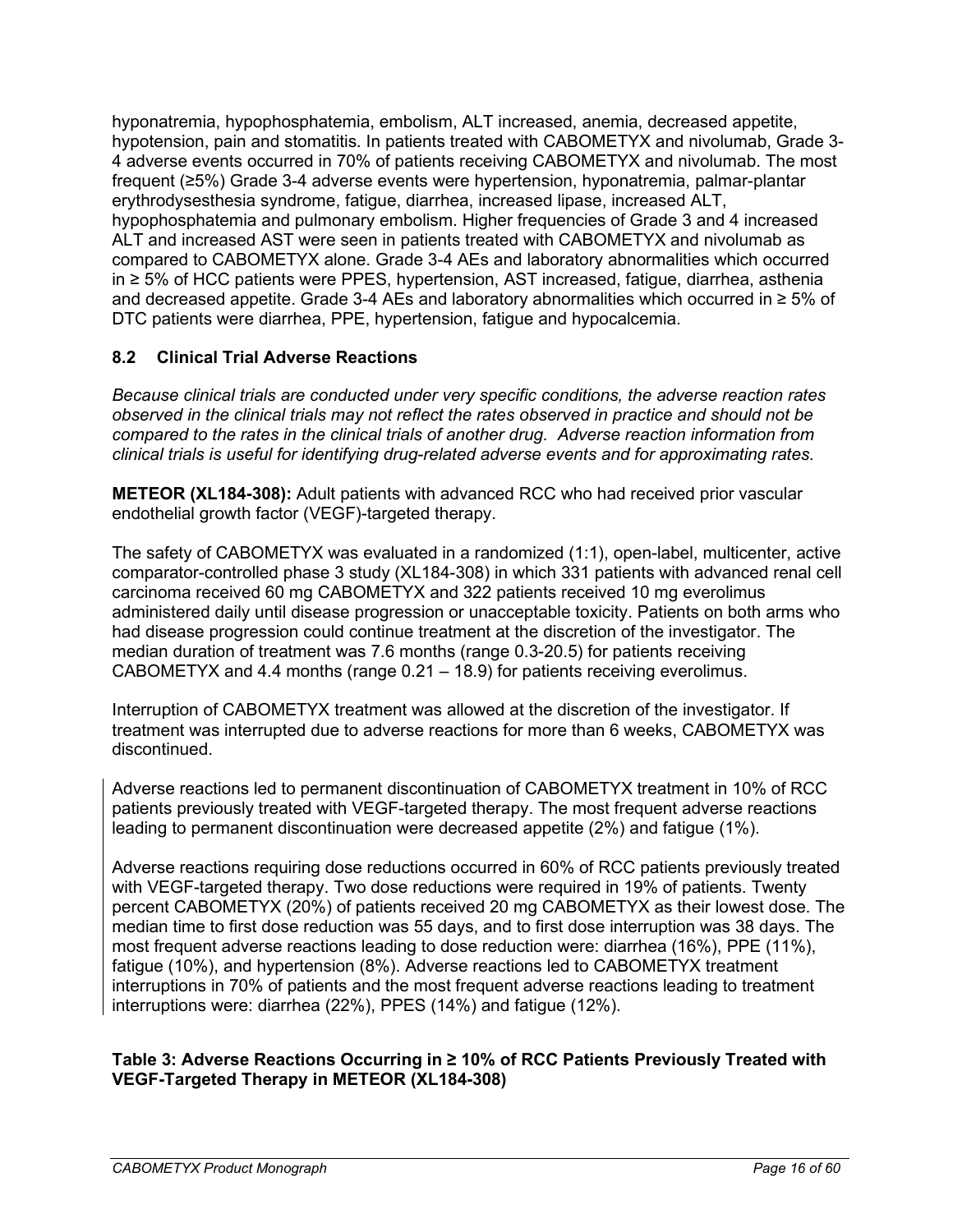|                                                  | <b>CABOMETYX</b>    |                | <b>Everolimus</b>   |                |
|--------------------------------------------------|---------------------|----------------|---------------------|----------------|
|                                                  | $n = 3311$          |                | $n = 332$           |                |
|                                                  | (%)                 |                | (%)                 |                |
|                                                  | All<br>Grade        |                | All                 | Grade          |
|                                                  | Grades <sup>2</sup> | $3 - 4$        | Grades <sup>2</sup> | $3 - 4$        |
| <b>Blood and Lymphatic Disorders</b>             |                     |                |                     |                |
| Anemia                                           | 17                  | 5              | 38                  | 16             |
| <b>Endocrine Disorders</b>                       |                     |                |                     |                |
| Hypothyroidism                                   | 21                  | 0              | $<$ 1               | $<$ 1          |
| <b>Gastrointestinal Disorders</b>                |                     |                |                     |                |
| <b>Diarrhea</b>                                  | 74                  | 11             | 28                  | $\overline{2}$ |
| Nausea                                           | 50                  | $\overline{4}$ | 28                  | $<$ 1          |
| Vomiting                                         | 32                  | $\overline{2}$ | 14                  | $<$ 1          |
| Constipation                                     | 25                  | $1$            | 19                  | $<$ 1          |
| Abdominal pain <sup>3</sup>                      | 23                  | 4              | 13                  | $\mathbf 2$    |
| <b>Stomatitis</b>                                | 22                  | $\overline{2}$ | 24                  | $\overline{2}$ |
| Dyspepsia                                        | 12                  | $<$ 1          | 5                   | $\overline{0}$ |
| <b>General Disorders and Administration Site</b> |                     |                |                     |                |
| <b>Conditions</b>                                |                     |                |                     |                |
| Fatigue                                          | 56                  | 9              | 47                  | 7              |
| Asthenia                                         | 19                  | $\overline{4}$ | 16                  | $\overline{2}$ |
| Mucosal inflammation                             | 19                  | $<$ 1          | 23                  | $\overline{3}$ |
| Investigations                                   |                     |                |                     |                |
| Weight decreased                                 | 31                  | $\overline{2}$ | 12                  | $\mathbf 0$    |
| <b>Metabolism and Nutrition Disorders</b>        |                     |                |                     |                |
| <b>Decreased Appetite</b>                        | 46                  | 3              | 34                  | $<$ 1          |
| <b>Musculoskeletal and Connective Tissue</b>     |                     |                |                     |                |
| Pain in extremity                                | 14                  | 1              | 8                   | <1             |
| Muscle spasms                                    | 13                  | 0              | 5                   | $\pmb{0}$      |
| Arthralgia                                       | 11                  | $<$ 1          | 14                  | 1              |
| <b>Nervous System Disorders</b>                  |                     |                |                     |                |
| Dysgeusia                                        | 24                  | 0              | 9                   | $\mathbf 0$    |
| Headache                                         | 11                  | $<$ 1          | 12                  | $<$ 1          |
| <b>Dizziness</b>                                 | 11                  | 0              | $\overline{7}$      | $\mathbf 0$    |
| <b>Renal and Urinary Disorders</b>               |                     |                |                     |                |
| Proteinuria                                      | 12                  | $\overline{2}$ | 9                   | $<$ 1          |
| Respiratory, Thoracic, and Mediastinal           |                     |                |                     |                |
| Dysphonia                                        | 20                  | $<$ 1          | 4                   | $\mathbf 0$    |
| Dyspnea                                          | 19                  | 3              | 29                  | $\overline{4}$ |
| Cough                                            | 18                  | < 1            | 33                  | $<$ 1          |
| <b>Skin and Subcutaneous Tissue Disorders</b>    |                     |                |                     |                |
| Palmar-plantar erythrodysesthesia                | 42                  | 8              | 6                   | $<$ 1          |
| Rash <sup>4</sup>                                | 23                  | < 1            | 43                  | $<$ 1          |
| Dry Skin                                         | 11                  | 0              | 10                  | $\mathbf 0$    |
| <b>Vascular Disorders</b>                        |                     |                |                     |                |
| Hypertension <sup>5</sup>                        | 39                  | 16             | 8                   | 3              |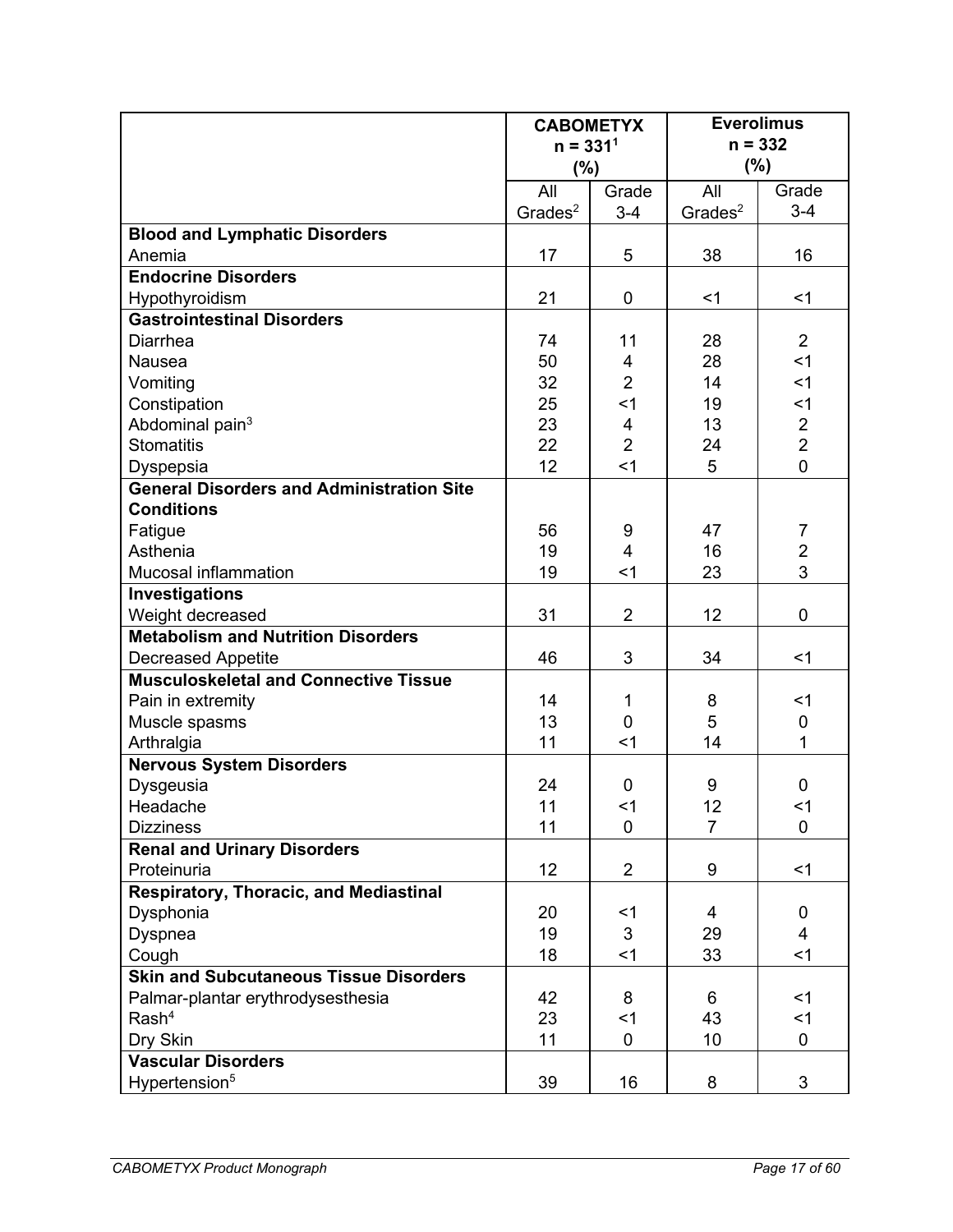| <b>CABOMETYX</b><br>$n = 3311$<br>$\frac{10}{6}$ |         | <b>Everolimus</b><br>$n = 332$<br>$(\%)$ |         |
|--------------------------------------------------|---------|------------------------------------------|---------|
| All                                              | Grade   | All                                      | Grade   |
| Grades <sup>2</sup>                              | $3 - 4$ | Grades <sup>2</sup>                      | $3 - 4$ |

1 One subject randomized to everolimus received cabozantinib.

2 National Cancer Institute Common Terminology Criteria for Adverse Events Version 4.0

3 Includes PT terms abdominal pain, abdominal pain upper, and abdominal pain lower

- 4 Includes PT terms rash, rash erythematous, rash follicular, rash macular, rash papular, rash pustular, rash vesicular, genital rash, intermittent leg rash, rash on scrotum and penis, rash maculo-papular, rash pruritic, contact dermatitis, dermatitis acneiform
- 5 Includes PT terms hypertension, blood pressure increased, hypertensive crisis, blood pressure fluctuation

Grade 3 or 4 AEs occurring in CABOMETYX-treated patients at a rate higher than what was seen in patients receiving everolimus (and not included in Table 3 or 8) were: hypokalemia, lipase increased, pleural effusion, pulmonary embolism, hypocalcemia, blood bilirubin increased and syncope.

**CABOSUN (A031203):** Adult patients with treatment-naïve advanced RCC with intermediate or poor risk.

The safety of CABOMETYX was evaluated in a randomized (1:1), open-label, multicenter, active comparator-controlled phase 2 study (A031203) in which 79 patients with advanced renal cell carcinoma received 60 mg CABOMETYX and 78 patients received 50 mg sunitinib taken once daily (4 weeks on treatment followed by 2 weeks off), until disease progression or unacceptable toxicity. The median duration of treatment was 6.5 months (range 0.2 – 28.7) for patients receiving CABOMETYX and 3.1 months (range 0.2 – 25.5) for patients receiving sunitinib.

Interruption of CABOMETYX treatment was allowed at the discretion of the investigator. If treatment was interrupted due to adverse reactions for more than 6 weeks, CABOMETYX was discontinued.

In the treatment-naïve RCC study (CABOSUN), dose modifications (reduction or interruption) were reported for 81% of subjects in the CABOMETYX arm and 76% of subjects in the sunitinib arm. There was a longer duration of exposure in the CABOMETYX arm compared with the sunitinib arm (median: 6.5 months vs 3.1 months). Dose reductions (46% CABOMETYX vs 35% sunitinib) and dose interruptions (73% vs 71%) were frequent with both agents, indicating that dose modifications were effectively used to manage side effects.

Twenty-one percent (21%) of subjects in the CABOMETYX arm and 22% in the sunitinib arm discontinued study treatment due to an AE.

### **Table 4: Adverse Reactions Occurring in ≥ 10% of Treatment-Naïve RCC Patients in CABOSUN (A031203)**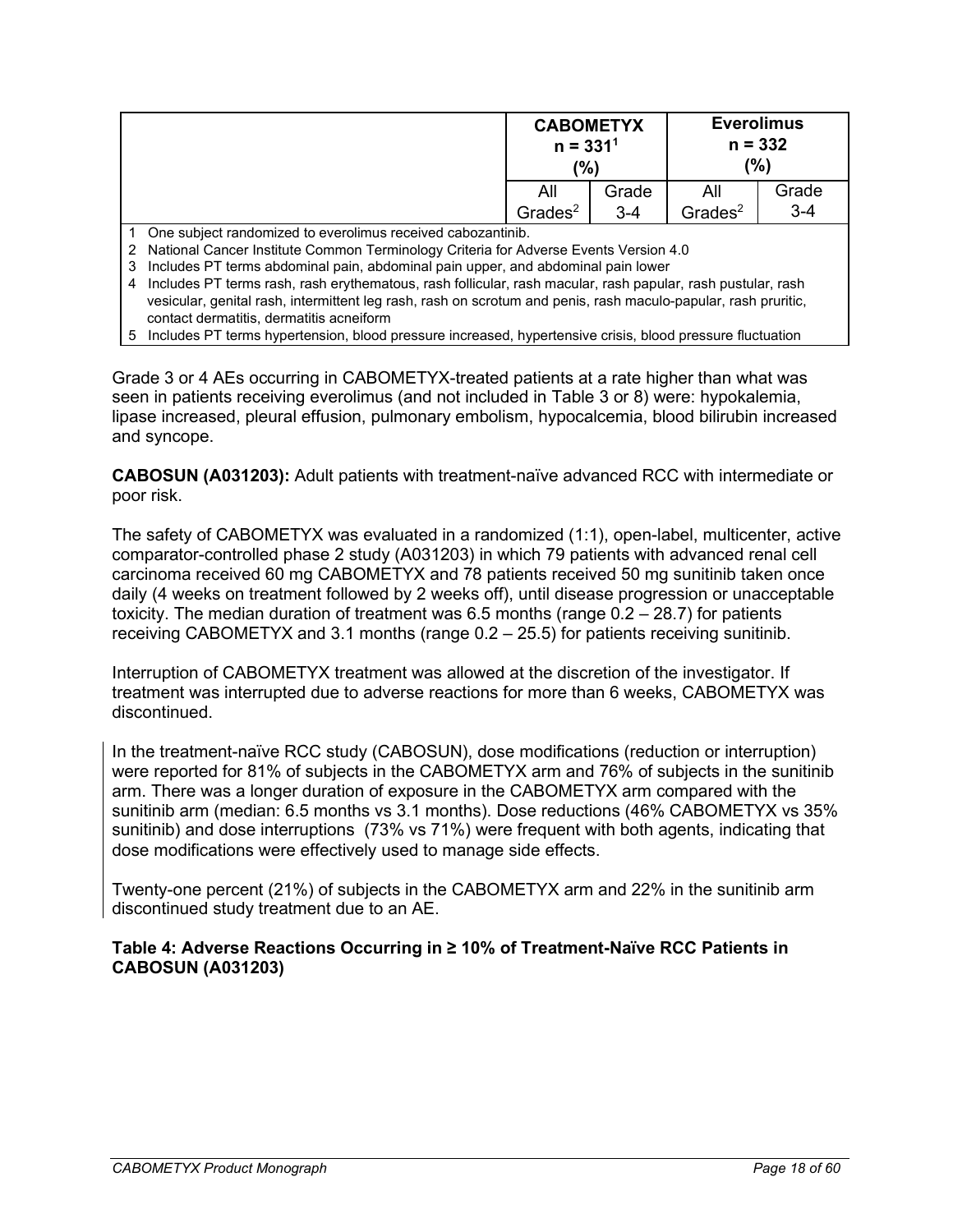|                                                  | <b>CABOMETYX</b><br>$n = 78$<br>(%) |                  | <b>Sunitinib</b><br>$n = 72$<br>$(\% )$ |                         |
|--------------------------------------------------|-------------------------------------|------------------|-----------------------------------------|-------------------------|
|                                                  | All<br>Grades                       | Grade<br>$3 - 4$ | All<br>Grades                           | Grade<br>$3 - 4$        |
| <b>Blood and Lymphatic Disorders</b>             |                                     |                  |                                         |                         |
| Anemia                                           | 33                                  | 1                | 46                                      | 3                       |
| <b>Endocrine Disorders</b>                       |                                     |                  |                                         |                         |
| Hypothyroidism                                   | 23                                  | $\mathbf 0$      | 6                                       | $\mathbf 0$             |
| <b>Gastrointestinal Disorders</b>                |                                     |                  |                                         |                         |
| <b>Diarrhea</b>                                  | 73                                  | 10               | 54                                      | 11                      |
| <b>Stomatitis</b>                                | 37                                  | 5                | 29                                      | $\,6$                   |
| Nausea                                           | 32                                  | 3                | 39                                      | 4                       |
| Dyspepsia                                        | 27                                  | $\mathbf 0$      | 17                                      | $\mathbf 0$             |
| Vomiting                                         | 23                                  | 1                | 22                                      | 3                       |
| Dry Mouth                                        | 19                                  | $\mathbf 0$      | 13                                      | $\overline{0}$          |
| Constipation                                     | 18                                  | 1                | 15                                      | $\mathbf 0$             |
| Abdominal pain                                   | 13                                  | $\mathbf 0$      | 11                                      | $\overline{\mathbf{4}}$ |
| Oral pain                                        | 10                                  | $\overline{0}$   | 8                                       | $\mathbf 0$             |
| <b>General Disorders and Administration Site</b> |                                     |                  |                                         |                         |
| <b>Conditions</b>                                |                                     |                  |                                         |                         |
| Fatigue                                          | 64                                  | 6                | 68                                      | 17                      |
| Pain                                             | 13                                  | 5                | 6                                       | $\overline{0}$          |
| Investigations                                   |                                     |                  |                                         |                         |
| <b>AST</b> increased                             | 60                                  | 3                | 31                                      | $\mathbf{3}$            |
| <b>ALT</b> increased                             | 55                                  | 5                | 28                                      | $\mathbf 0$             |
| Platelet count decreased                         | 38                                  | 1                | 61                                      | 11                      |
| Weight decreased                                 | 32                                  | 4                | 17                                      | $\mathbf 0$             |
| Blood creatinine increased                       | 24                                  | 3                | 21                                      | $rac{3}{7}$             |
| Hypophosphatemia                                 | 23                                  | 9                | 17                                      |                         |
| Hypomagnesemia                                   | 22                                  | 3                | 11                                      | $\mathbf 0$             |
| Hyperglycemia                                    | 21                                  | $\mathbf 0$      | 15                                      | 6                       |
| Hypoalbuminemia                                  | 19                                  | $\pmb{0}$        | 17                                      | 0                       |
| Hypocalcemia                                     | 18                                  | 3                | 15                                      | $\mathbf 0$             |
| Hypokalemia                                      | 15                                  | 1                | $\overline{7}$                          | $\boldsymbol{0}$        |
| Neutrophil count decreased                       | 15                                  | $\pmb{0}$        | 35                                      | 4                       |
| Hyponatremia                                     | 14                                  | 9                | 22                                      | 8                       |
| Blood bilirubin increased                        | 14                                  | $\overline{0}$   | $\overline{7}$                          | 1                       |
| Lymphocyte count decreased                       | 13                                  | 1                | 18                                      | 6                       |
| <b>Blood ALP increased</b>                       | 13                                  | $\mathbf 0$      | 13                                      | 1                       |
| White blood cell count decreased                 | 12                                  | $\mathbf 0$      | 35                                      | 3                       |
| <b>Metabolism and Nutrition Disorders</b>        |                                     |                  |                                         |                         |
| <b>Decreased Appetite</b>                        | 47                                  | 5                | 32                                      | 1                       |
| Dehydration                                      | 12                                  | 4                | 10                                      | 1                       |
| Edema Peripheral                                 | 8                                   | 0                | 14                                      | $\mathbf 0$             |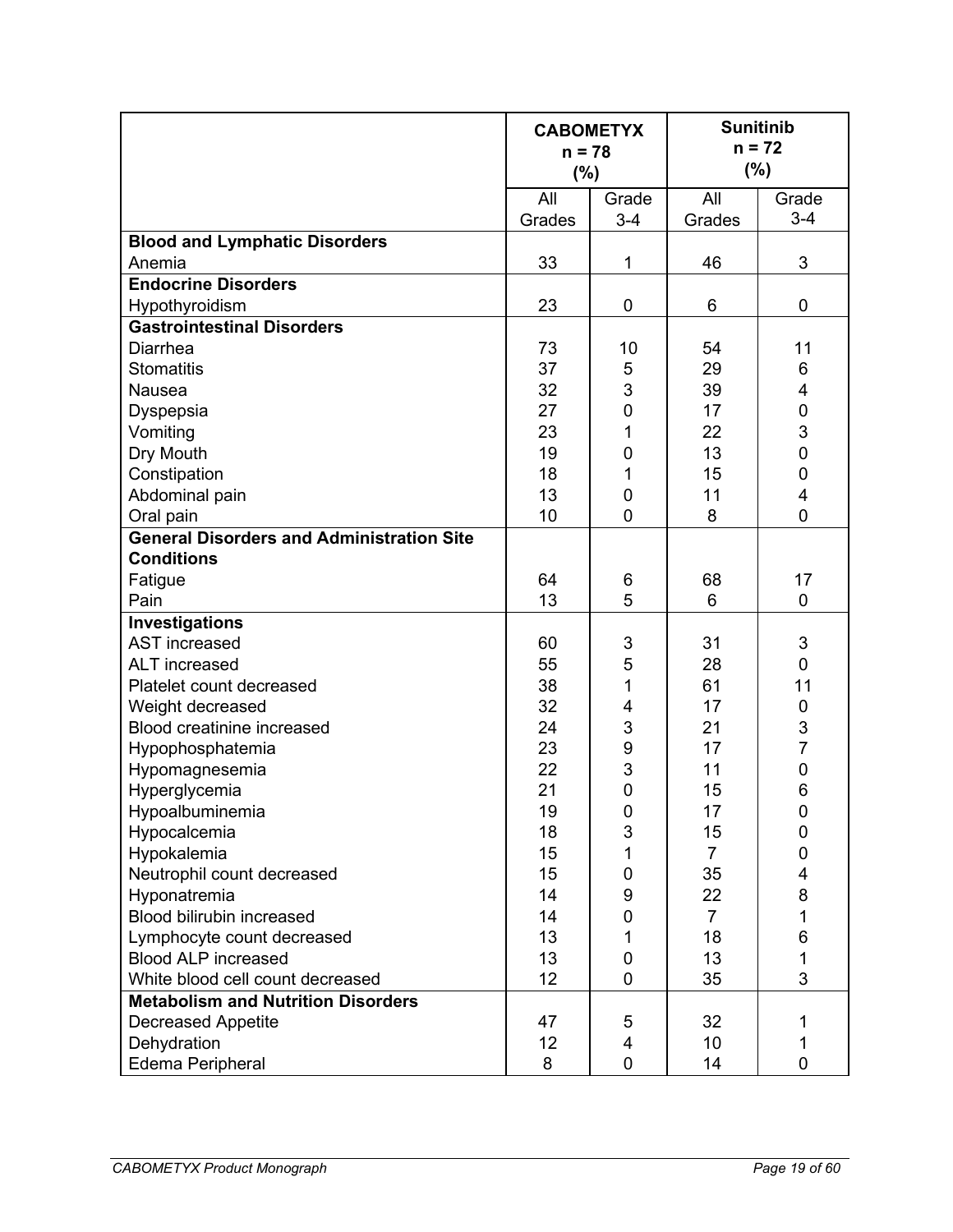|                                               | <b>CABOMETYX</b><br>$n = 78$<br>(%) |                | <b>Sunitinib</b><br>$n = 72$<br>(%) |                |
|-----------------------------------------------|-------------------------------------|----------------|-------------------------------------|----------------|
|                                               | All                                 | Grade          | All                                 | Grade          |
|                                               | Grades                              | $3-4$          | Grades                              | $3 - 4$        |
| <b>Musculoskeletal and Connective Tissue</b>  |                                     |                |                                     |                |
| Back pain                                     | 10                                  | 4              | 6                                   | 0              |
| Pain in extremity                             | 10                                  | 3              | 10                                  | 0              |
| Arthralgia                                    | 10                                  | 1              | $\overline{7}$                      | $\mathbf 0$    |
| <b>Muscular Weakness</b>                      | $\overline{4}$                      | $\overline{0}$ | 17                                  | 1              |
| <b>Nervous System Disorders</b>               |                                     |                |                                     |                |
| Dysgeusia                                     | 41                                  | $\overline{0}$ | 29                                  | 0              |
| <b>Dizziness</b>                              | 22                                  | 1              | 22                                  | 0              |
| Headache                                      | 12                                  | 1              | 17                                  | 1              |
| Insomnia                                      | 10                                  | 0              | 8                                   | $\overline{0}$ |
| Peripheral Sensory Neuropathy                 | 10                                  | 1              | 6                                   | 0              |
| <b>Renal and Urinary Disorders</b>            |                                     |                |                                     |                |
| Proteinuria                                   | 6                                   | 3              | 14                                  | 1              |
| Respiratory, Thoracic, and Mediastinal        |                                     |                |                                     |                |
| Dysphonia                                     | 22                                  | 1              | 1                                   | 0              |
| Dyspnea                                       | 17                                  | 1              | 19                                  | 6              |
| Cough                                         | 12                                  | $\overline{0}$ | $\overline{7}$                      | $\overline{0}$ |
| <b>Skin and Subcutaneous Tissue Disorders</b> |                                     |                |                                     |                |
| Palmar-plantar erythrodysesthesia             | 42                                  | 8              | 33                                  | 4              |
| Dry Skin                                      | 19                                  | 0              | 8                                   | 0              |
| Alopecia                                      | 18                                  | $\overline{0}$ | 3                                   | $\overline{0}$ |
| Rash Maculo-Papular                           | 15                                  | $\overline{0}$ | 13                                  | 3              |
| <b>Dermatitis Acneiform</b>                   | 15                                  | $\overline{0}$ | 3                                   | $\overline{0}$ |
| Vascular Disorders                            |                                     |                |                                     |                |
| Hypertension                                  | 67                                  | 28             | 44                                  | 21             |
| Embolism                                      | 12                                  | 8              | 1                                   | 0              |
| Hypotension                                   | 10                                  | 5              | 4                                   | 1              |
| Epistaxis                                     | 10                                  | $\overline{0}$ | 4                                   | $\overline{0}$ |

**CHECKMATE-9ER (CA2099ER):** Adult patients with treatment-naïve RCC in combination with nivolumab

The safety of CABOMETYX with nivolumab was evaluated in CHECKMATE-9ER, a phase 3, randomized, open-label study in patients with previously untreated advanced or metastatic RCC. Patients received CABOMETYX 40 mg orally once daily with nivolumab 240 mg over 30 minutes every 2 weeks (n=320) or sunitinib 50 mg daily, administered orally for 4 weeks on treatment followed by 2 weeks off (n=320) (see [14 CLINICAL TRIALS\)](#page-34-2). To mitigate adverse reactions, CABOMETYX and/or nivolumab was to be interrupted and upon resuming CABOMETYX treatment the dose could be reduced to 20 mg daily or 20 mg every other day. The median duration of treatment was 14.3 months in CABOMETYX and nivolumab-treated patients and 9.23 months in sunitinib-treated patients. In this trial, 82.2% of patients in the CABOMETYX and nivolumab arm were exposed to treatment for >6 months and 60.3% of patients were exposed to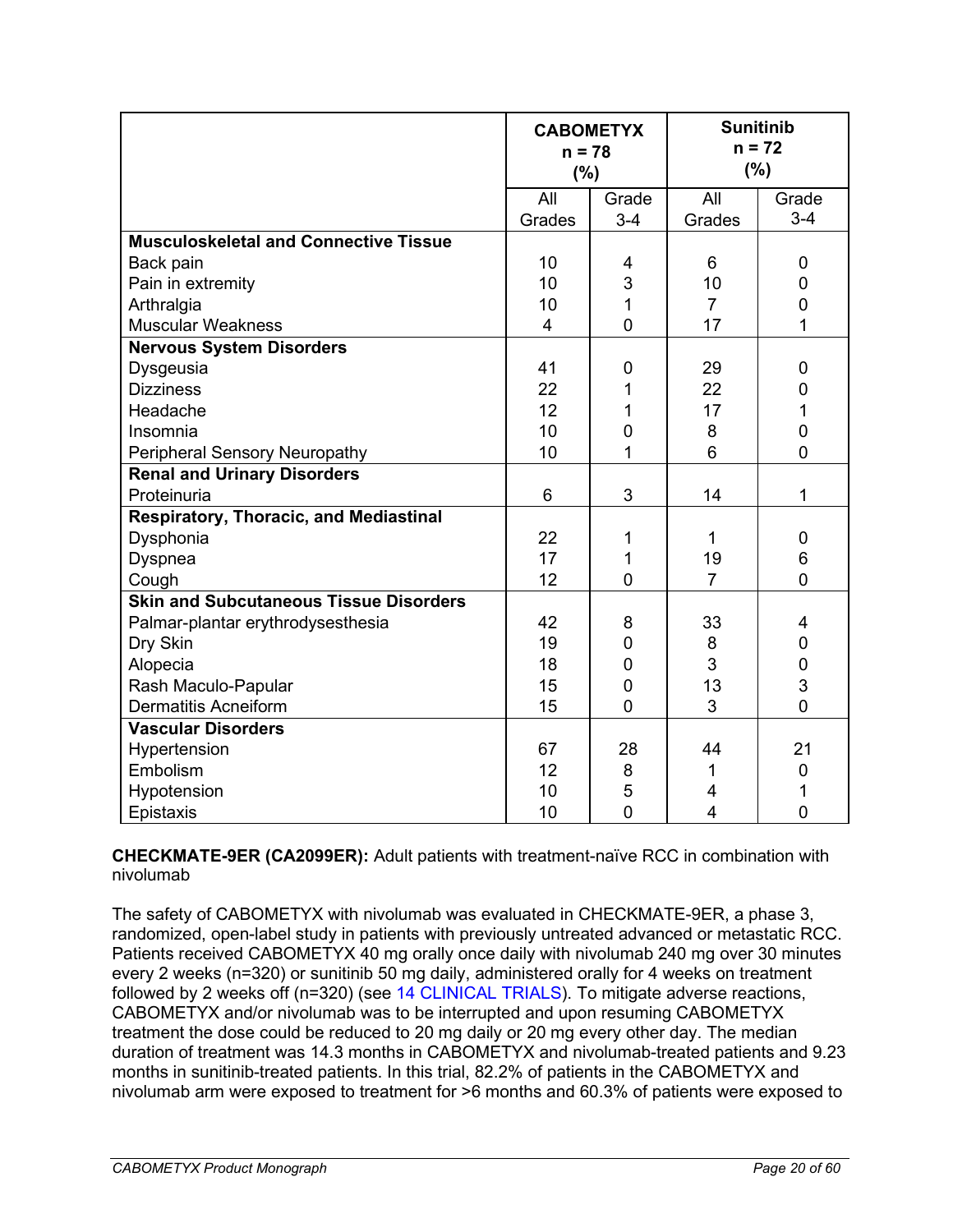treatment for >1 year. In patients treated with CABOMETYX and nivolumab, higher frequencies of Grade 3 and 4 increased ALT (9.8%) and increased AST (7.9%) were seen compared to CABOMETYX alone In patients with Grade ≥2 increased ALT or AST ( $n=83$ ): median time to onset was 2.3 months (range: 2.0 to 88.3 weeks), 28% received systemic corticosteroids for median duration of 1.7 weeks (range: 0.9 to 52.3 weeks), and resolution to Grades 0-1 occurred in 89% with median time to resolution of 2.1 weeks (range: 0.4 to 83.6+ weeks). Among the 44 patients with Grade ≥2 increased ALT or AST who were re-challenged with either CABOMETYX  $(n=9)$  or nivolumab  $(n=11)$  administered as a single agent or with both  $(n=24)$ , recurrence of Grade ≥2 increased ALT or AST was observed in 2 patients receiving CABOMETYX, 2 patients receiving nivolumab, and 7 patients receiving both CABOMETYX and nivolumab.

In RCC patients treated with CABOMETYX and nivolumab, adverse events leading to permanent discontinuation of either CABOMETYX, nivolumab or both occurred in 20% of patients: 8% CABOMETYX only, 7% nivolumab only, and 6% both drugs due to same adverse event at the same time.

Adverse events leading to dose interruption or reduction of either CABOMETYX, nivolumab or both occurred in 83% of patients: 46% CABOMETYX only, 3% nivolumab only, and 21% both drugs due to same adverse event at the same time (only diarrhea occurred at ≥ 5%), and 6% both drugs sequentially. Dose reductions were not permitted with nivolumab treatment. 56% of subjects taking CABOMETYX had dose reductions due to an AE and the median time to first dose reduction due to an AE was 98 days.

|                                      | <b>CABOMETYX +</b><br>nivolumab (n=320) |               | <b>Sunitinib</b><br>(n=320) |               |
|--------------------------------------|-----------------------------------------|---------------|-----------------------------|---------------|
| <b>System Organ Class</b>            | Any                                     | <b>Grades</b> | Any                         | <b>Grades</b> |
| <b>Preferred Term</b>                | Grade                                   | $3 - 4$       | Grade                       | $3 - 4$       |
|                                      |                                         |               | Percentage (%) of Patients  |               |
| <b>Blood and Lymphatic Disorders</b> |                                         |               |                             |               |
| Anemia                               | 15                                      | 2             | 25                          | 4             |
| <b>Endocrine Disorders</b>           |                                         |               |                             |               |
| Hypothyroidism <sup>a</sup>          | 34                                      | 0             | 30                          |               |
| Hyperthyroidism                      | 10                                      |               | 3                           |               |
| <b>Gastrointestinal Disorders</b>    |                                         |               |                             |               |
| Diarrhea                             | 64                                      |               | 47                          |               |
| Stomatitis <sup>b</sup>              | 37                                      | 3             | 46                          |               |
| <b>Nausea</b>                        | 27                                      |               | 31                          |               |
| Abdominal pain <sup>c</sup>          | 22                                      | 2             | 15                          |               |
| Vomiting                             | 17                                      | 2             | 21                          |               |
| Dyspepsia <sup>d</sup>               | 15                                      | ი             | 22                          |               |
| Constipation                         | 12                                      |               | 13                          |               |

#### **Table 5: All causality treatment emergent adverse events reported with frequency ≥10% in CHECKMATE-9ER (CA2099ER)**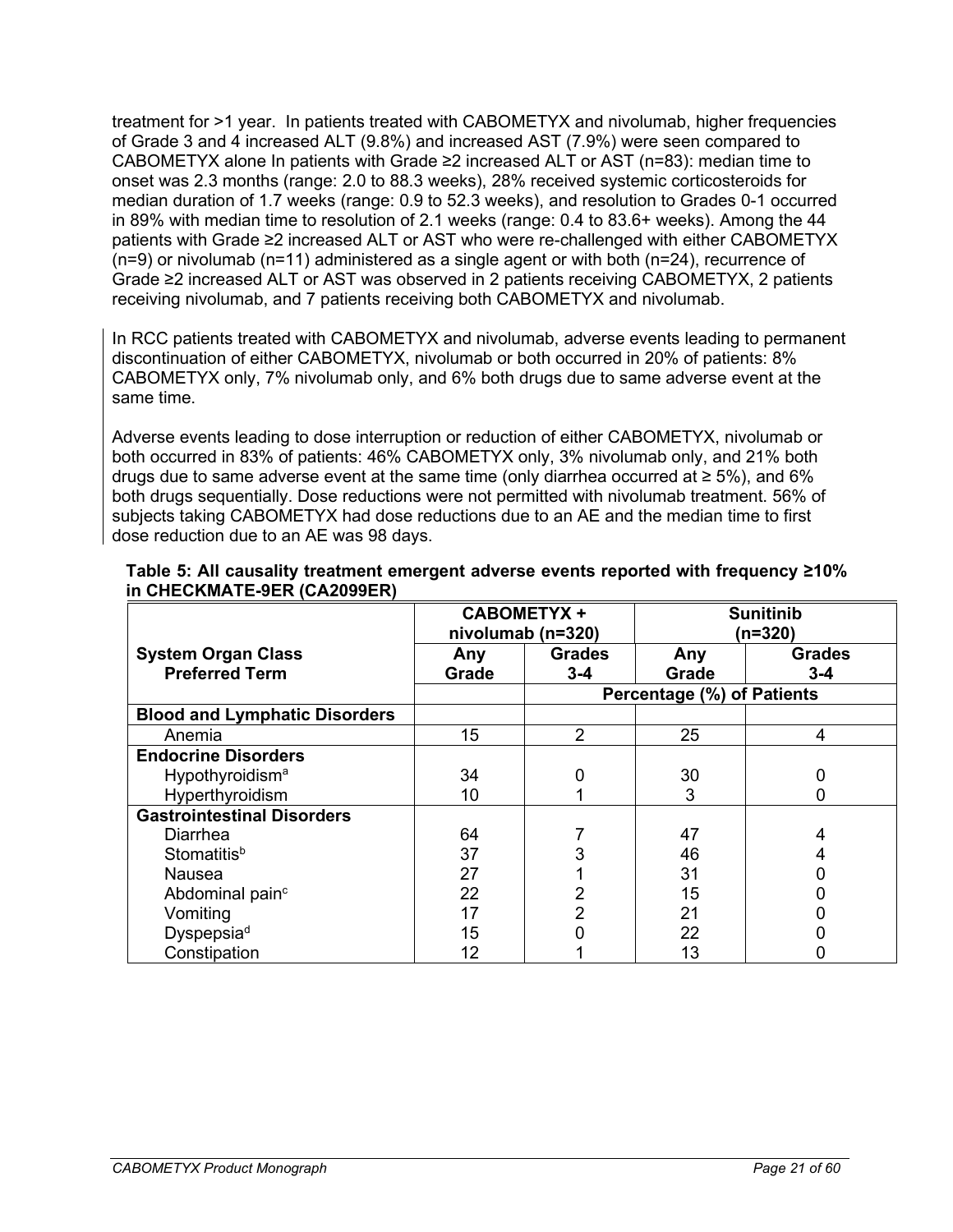|                                       | <b>CABOMETYX +</b><br>nivolumab (n=320) |                | <b>Sunitinib</b><br>$(n=320)$ |                |  |
|---------------------------------------|-----------------------------------------|----------------|-------------------------------|----------------|--|
| <b>System Organ Class</b>             | Any                                     | <b>Grades</b>  | Any                           | <b>Grades</b>  |  |
| <b>Preferred Term</b>                 | Grade                                   | $3 - 4$        | Grade                         | $3 - 4$        |  |
|                                       |                                         |                | Percentage (%) of Patients    |                |  |
| <b>General Disorders and</b>          |                                         |                |                               |                |  |
| <b>Administration Site Conditions</b> |                                         |                |                               |                |  |
| Fatigue <sup>e</sup>                  | 51                                      | 8              | 50                            | 8              |  |
| Pyrexia                               | 12                                      | 1              | 9                             | 1              |  |
| Edema                                 | 12                                      | 0              | 10                            | 0              |  |
| <b>Infections and infestations</b>    |                                         |                |                               |                |  |
| Upper respiratory tract infection     | 20                                      | $\mathbf 0$    | 8                             | 0              |  |
| Investigations                        |                                         |                |                               |                |  |
| Weight decreased                      | 11                                      | 1              | 3                             | 0              |  |
| <b>Metabolism and Nutrition</b>       |                                         |                |                               |                |  |
| <b>Disorders</b>                      |                                         |                |                               |                |  |
| Decreased appetite                    | 28                                      | $\overline{2}$ | 20                            | 1              |  |
| <b>Musculoskeletal and Connective</b> |                                         |                |                               |                |  |
| <b>Tissue Disorders</b>               |                                         |                |                               |                |  |
| Musculoskeletal pain <sup>f</sup>     | 33                                      | 4              | 29                            | 3              |  |
| Arthralgia                            | 18                                      | $\mathbf 0$    | 9                             | 0              |  |
| Muscle spasms                         | 12                                      | $\mathbf{0}$   | $\overline{2}$                | 0              |  |
| <b>Nervous System Disorders</b>       |                                         |                |                               |                |  |
| Dysgeusia                             | 24                                      | 0              | 22                            | 0              |  |
| Headache                              | 16                                      | 0              | 12                            | 1              |  |
| <b>Dizziness</b>                      | 13                                      | 1              | 6                             | 0              |  |
| <b>Renal and Urinary Disorders</b>    |                                         |                |                               |                |  |
| Proteinuria                           | 10                                      | 3              | 8                             | $\overline{2}$ |  |
| Respiratory, Thoracic, and            |                                         |                |                               |                |  |
| <b>Mediastinal Disorders</b>          |                                         |                |                               |                |  |
| Cough                                 | 20                                      | 0              | 17                            | 0              |  |
| Dysphonia                             | 17                                      | 0              | 3                             | 0              |  |
| <b>Dyspnea</b>                        | 11                                      | 0              | 9                             | 2              |  |
| <b>Skin and Subcutaneous Tissue</b>   |                                         |                |                               |                |  |
| <b>Disorders</b>                      |                                         |                |                               |                |  |
| Palmar-plantar                        | 40                                      | 8              | 41                            | 8              |  |
| erythrodysesthesia syndrome           |                                         |                |                               |                |  |
| Rash <sup>g</sup>                     | 36                                      | 3              | 14                            | 0              |  |
| Pruritus                              | 19                                      | 0              | 4                             | 0              |  |
| <b>Vascular Disorders</b>             |                                         |                |                               |                |  |
| Hypertension <sup>h</sup>             | 36                                      | 13             | 39                            | 14             |  |

a Hypothyroidism includes primary hypothyroidism<br>b Stomatitis is a composite term which includes mu

Stomatitis is a composite term which includes mucosal inflammation, aphthous ulcer, mouth ulceration

c Abdominal pain includes abdominal discomfort, abdominal pain lower, abdominal pain upper

d Dyspepsia includes gastroesophageal reflux

e Fatigue includes asthenia<br>f Musculoskeletal pain is a

Musculoskeletal pain is a composite term which includes back pain, bone pain, musculoskeletal chest pain, musculoskeletal discomfort, myalgia, neck pain, pain in extremity, spinal pain

g Rash is a composite term which includes dermatitis, dermatitis anceiform, dermatitis bullous, exfoliative rash, rash erythematous, rash follicular, rash macular, rash maculo-papular, rash papular, rash pruritic

h Hypertension includes blood pressure increased, blood pressure systolic increased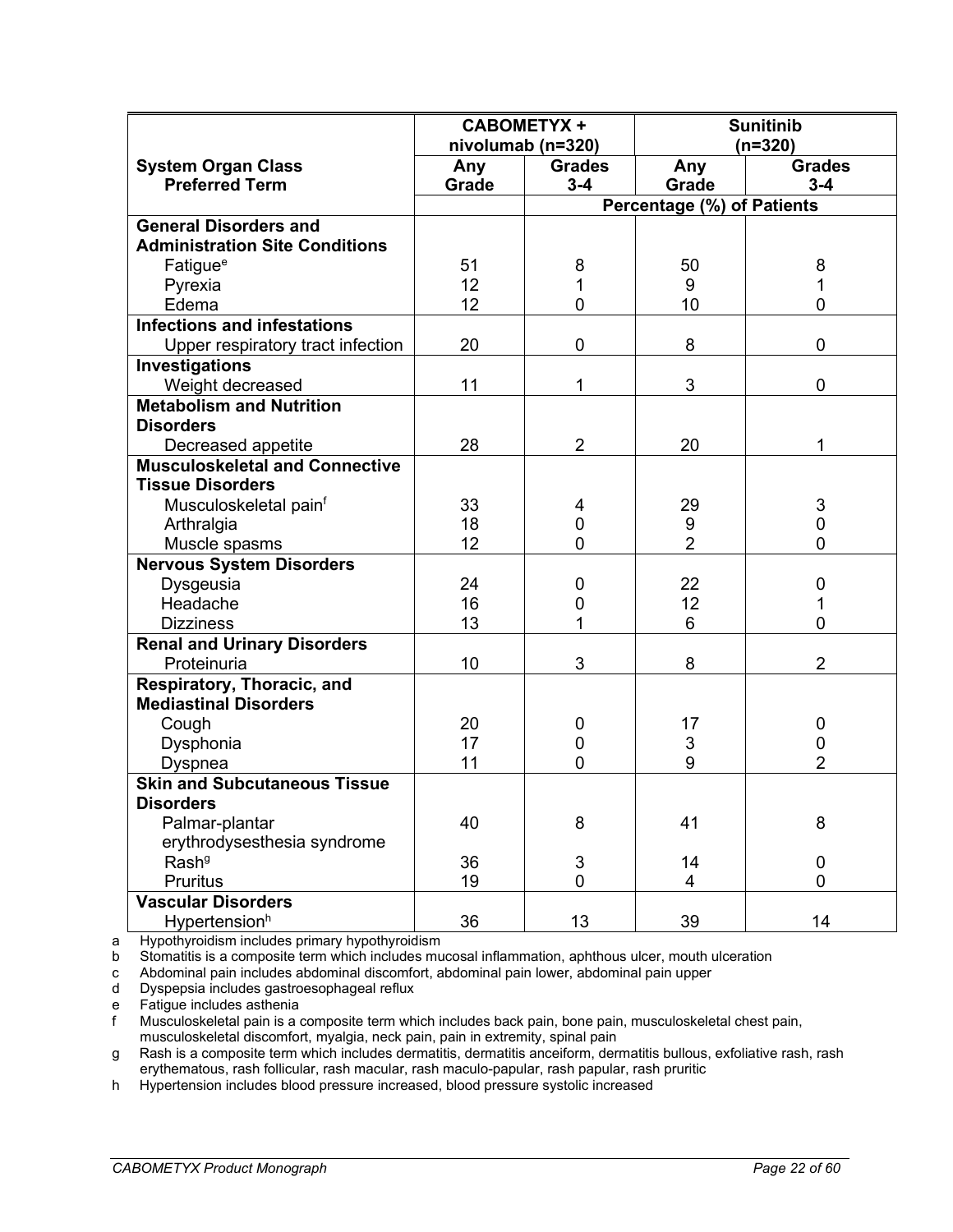**CELESTIAL (XL184-309):** Adult patients with HCC who had received prior sorafenib therapy

The safety of CABOMETYX was evaluated in a randomized (2:1), double-blind, controlled study vs. placebo in 704 subjects with hepatocellular carcinoma who had received prior sorafenib therapy. The randomized subjects received CABOMETYX 60 mg once daily (n=467) or matching placebo (n=237). The median duration of treatment was 3.8 months (range 0.1-37.3) for patients receiving CABOMETYX and 2.0 months (range 0.0-27.2) for patients receiving placebo. Dose modification rates due to AEs were 88% vs 39% with CABOMETYX vs placebo. The median average daily dose for CABOMETYX was 36 mg.

There was a higher rate in the CABOMETYX group of treatment discontinuation due to AEs (CABOMETYX 21% vs placebo 5%), including AEs related to study treatment (16% vs 3%). Overall rate of Grade ≥3 AEs was higher with CABOMETYX (68% vs 36%) as was the rate of SAEs (50% vs 37%). Grade 5 AEs that were considered to be treatment-related occurred in 6 patients receiving CABOMETYX (esophagobronchial fistula, hepatic failure, hepatorenal syndrome, portal-vein thrombosis, upper gastrointestinal hemorrhage, pulmonary embolism) and in 1 patient in the placebo group (hepatic failure).

In the pivotal clinical trial in previously treated HCC patients, dose reductions and dose interruptions occurred in 62% and 84%, respectively, of CABOMETYX-treated patients. Two dose reductions were required in 33% of patients. The median time to first dose reduction was 38 days, and to first dose interruption was 28 days. Closer monitoring is advised in patients with mild or moderate hepatic impairment.

|                                                  | <b>CABOMETYX</b><br>$n = 467$<br>(%) |                | <b>Placebo</b><br>$n = 237$<br>(%) |                                            |
|--------------------------------------------------|--------------------------------------|----------------|------------------------------------|--------------------------------------------|
|                                                  | All                                  | Grade          | All                                | Grade                                      |
|                                                  | Grades                               | $3-4$          | Grades                             | $3 - 4$                                    |
| <b>Gastrointestinal Disorders</b>                |                                      |                |                                    |                                            |
| Diarrhea                                         | 54                                   | 10             | 19                                 | $\overline{2}$                             |
| Nausea                                           | 31                                   | $\overline{2}$ | 18                                 |                                            |
| Vomiting                                         | 26                                   | $\mathbf 0$    | 12                                 | $\begin{array}{c} 2 \\ 3 \\ 0 \end{array}$ |
| Constipation                                     | 19                                   | $\mathbf 0$    | 19                                 |                                            |
| <b>Abdominal Pain</b>                            | 18                                   | $\overline{2}$ | 25                                 | $\overline{\mathcal{A}}$                   |
| <b>Stomatitis</b>                                | 13                                   | $\overline{2}$ | $\overline{2}$                     | $\pmb{0}$                                  |
| <b>Abdominal Pain Upper</b>                      | 13                                   | $\mathbf 1$    | 13                                 | $\pmb{0}$                                  |
| Dyspepsia                                        | 10                                   | 0              | 3                                  | $\overline{0}$                             |
| <b>General Disorders and Administration Site</b> |                                      |                |                                    |                                            |
| <b>Conditions</b>                                |                                      |                |                                    |                                            |
| Fatigue                                          | 45                                   | 10             | 30                                 |                                            |
| Asthenia                                         | 22                                   | 7              | 8                                  | $\begin{array}{c} 4 \\ 2 \\ 0 \end{array}$ |
| Mucosal inflammation                             | 14                                   | $\overline{2}$ | $\overline{2}$                     |                                            |
| Pyrexia                                          | 14                                   | $\overline{0}$ | 10                                 | $\overline{0}$                             |
| <b>Hepatobiliary Disorders</b>                   |                                      |                |                                    |                                            |
| Ascites                                          | 12                                   | 4              | 13                                 | 5                                          |

### **Table 6: Adverse Reactions Occurring in ≥ 10% of HCC Patients in CELESTIAL (XL184- 309)**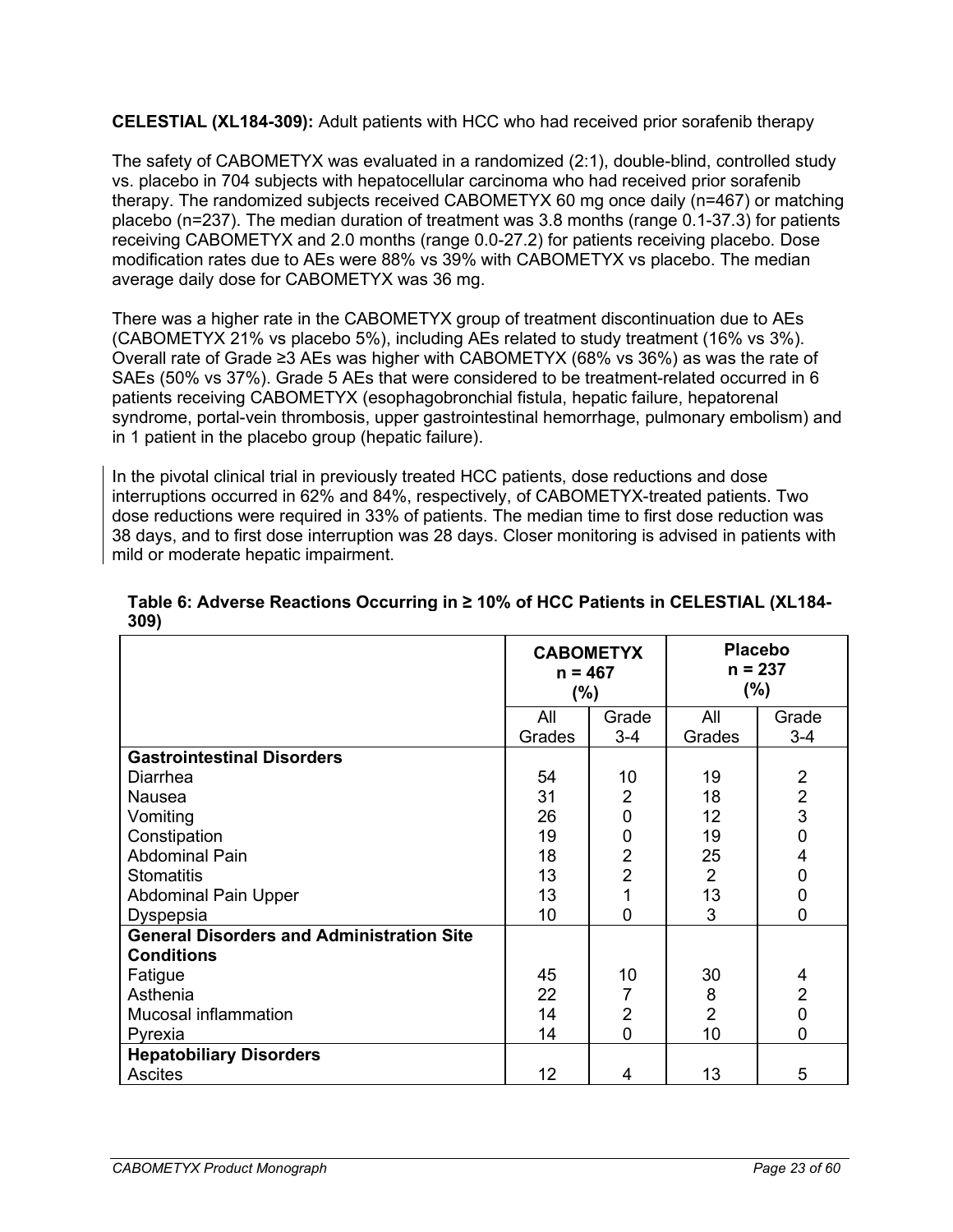| Investigations                                |    |                |                |                |
|-----------------------------------------------|----|----------------|----------------|----------------|
| <b>AST Increased</b>                          | 22 | 12             | 11             | 7              |
| <b>ALT Increased</b>                          | 17 | 5              | 6              |                |
| Weight decreased                              | 17 |                | 6              | $\frac{2}{0}$  |
| Hypoalbuminemia                               | 12 | $\mathbf 0$    | 5              | $\mathbf 0$    |
| Thrombocytopenia                              | 11 | 3              | 0              | $\overline{0}$ |
| <b>Metabolism and Nutrition Disorders</b>     |    |                |                |                |
| <b>Decreased Appetite</b>                     | 48 | 6              | 18             | $\mathbf 0$    |
| <b>Musculoskeletal and Connective Tissue</b>  |    |                |                |                |
| Back pain                                     | 10 | 1              | 10             | $\mathbf 0$    |
| <b>Nervous System Disorders</b>               |    |                |                |                |
| <b>Edema Peripheral</b>                       | 13 | 1              | 14             |                |
| Dysgeusia                                     | 12 | 0              | $\overline{2}$ | $\mathbf 0$    |
| Headache                                      | 11 | 0              | $\overline{7}$ | $\mathbf 0$    |
| Insomnia                                      | 10 | $\mathbf 0$    | $\overline{7}$ | $\overline{0}$ |
| <b>Dizziness</b>                              | 10 | $\overline{0}$ | 6              | $\overline{0}$ |
| <b>Respiratory, Thoracic, and Mediastinal</b> |    |                |                |                |
| Dysphonia                                     | 19 |                | $\overline{2}$ | 0              |
| Cough                                         | 13 | $\mathbf 0$    | 11             | $\pmb{0}$      |
| Dyspnea                                       | 12 | 3              | 10             | $\overline{0}$ |
| <b>Skin and Subcutaneous Tissue Disorders</b> |    |                |                |                |
| Palmar-plantar erythrodysesthesia             | 46 | 17             | 5              | $\mathbf 0$    |
| Rash                                          | 12 | $\mathbf 0$    | 6              | $\overline{0}$ |
| <b>Vascular Disorders</b>                     |    |                |                |                |
| Hypertension                                  | 29 | 16             | 6              | $\overline{2}$ |

**COSMIC-311 (XL184-311):** Adult and adolescent patients with DTC that have progressed following prior therapy and who are radioactive iodine-refractory

The safety of CABOMETYX was evaluated in a randomized, double-blind, placebo-controlled trial in which 258 patients with advanced differentiated thyroid cancer were randomized to receive CABOMETYX 60 mg orally once daily (n=170) or placebo (n=88) until disease progression or unacceptable toxicity. As of the Full ITT analysis, the median duration of treatment was 6.0 months (range 0.2 – 18.8) for patients receiving CABOMETYX and 2.6 months (range 0.2 – 15.2) for patients receiving placebo. A total of 40 subjects who were randomized to placebo crossed over to receive CABOMETYX. The median age was 65 years (range 31 to 85 years), 53% were female, 70% were White, and 64% received prior lenvatinib. The median average daily dose was 39 mg for CABOMETYX. The dose was reduced in 67% of patients receiving CABOMETYX and 3.4% in patients in the placebo arm; 33% of patients required a reduction to 20 mg daily. Dose interruptions occurred in 71% patients receiving CABOMETYX and 27% in patients in the placebo arm. Adverse reactions leading to permanent discontinuation of CABOMETYX occurred in 9% of patients. The most frequent adverse reactions leading to dose reduction of CABOMETYX were: PPE, diarrhea, fatigue, proteinuria, and decreased appetite.

### **Table 7: All Causality Treatment Emergent Adverse Events in ≥10% of DTC Patients in COSMIC-311 (XL184-311)**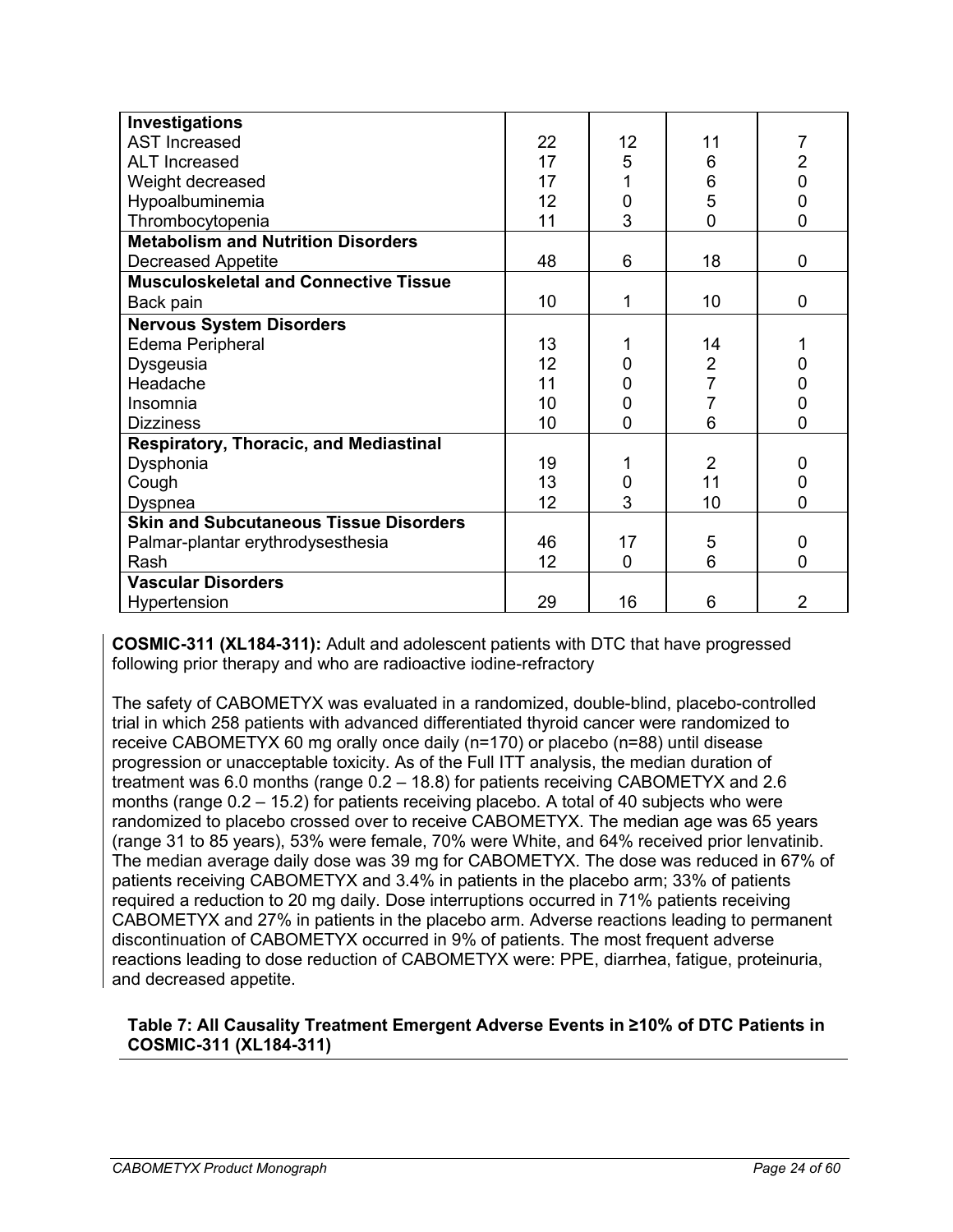|                                                  | <b>CABOMETYX</b><br>$n = 170$<br>(%) |                         |                | <b>Placebo</b><br>$n = 88$<br>(%) |
|--------------------------------------------------|--------------------------------------|-------------------------|----------------|-----------------------------------|
|                                                  | All<br>Grades                        | Grade<br>$3 - 4$        | All<br>Grades  | Grade<br>$3 - 4$                  |
| <b>Blood and Lymphatic Disorders</b>             |                                      |                         |                |                                   |
| Anemia                                           | 12                                   | $\overline{2}$          | 11             | $\mathbf{1}$                      |
| <b>Gastrointestinal Disorders</b>                |                                      |                         |                |                                   |
| Diarrhea                                         | 62                                   | 8                       | 3              | $\mathbf 0$                       |
| Nausea                                           | 28                                   | $\overline{2}$          | $\overline{2}$ | $\mathbf 0$                       |
| <b>Stomatitis</b>                                | 18                                   | $\overline{\mathbf{4}}$ | $\overline{2}$ | $\mathbf 0$                       |
| Vomiting                                         | 18                                   | $\overline{2}$          | 8              | $\mathbf 0$                       |
| Constipation                                     | 12                                   | $\Omega$                | $\overline{7}$ | $\overline{0}$                    |
| <b>General Disorders and Administration Site</b> |                                      |                         |                |                                   |
| <b>Conditions</b>                                |                                      |                         |                |                                   |
| Fatigue                                          | 29                                   | 9                       | 8              | $\boldsymbol{0}$                  |
| Asthenia                                         | 17                                   | $\overline{2}$          | 14             | $\mathbf 0$                       |
| Mucosal inflammation                             | 17                                   | $\overline{2}$          | $\mathbf{0}$   | $\overline{0}$                    |
| Investigations                                   |                                      |                         |                |                                   |
| <b>ALT Increased</b>                             | 25                                   | 1                       | $\overline{2}$ | 1                                 |
| <b>AST Increased</b>                             | 25                                   | $\mathbf 0$             | $\overline{2}$ | $\mathbf 0$                       |
| Weight decreased                                 | 22                                   | $\overline{2}$          | $\overline{2}$ | $\overline{0}$                    |
| <b>Metabolism and Nutrition Disorders</b>        |                                      |                         |                |                                   |
| <b>Decreased Appetite</b>                        | 31                                   | 3                       | 13             | $\mathbf 0$                       |
| <b>Musculoskeletal and Connective Tissue</b>     |                                      |                         |                |                                   |
| Arthralgia                                       | 11                                   | 1                       | 8              | $\overline{0}$                    |
| <b>Nervous System Disorders</b>                  |                                      |                         |                |                                   |
| Dysgeusia                                        | 12                                   | 0                       | 0              | 0                                 |
| Headache                                         | 11                                   | $\mathbf{1}$            | 5              | $\overline{0}$                    |
| <b>Renal and Urinary Disorders</b>               |                                      |                         |                |                                   |
| Proteinuria                                      | 16                                   | $\overline{2}$          | $\overline{2}$ | $\mathbf 0$                       |
| <b>Respiratory, Thoracic, and Mediastinal</b>    |                                      |                         |                |                                   |
| Dyspnea                                          | 14                                   | $\overline{2}$          | 18             | 3                                 |
| Dysphonia                                        | 12                                   | $\mathbf 0$             | 0              | $\mathbf 0$                       |
| Cough                                            | 9                                    | $\mathbf 0$             | 19             | $\mathbf 0$                       |
| <b>Skin and Subcutaneous Tissue Disorders</b>    |                                      |                         |                |                                   |
| Palmar-plantar erythrodysesthesia                | 47                                   | 10                      | $\mathbf 1$    | $\pmb{0}$                         |
| <b>Vascular Disorders</b>                        |                                      |                         |                |                                   |
| Hypertension                                     | 32                                   | 12                      | 3              | $\overline{2}$                    |
| Hemorrhage*                                      | 12                                   | $\overline{2}$          | 9              | $\mathbf 0$                       |

Only events within the safety observation period for each treatment arm are summarized (data for placebo subjects who crossed over are not included after the date of crossover).

<span id="page-24-0"></span>\*Includes all hemorrhagic events, mainly hematuria, epistaxis, hemoptysis and petechiae

#### **8.3 Less Common Clinical Trial Adverse Reactions with CABOMETYX (<2%)**

**Cardiac Disorders:** acute myocardial infarction **Ear and Labyrinth Disorders:** tinnitus **Gastrointestinal Disorders:** pancreatitis, gastrointestinal perforation, fistula, glossodynia **Hepatobiliary Disorders:** hepatitis cholestatic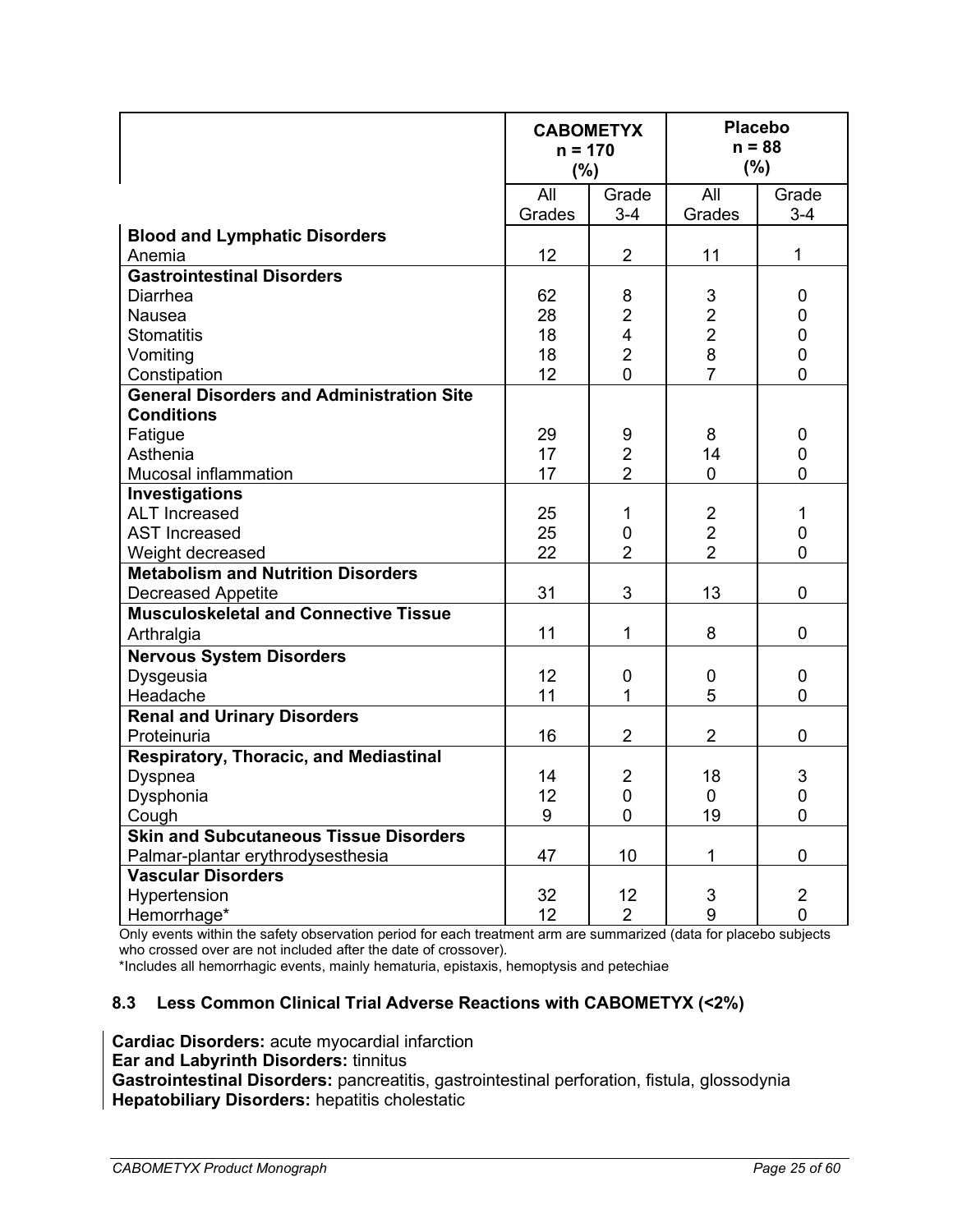**Infections and Infestations:** abscess

**Musculoskeletal Disorders:** osteonecrosis of the jaw

**Nervous System Disorders:** convulsion, cerebrovascular accident, PRES, peripheral neuropathy

**Skin and Subcutaneous Tissue Disorders:** wound complications

**Vascular Disorders:** hypertensive crisis, venous thrombosis, arterial thrombosis

**Less Common Clinical Trial TEAEs (<10%) with CABOMETYX in Combination with Nivolumaba**

**Blood and Lymphatic System Disorders:** eosinophilia

**Cardiac Disorders:** atrial fibrillation, tachycardia, myocarditis

**Ear and Labyrinth Disorders:** tinnitus

**Endocrine Disorders:** hypophysitis, thyroiditis

**Eye Disorders:** dry eye, uveitis, blurred vision

**Gastrointestinal Disorders:** gastritis, glossodynia, hemorrhoids

**Hepatobiliary:** hepatitis

**Immune System Disorders:** hypersensitivity (including anaphylactic reaction), infusion related hypersensitivity reaction

**Infections and Infestations:** pneumonia

**Musculoskeletal and Connective Tissue Disorder:** arthritis, myopathy

**Nervous System Disorders:** encephalitis autoimmune, Guillain-Barré syndrome, myasthenic syndrome

**Renal and Urinary Disorders:** acute kidney injury, nephritis

**Skin and Subcutaneous Tissue Disorders:** erythema, hair colour change, psoriasis, urticaria **Vascular Disorders: Thrombosis**<sup>b</sup>

aTEAEs reported elsewhere are excluded.

**bThrombosis is a composite term which includes portal vein thrombosis, pulmonary vein thrombosis,** pulmonary thrombosis, aortic thrombosis, arterial thrombosis, deep vein thrombosis, pelvic vein thrombosis, vena cava thrombosis, venous thrombosis, venous thrombosis limb.

#### <span id="page-25-0"></span>**8.4 Abnormal Laboratory Findings: Hematologic, Clinical Chemistry and Other Quantitative Data**

#### **Table 8: Laboratory Abnormalities Occurring in ≥ 25% Patients Who Received CABOMETYX in RCC (METEOR)**

| Laboratory Abnormality |               | <b>CABOMETYX</b><br>$n = 331$<br>(%) |               | <b>Everolimus</b><br>$n = 332$<br>$(\%)$ |
|------------------------|---------------|--------------------------------------|---------------|------------------------------------------|
|                        | All           | Grade                                | All           | Grade                                    |
|                        | <b>Grades</b> | $3 - 4$                              | <b>Grades</b> | $3 - 4$                                  |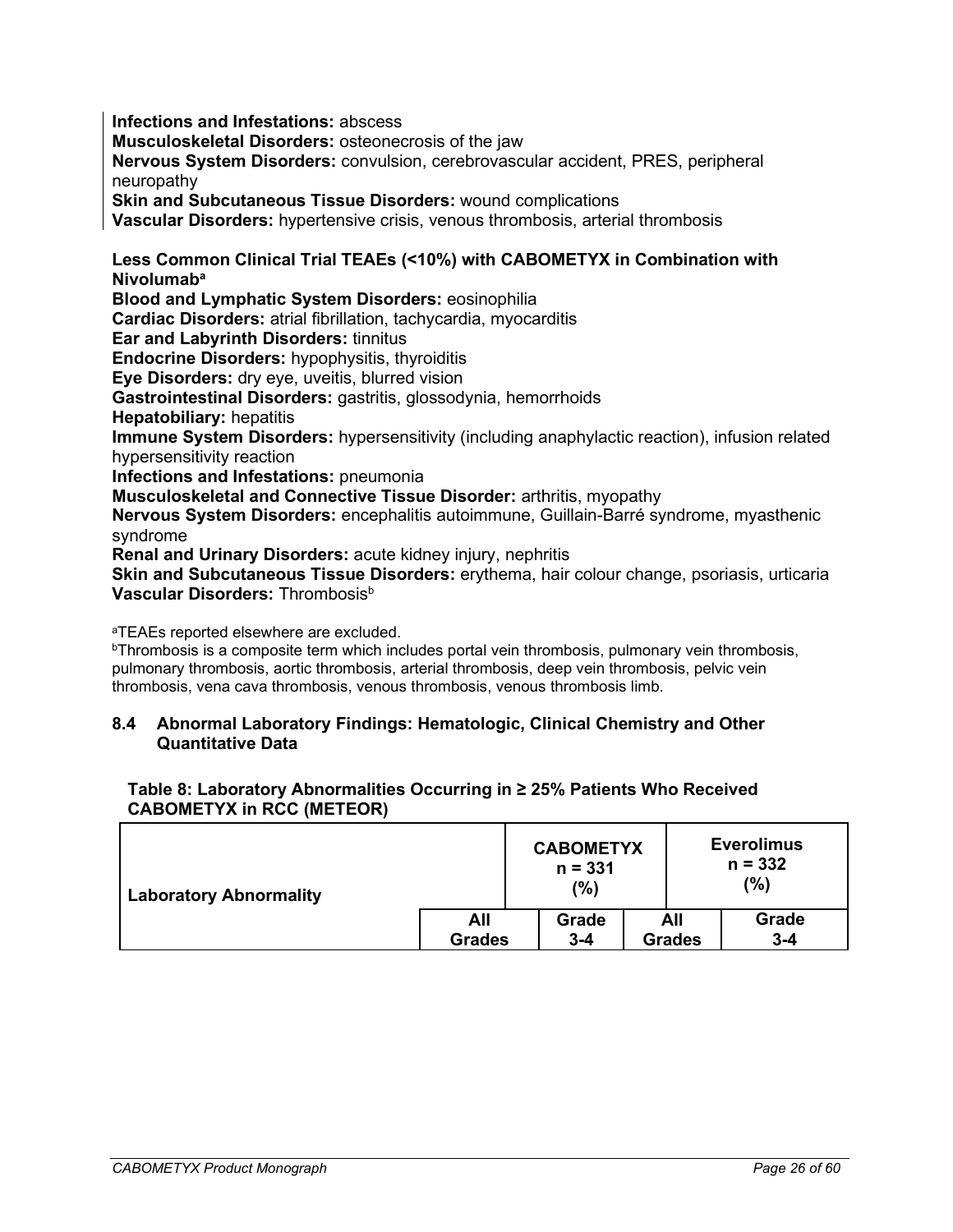| <b>Chemistry</b>                                                                                |    |                |    |    |
|-------------------------------------------------------------------------------------------------|----|----------------|----|----|
| AST increased                                                                                   | 74 | 3              | 40 | <1 |
| <b>ALT</b> increased                                                                            | 68 | 3              | 32 | <1 |
| Creatinine increased                                                                            | 58 | $<$ 1          | 71 | 0  |
| Triglycerides increased                                                                         | 53 | 4              | 73 | 13 |
| Hypophosphatemia                                                                                | 48 | 8              | 36 | 5  |
| Hyperglycemia                                                                                   | 37 | 2              | 59 | 8  |
| Hypoalbuminemia                                                                                 | 36 | $\overline{2}$ | 28 | <1 |
| <b>ALP</b> increased                                                                            | 35 | $\overline{2}$ | 29 |    |
| Hypomagnesemia                                                                                  | 31 |                | 4  | <1 |
| Hyponatremia                                                                                    | 30 | 8              | 26 | 6  |
| <b>GGT</b> increased                                                                            | 27 | 5              | 43 | 9  |
| Hematology                                                                                      |    |                |    |    |
| White blood cells decreased                                                                     | 35 | <1             | 31 | <1 |
| Absolute neutrophil count decreased                                                             | 31 | 2              | 17 | <1 |
| Hemoglobin decreased                                                                            | 31 | 4              | 71 | 17 |
| Lymphocytes decreased                                                                           | 25 |                | 39 | 12 |
| Platelets decreased<br>25<br>27<br>$<$ 1<br>$<$ 1                                               |    |                |    |    |
| ALP, alkaline phosphatase; ALT, alanine aminotransferase; AST, aspartate aminotransferase; GGT, |    |                |    |    |
| gamma glutamyl transferase.                                                                     |    |                |    |    |
| National Cancer Institute Common Terminology Criteria for Adverse Events, Version 4.0           |    |                |    |    |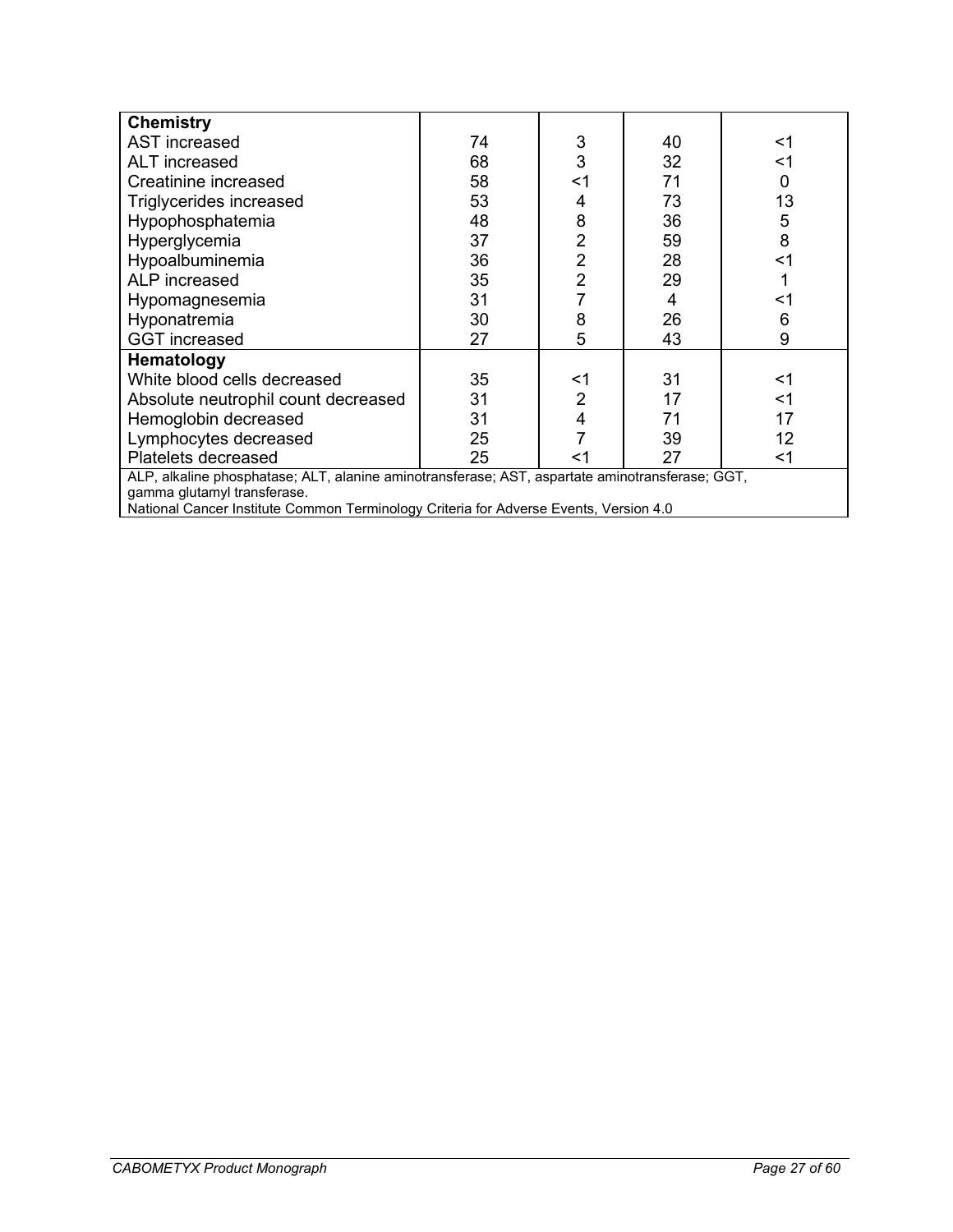|                                   |            | Percentage of Patients with Worsening Laboratory<br>Test from Baseline <sup>a</sup> |            |                  |  |
|-----------------------------------|------------|-------------------------------------------------------------------------------------|------------|------------------|--|
|                                   |            | <b>CABOMETYX plus</b><br>nivolumab                                                  |            | <b>Sunitinib</b> |  |
| <b>Laboratory Abnormality</b>     | Grades 1-4 | Grades 3-4                                                                          | Grades 1-4 | Grades 3-<br>4   |  |
| <b>Chemistry</b>                  |            |                                                                                     |            |                  |  |
| <b>ALT</b> Increased              | 79         | 10                                                                                  | 39         | $\overline{4}$   |  |
| <b>AST Increased</b>              | 77         | 8                                                                                   | 57         | 3                |  |
| Hypophosphatemia                  | 68         | 21                                                                                  | 48         | $\overline{7}$   |  |
| Hypocalcemia                      | 55         | $\overline{2}$                                                                      | 24         | 1                |  |
| Hypomagnesemia                    | 50         | $\overline{2}$                                                                      | 29         | $\Omega$         |  |
| Hyponatremia                      | 44         | 12                                                                                  | 37         | 12               |  |
| Hyperglycemia                     | 44         | 4                                                                                   | 44         | $\overline{2}$   |  |
| Increased alkaline<br>phosphatase | 41         | 3                                                                                   | 37         | $\overline{2}$   |  |
| Increased lipase                  | 41         | 14                                                                                  | 38         | 13               |  |
| Increased amylase                 | 41         | 10                                                                                  | 28         | 6                |  |
| Increased creatinine              | 38         | 1                                                                                   | 43         | 1                |  |
| Hyperkalemia                      | 36         | 5                                                                                   | 27         | 1                |  |
| Hypoglycemia                      | 26         | 1                                                                                   | 14         | 0                |  |
| Hypokalemia                       | 19         | 3                                                                                   | 12         | $\overline{2}$   |  |
| <b>Increased Total Bilirubin</b>  | 17         | 1                                                                                   | 22         | 1                |  |
| Hematology                        |            |                                                                                     |            |                  |  |
| Lymphopenia                       | 42         | 7                                                                                   | 45         | 10               |  |
| Thrombocytopenia                  | 41         | 0                                                                                   | 70         | 10               |  |
| Hemoglobin decreased              | 37         | 3                                                                                   | 61         | 5                |  |
| Leukopenia                        | 37         | 0                                                                                   | 66         | 5                |  |
| Neutropenia                       | 35         | 3                                                                                   | 67         | 12               |  |

#### **Table 9: Laboratory Abnormalities Occurring in >15% of Patients Who Received CABOMETYX in Combination with Nivolumab (CHECKMATE-9ER)**

a Each test incidence is based on the number of patients who had both baseline and at least one on-study laboratory measurement available: CABOMETYX plus nivolumab group (range: 170 to 317 patients) and sunitinib group (range: 173 to 311 patients).

In HCC patients, the most frequent ( $\geq$  25%) treatment-emergent laboratory abnormalities (all grades) reported in the CABOMETYX arm were: LDH increased, ALT increased, AST increased, albumin decreased, glucose increased, ALP increased, sodium decreased, total bilirubin increased, GGT increased, phosphate decreased, platelets decreased, white blood cell count decreased, absolute neutrophil count decreased, lymphocytes decreased, hemoglobin decreased and hemoglobin increased.

In DTC patients, there were no additional significant (≥ 25%) treatment-emergent laboratory abnormalities from the primary analysis reported in the CABOMETYX arm that were not reported elsewhere.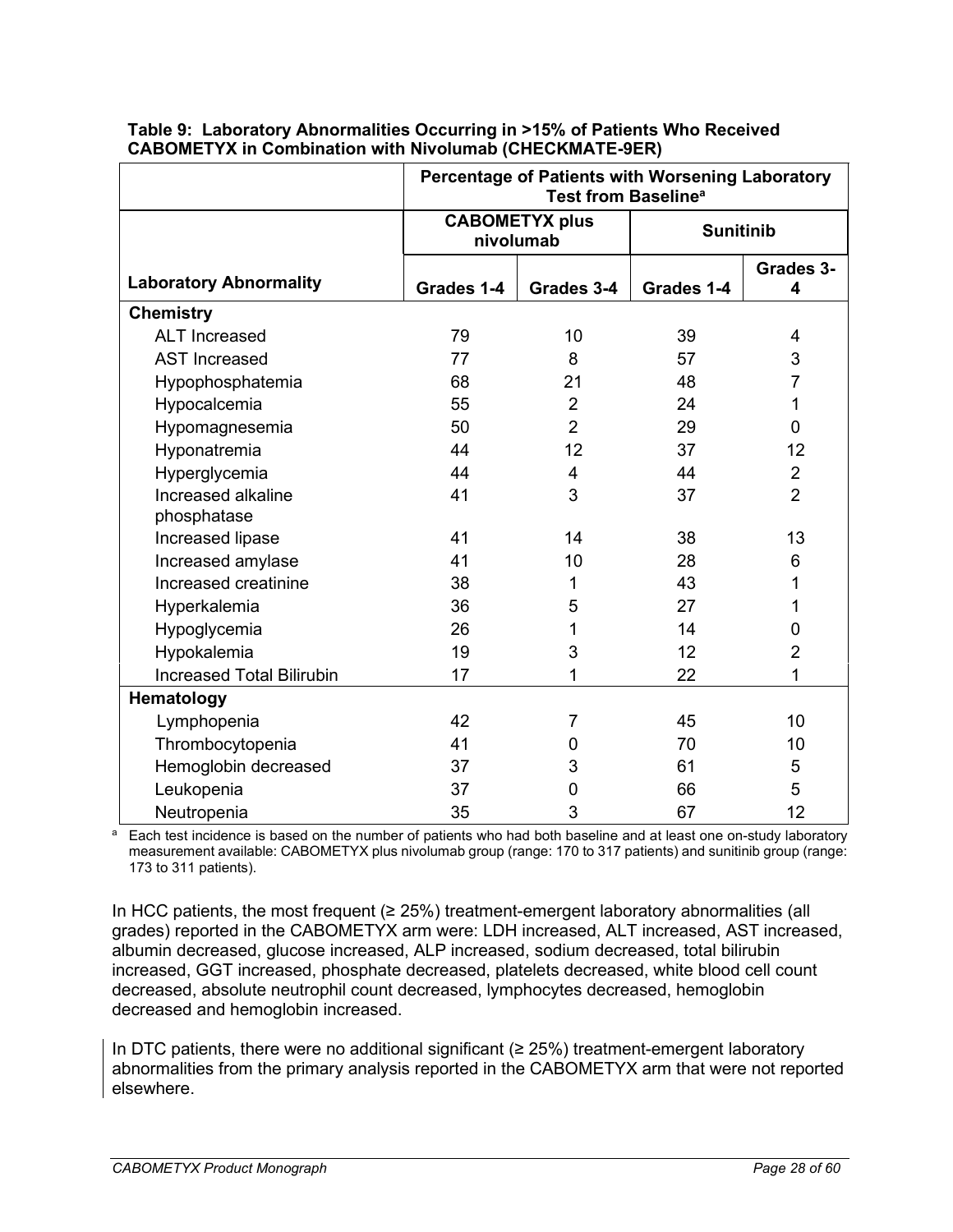### <span id="page-28-0"></span>**8.5 Post-Market Adverse Drug Reactions**

**Vascular disorders:** Artery dissection and artery aneurysm (including rupture) have been reported in association with VEGFR-TKIs, including with CABOMETYX.

### <span id="page-28-1"></span>**9 DRUG INTERACTIONS**

### <span id="page-28-2"></span>**9.2 Drug Interactions Overview**

CABOMETYX (cabozantinib) is a substrate of CYP3A4, and also a moderate inhibitor of the multidrug efflux pump P-glycoprotein (P-gp). Therefore, absorption and subsequent elimination of cabozantinib may be influenced by products that affect CYP3A4 and/or P-gp.

<span id="page-28-3"></span>*In vitro*, cabozantinib is a competitive inhibitor of CYP3A4 and a mixed inhibitor of CYP2D6.

### **9.4 Drug-Drug Interactions**

The drugs listed in this table are based on either drug interaction case reports or studies, or potential interactions due to the expected magnitude and seriousness of the interaction (i.e., those identified as contraindicated).

| <b>CABOMETYX</b>          | Source of<br><b>Evidence</b> | <b>Effect</b>                                                                                                                                                                                                                                   | <b>Clinical comment</b>                                                                                                                                                                                                                                                                                                                                                  |
|---------------------------|------------------------------|-------------------------------------------------------------------------------------------------------------------------------------------------------------------------------------------------------------------------------------------------|--------------------------------------------------------------------------------------------------------------------------------------------------------------------------------------------------------------------------------------------------------------------------------------------------------------------------------------------------------------------------|
| CYP3A4<br>inhibitors      | <b>CT</b>                    | Administration of the strong<br>CYP3A4 inhibitor ketoconazole<br>(400 mg daily for 27 days) to<br>healthy volunteers decreased<br>cabozantinib clearance (by 29%)<br>and increased single-dose<br>plasma cabozantinib exposure<br>(AUC) by 38%. | Co-administration of strong CYP3A4<br>inhibitors (e.g., ritonavir, itraconazole,<br>erythromycin, clarithromycin,<br>grapefruit juice) with cabozantinib<br>should be approached with caution.<br>Increased CABOMETYX exposure<br>may increase the risk of exposure-<br>related toxicity and the selection of an<br>alternative agent should be<br>considered.           |
| CYP3A4<br><b>inducers</b> | <b>CT</b>                    | Administration of the strong<br>CYP3A4 inducer rifampicin (600<br>mg daily for 31 days) to healthy<br>volunteers increased<br>cabozantinib clearance (4.3-fold)<br>and decreased single-dose<br>plasma cabozantinib exposure<br>(AUC) by 77%.   | Chronic co-administration of strong<br>CYP3A4 inducers (e.g., phenytoin,<br>carbamazepine, rifampicin,<br>phenobarbital or herbal preparations<br>containing St. John's Wort [Hypericum<br>perforatum]) with cabozantinib should<br>therefore be avoided and alternative<br>agents should be considered as the<br>efficacy of CABOMETYX may be<br>substantially reduced. |

**Table 10: Established or Potential Drug-Drug Interactions**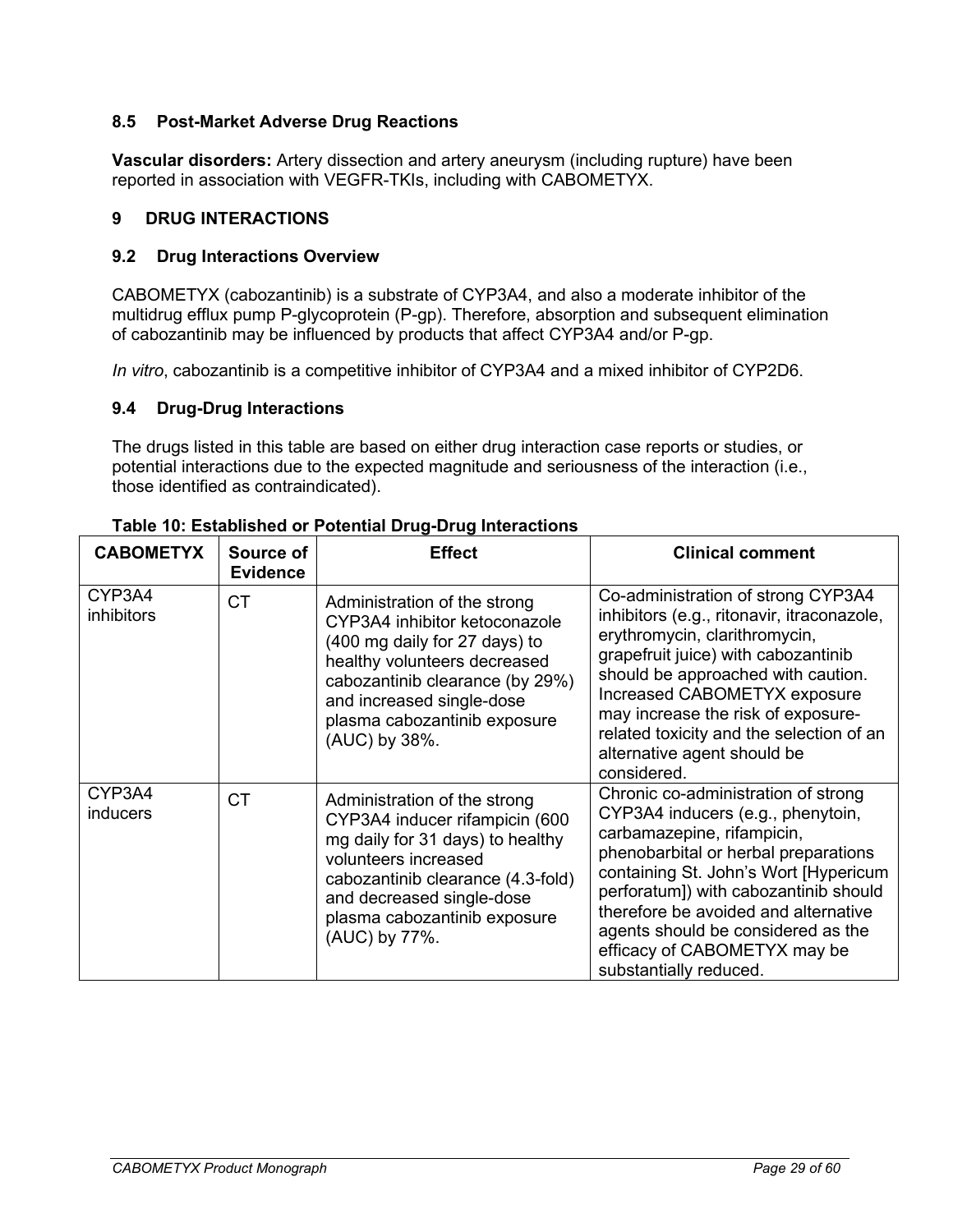| <b>CABOMETYX</b>                        | Source of<br><b>Evidence</b> | <b>Effect</b>                                                                                                                                                                                                                                                   | <b>Clinical comment</b>                                                                                                                                                 |
|-----------------------------------------|------------------------------|-----------------------------------------------------------------------------------------------------------------------------------------------------------------------------------------------------------------------------------------------------------------|-------------------------------------------------------------------------------------------------------------------------------------------------------------------------|
| Gastric pH<br>modifying<br>agents       | <b>CT</b>                    | Co-administration of proton pump<br>inhibitor (PPI) esomeprazole (40<br>mg daily for 6 days) with a single<br>dose of 100 mg cabozantinib to<br>healthy volunteers resulted in no<br>clinically-significant effect on<br>plasma cabozantinib exposure<br>(AUC). | No dose adjustment is indicated when<br>gastric pH modifying agents (i.e.,<br>PPIs, H2 receptor antagonists, and<br>antacids) are co-administered with<br>cabozantinib. |
| <b>MRP2</b> inhibitors                  | <b>CT</b>                    | In vitro data demonstrate that<br>cabozantinib is a substrate of<br>MRP2.                                                                                                                                                                                       | Administration of MRP2 inhibitors may<br>result in increases in cabozantinib<br>plasma concentrations.                                                                  |
| Bile salt-<br>sequestering<br>agents    | T                            | Bile salt-sequestering agents<br>such as cholestyramine and<br>cholestagel may interact with<br>cabozantinib and may impact<br>absorption (or reabsorption)<br>resulting in potentially decreased<br>exposure                                                   | The clinical significance of these<br>potential interactions is unknown.                                                                                                |
| Contraceptive<br>steroids               | T.                           | The effect of cabozantinib on the<br>pharmacokinetics of<br>contraceptive steroids has not<br>been investigated.                                                                                                                                                | As unchanged contraceptive effect<br>may not be guaranteed, an additional<br>contraceptive method, such as a<br>barrier method, is recommended.                         |
| Warfarin                                | $\mathsf{T}$                 | Because of high plasma protein<br>binding levels of cabozantinib, a<br>plasma protein displacement<br>interaction with warfarin may be<br>possible.                                                                                                             | INR values should be monitored.                                                                                                                                         |
| P-glycoprotein<br>substrates (P-<br>gp) | <b>CT</b>                    | Cabozantinib was an inhibitor<br>$(IC50 = 7.0 \mu M)$ , but not a<br>substrate, of P-gp transport<br>activities in a bi-directional assay<br>system using MDCK-MDR1 cells.                                                                                      | Cabozantinib may have the potential<br>to increase plasma concentrations of<br>co-administered substrates of P-gp.                                                      |

Legend: C = Case Study; CT = Clinical Trial; T = Theoretical

### **QTc Interval-Prolonging Drugs**

The concomitant use of CABOMETYX with QTc interval-prolonging drugs should be avoided to the extent possible (see [Cardiovascular;](#page-7-1) [Monitoring and Laboratory Tests](#page-11-1) and [Cardiac](#page-30-3)  [Electrophysiology\)](#page-30-3). Drugs that have been associated with QT interval prolongation and/or torsade de pointes include, but are not limited to, the examples in the following list. Chemical/pharmacological classes are listed if some, although not necessarily all, class members have been implicated in QT/QTc interval prolongation and/or torsade de pointes: Class IA antiarrhythmics; Class III antiarrhythmics; Class 1C antiarrhythmics; antipsychotics; antidepressants; opioids; macrolide antibiotics and analogues; quinolone antibiotics; pentamidine; antimalarials; azole antifungals; domperidone; 5-hydroxytryptamine  $(5-HT)_{3}$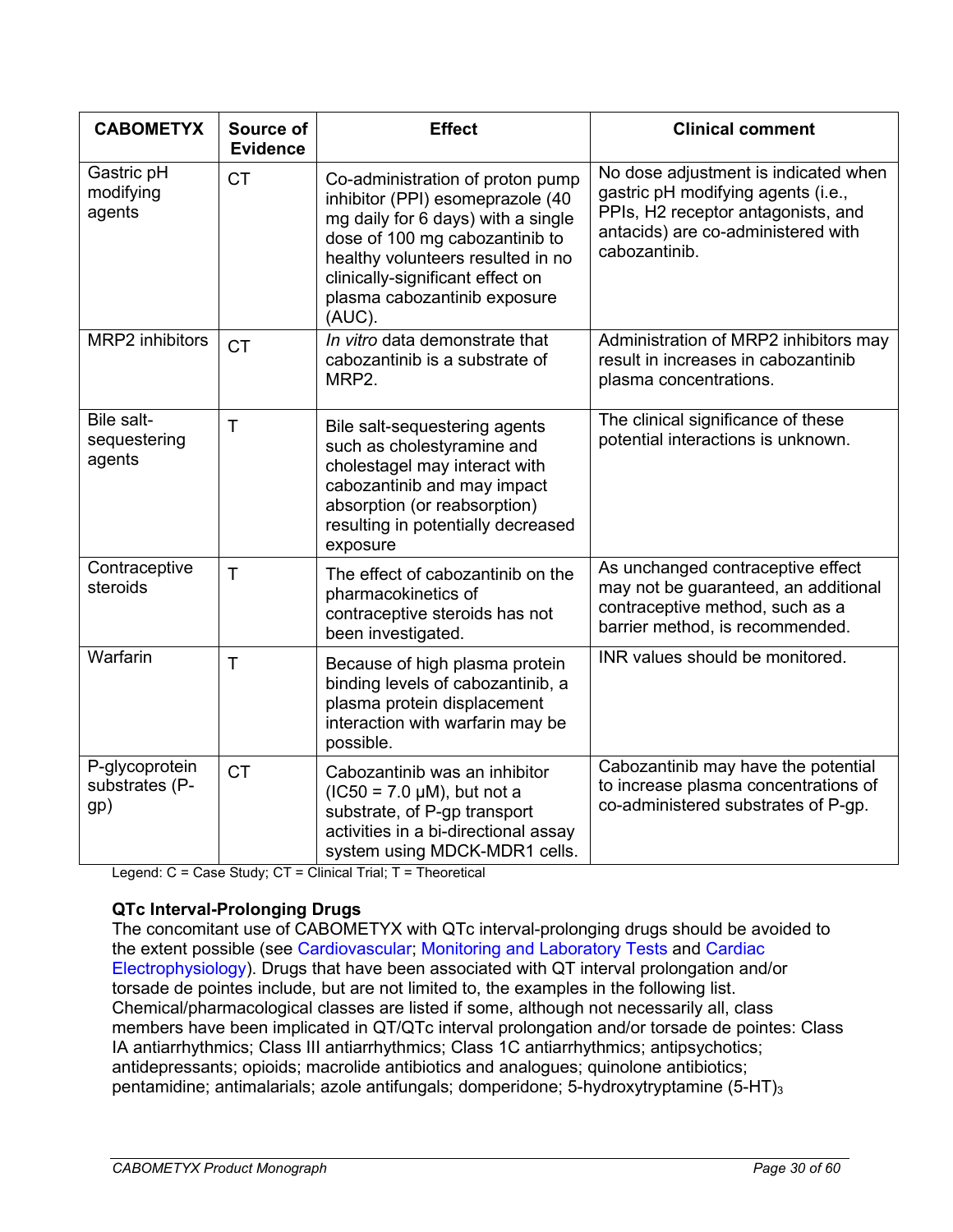receptor antagonists; kinase inhibitors; arsenic trioxide; histone deacetylase inhibitors; beta-2 adrenoceptor agonists.

### **Drugs that Decrease Heart Rate and/or Prolong the PR Interval**

CABOMETYX results in a decrease in heart rate and an increase in the PR interval (see [Cardiovascular,](#page-7-1) [Monitoring and Laboratory Tests](#page-11-1) and [Cardiac Electrophysiology\)](#page-30-3). Caution should be observed if CABOMETYX is used concomitantly with other drugs that lower heart rate and/or prolong the PR interval, including, but not limited to, antiarrhythmics, beta adrenoceptor antagonists, non-dihydropyridine calcium channel blockers, digitalis glycosides, cholinesterase inhibitors, sphingosine-1 phosphate receptor modulators, HIV protease inhibitors, alpha<sub>2</sub>adrenoceptor agonists, and  $I_f$  blockers.

### **Drugs that Affect Electrolytes**

Caution should be observed if CABOMETYX is administered with drugs that can deplete electrolyte levels. Drugs that can reduce electrolyte levels include, but are not limited to, the following: loop, thiazide, and related diuretics; laxatives and enemas; amphotericin B; high-dose corticosteroids and proton pump inhibitors.

The above lists of potentially interacting drugs are not comprehensive. Current information sources should be consulted for newly approved drugs that prolong the QTc interval, decrease heart rate and/or prolong the PR interval, or decrease electrolytes, as well as for older drugs for which these effects have recently been established.

# <span id="page-30-0"></span>**10 CLINICAL PHARMACOLOGY**

## <span id="page-30-1"></span>**10.1 Mechanism of Action**

Cabozantinib is a small molecule that inhibits multiple receptor tyrosine kinases (RTKs) implicated in tumour growth and angiogenesis, pathologic bone remodeling, drug resistance, and metastatic progression of cancer. Cabozantinib has a distinct mechanism of action with primary inhibition targets of MET (hepatocyte growth factor receptor protein), VEGF (vascular endothelial growth factor) receptors and GAS6 receptor (AXL). VEGF, MET and AXL receptors are involved in tumour progression and drug resistance in RCC. In addition, cabozantinib inhibits other tyrosine kinases including RET, ROS1, TYRO3, MER, the stem cell factor receptor (KIT), TRKB, Fms-like tyrosine kinase-3 (FLT3), and TIE-2. Cabozantinib demonstrated enhanced anti-tumour activity in combination with immuno-oncology therapies in genetically engineered or syngeneic mouse tumour models where it promoted an immunopermissive tumour microenvironment by decreasing tumour infiltrating macrophages and myeloid-derived suppressor cells (MDSC).

### <span id="page-30-2"></span>**10.2 Pharmacodynamics**

Cabozantinib exhibited dose-related tumour growth inhibition, tumour regression, and/or inhibited metastasis in a broad range of preclinical tumour models.

### <span id="page-30-3"></span>**Cardiac Electrophysiology**

In a placebo-controlled clinical trial in patients with medullary thyroid cancer receiving the cabozantinib 138 mg once-daily capsule (N=214) or placebo (N=109), serial ECGs were collected on Day 1 and during steady-state treatment on Day 29. During steady-state cabozantinib treatment, prolongation of the QTcF and PR intervals and a reduction in heart rate were observed. An increase from baseline in corrected QT interval by Fridericia (QTcF) of 10 – 15 ms was observed on Day 29 (but not on Day 1). The maximum differences from placebo in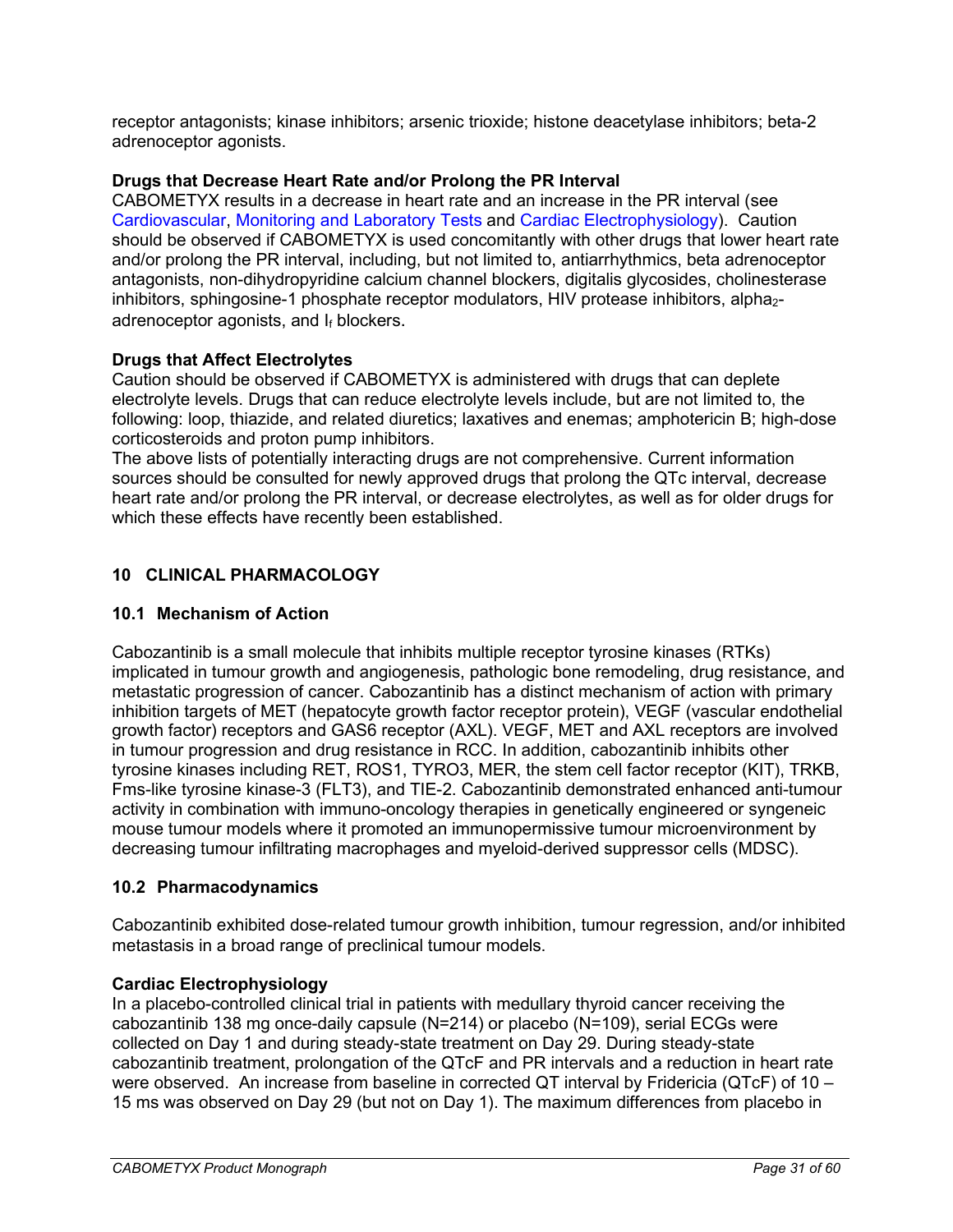the mean change from baseline on Day 29 were 10.9 ms (90% CI 8.0, 13.9) for the QTcF interval, 6.2 ms (90% CI 3.4, 9.0) for the PR interval, and -6.7 bpm (90% CI -8.6, -4.7) for heart rate. No cabozantinib-treated subjects in this study were observed to have QTcF >500 ms, nor did any cabozantinib-treated subjects in the RCC study (at a dose of 60 mg).

The mean  $C_{\text{max}}$  (1510 ng/mL) of cabozantinib achieved on Day 29 in this study in patients with medullary thyroid cancer receiving once daily dosing with the 138 mg capsule was comparable to the mean steady-state  $C_{\text{max}}$  (1230 ng/mL) in patients with renal cell carcinoma receiving oncedaily dosing with the 60 mg tablet.

# <span id="page-31-0"></span>**10.3 Pharmacokinetics**

In a Phase 1, single dose pharmacokinetics study of cabozantinib tablet formulation, exposure with the three treatment groups (20, 40, and 60 mg) was linear (Table 11). In addition, no difference in cabozantinib PK was reported when cabozantinib 40 mg once daily dose was administered with nivolumab at either 240 mg every 2 weeks or 480 mg every 4 weeks.

|                                   | <b>Treatment Group</b>           |                                  |                                  |  |  |
|-----------------------------------|----------------------------------|----------------------------------|----------------------------------|--|--|
|                                   |                                  |                                  | 3                                |  |  |
| <b>Pharmacokinetic</b>            | 20 mg tablet <sup>a</sup>        | 40 mg tablet <sup>b</sup>        | 60 mg tablet $c$                 |  |  |
| <b>Parameters</b>                 | Mean $\pm$ SD (CV%) <sup>d</sup> | Mean $\pm$ SD (CV%) <sup>e</sup> | Mean $\pm$ SD (CV%) <sup>f</sup> |  |  |
| $C_{\text{max}}$ (ng/mL)          | $117 \pm 84.6$ (72)              | $239 \pm 134 (56)$               | $343 \pm 141 (41)$               |  |  |
| $t_{\text{max}}$ (h) <sup>g</sup> | 3.00(1.00, 120)                  | 3.00(2.00, 48.0)                 | 4.00(2.00, 8.00)                 |  |  |
| $AUC_{0-t}$ (ng*h/mL)             | $9290 \pm 4630(50)$              | $19800 \pm 8270(42)$             | 29800 ± 11400 (38)               |  |  |
| $AUC0-inf$                        | $10400 \pm 5030(48)$             | $21100 \pm 8880(42)$             | $32100 \pm 12400(39)$            |  |  |
| $(ng^*h/mL)$                      |                                  |                                  |                                  |  |  |
| $t\frac{1}{2}$ (h)                | $131 \pm 33.2$ (25)              | $122 \pm 27.4$ (22)              | $111 \pm 19.6(18)$               |  |  |
| CL/F (L/r)                        | $3.39 \pm 4.96$ (146)            | $2.34 \pm 1.21$ (52)             | $2.35 \pm 1.56(67)$              |  |  |
| $V_z/F(L)$                        | $626 \pm 891 (143)$              | $405 \pm 207(51)$                | $363 \pm 219(60)$                |  |  |

**Table 11: Summary of Pharmacokinetic Parameters of Cabozantinib at 20, 40 and 60 mg**

AUC, area under the curve;CL/F, oral clearance; CV, coefficient of variation;FBE, freebase equivalent.

atreatment group 1: 20 mg cabozantinib (FBE) tablet (1 x 20 mg tablet).

btreatment group 2: 40 mg cabozantinib (FBE) tablet (1 x 40 mg tablet).

ctreatment group 3: 60 mg cabozantinib (FBE) tablet (1 x 60 mg tablet).

 $d$ n = 21except for AUC<sub>0-inf</sub>, t<sup>1</sup>/<sub>2</sub>, CL/F and V<sub>z</sub>/F where n = 19.

 $e_n = 21$ .

 $f$ n = 21 except for AUC $_{0\text{-inf}},$  t½, CL/F and V $_{\rm z}$ /F where n = 20.

 $9$ For t<sub>max</sub> median (minimum, maximum) ae presented.

**Absorption:** Following oral administration of cabozantinib, peak cabozantinib plasma concentrations are reached at 3 to 4 hours post-dose. Plasma-concentration time profiles show a second absorption peak approximately 24 hours after administration, which suggests that cabozantinib may undergo enterohepatic recirculation.

Repeat daily dosing of cabozantinib at 140 mg for 19 days resulted in an approximately a 4- to 5 fold mean cabozantinib accumulation (based on AUC) compared to a single dose administration; steady state is achieved by approximately Day 15.

A high-fat meal increased Cmax and AUC values (by 41% and 57%, respectively) relative to fasted conditions in healthy volunteers administered a single 140 mg oral cabozantinib dose. There is no information on the precise food-effect when taken 1 hour after administration of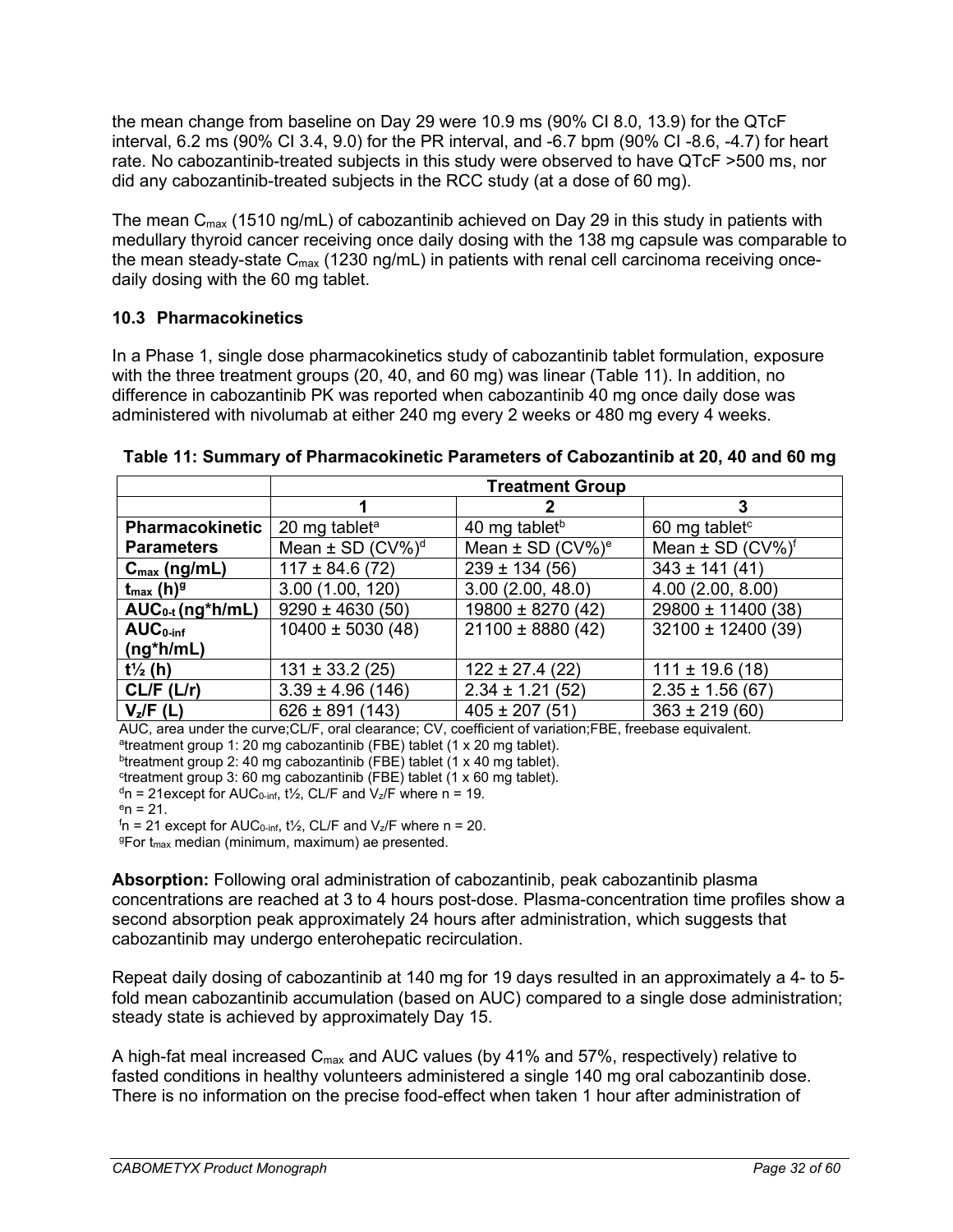cabozantinib.

**Distribution:** Cabozantinib is highly protein bound *in vitro* in human plasma (≥ 99.7%). Based on the population pharmacokinetic (PK) model, the volume of distribution (Vz) is approximately 319 L (SE: ± 2.7%). Protein binding was not altered in subjects with mild or moderately impaired renal or hepatic function.

**Metabolism:** Cabozantinib was metabolized *in vivo*. Four metabolites were present in plasma at exposures (AUC) greater than 10% of parent: XL184-N-oxide, XL184 amide cleavage product, XL184 monohydroxy sulfate, and 6-desmethyl amide cleavage product sulfate. Two nonconjugated metabolites (XL184-N-oxide and XL184 amide cleavage product), which possess <1% of the on-target kinase inhibition potency of parent cabozantinib, each represent <10% of total drug-related plasma exposure.

Cabozantinib is a substrate for CYP3A4 metabolism in vitro, as a neutralizing antibody to CYP3A4 inhibited formation of metabolite XL184 N-oxide by >80% in a NADPH-catalyzed human liver microsomal (HLM) incubation; in contrast, neutralizing antibodies to CYP1A2, CYP2A6, CYP2B6, CYP2C8, CYP2C19, CYP2D6 and CYP2E1 had no effect on cabozantinib metabolite formation. A neutralizing antibody to CYP2C9 showed a minimal effect on cabozantinib metabolite formation (i.e. a <20% reduction).

**Elimination:** In a population PK analysis of cabozantinib using data collected from 318 patients with RCC and 63 normal healthy volunteers following oral administration of doses of 60 mg, 40 mg, and 20 mg, the plasma terminal half-life of cabozantinib is approximately 99 hours. Mean clearance (CL/F) at steady-state was estimated to be 2.2 L/hr. Within a 48-day collection period after a single dose of 14C-cabozantinib in healthy volunteers, approximately 81% of the total administered radioactivity was recovered with 54% in faeces and 27% in urine.

### **Special Populations and Conditions**

The following patient characteristics did not result in a clinically relevant difference in the pharmacokinetics of cabozantinib: age (32-86 years), sex, race (Whites and non-Whites), or mild to moderate renal impairment (eGFR greater than or equal to 30 mL/min/1.73 m<sup>2</sup> as estimated by MDRD (modification of diet in renal disease equation)). The pharmacokinetics of cabozantinib is unknown in patients with worse than moderate renal impairment (eGFR less than 29 mL/min/1.73m $^2$ ) as estimated by MDRD equation or renal impairment requiring dialysis.

*Pediatrics:* The pharmacokinetics of cabozantinib has not been studied in the pediatric population.

*Ethnic origin:* A population PK analysis did not identify clinically relevant differences in PK of cabozantinib based on race.

*Hepatic Insufficiency:* Cabozantinib exposure (AUC<sub>0-inf</sub>) increased by 81% and 63% in subjects with mild and moderate hepatic impairment, respectively (90% CI for AUC<sub>0-inf</sub>: 121.44% to 270.34% for mild and 107.37% to 246.67% for moderate). Patients with severe hepatic impairment have not been studied.

*Renal Insufficiency:* Ratios of geometric LS mean for plasma cabozantinib, C<sub>max</sub> and AUC<sub>0-inf</sub> were 19% and 30% higher, for subjects with mild renal impairment (90% CI for  $C_{\text{max}}$  91.60% to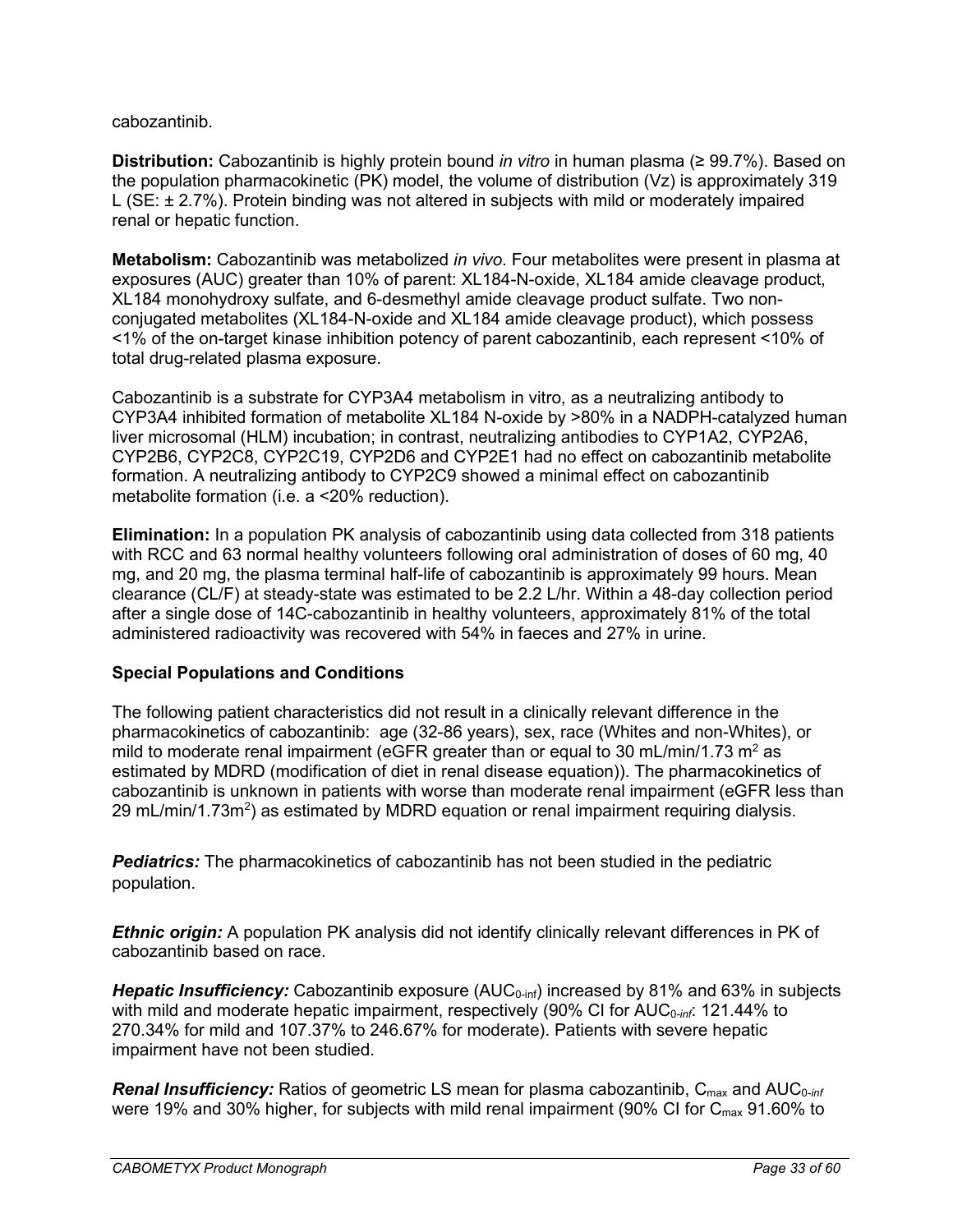155.51%; AUC<sub>0-inf</sub> 98.79% to 171.26%) and 2% and 6-7% higher (90% CI for C<sub>max</sub> 78.64% to 133.52%; AUC<sub>0-inf</sub> 79.61% to 140.11%), for subjects with moderate renal impairment compared to subjects with normal renal function. Patients with severe renal impairment have not been studied.

# <span id="page-33-0"></span>**11 STORAGE, STABILITY AND DISPOSAL**

Store CABOMETYX (cabozantinib) at room temperature (15°C to 25°C).

Keep out of sight and reach of children.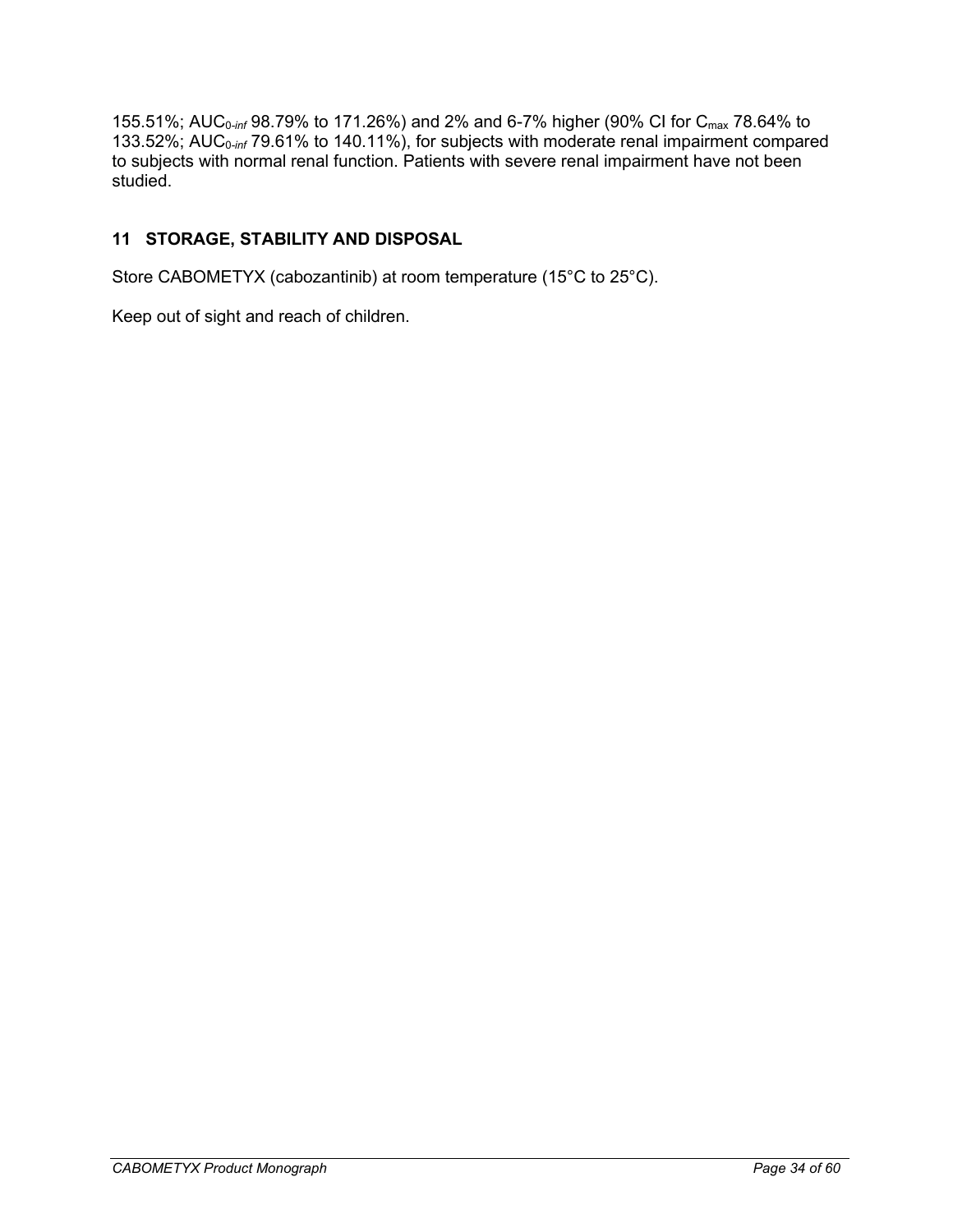# <span id="page-34-0"></span>**PART II: SCIENTIFIC INFORMATION**

### <span id="page-34-1"></span>**13 PHARMACEUTICAL INFORMATION**

### **Drug Substance**

Proper/Common name: cabozantinib (*S*)-malate

Chemical name: N-(4-(6,7-dimethoxyquinolin-4-yloxy)phenyl)-N'-(4fluorophenyl)cyclopropane-1,1-dicarboxamide, (2S)-hydroxybutanedioate.

Molecular formula and molecular mass:  $C_{28}H_{24}FN_{3}O_{5} \cdot C_{4}H_{6}O_{5}$ 635.6 Daltons as malate salt

Structural formula:



|                              | Physicochemical properties: Cabozantinib (S)-malate was found to exist in two neat, closely<br>related solid forms (N-1 and N-2) that have similar properties. |
|------------------------------|----------------------------------------------------------------------------------------------------------------------------------------------------------------|
| <b>Physical Description:</b> | white to off-white solid                                                                                                                                       |
| Solubility:                  | 0.03 mg/mL in water<br>0.3 mg/mL in methyl ethyl ketone                                                                                                        |
| pH:                          | $\sim$ 100mcg/mL at pH 3; practically insoluble above pH 4                                                                                                     |
| pKa:                         | 6.32                                                                                                                                                           |
| Partition coefficient:       | $log$ D50 = 3.88; $log P = 5.15$                                                                                                                               |
| <b>Melting Point:</b>        | N-1 ~186.50C; N-2 ~185.40C; Amorphous Tg ~900C>                                                                                                                |

### <span id="page-34-2"></span>**14 CLINICAL TRIALS**

### <span id="page-34-3"></span>**14.1 Clinical Trials by Indication**

### **Advanced Renal Cell Carcinoma After Prior VEGFR-TKI**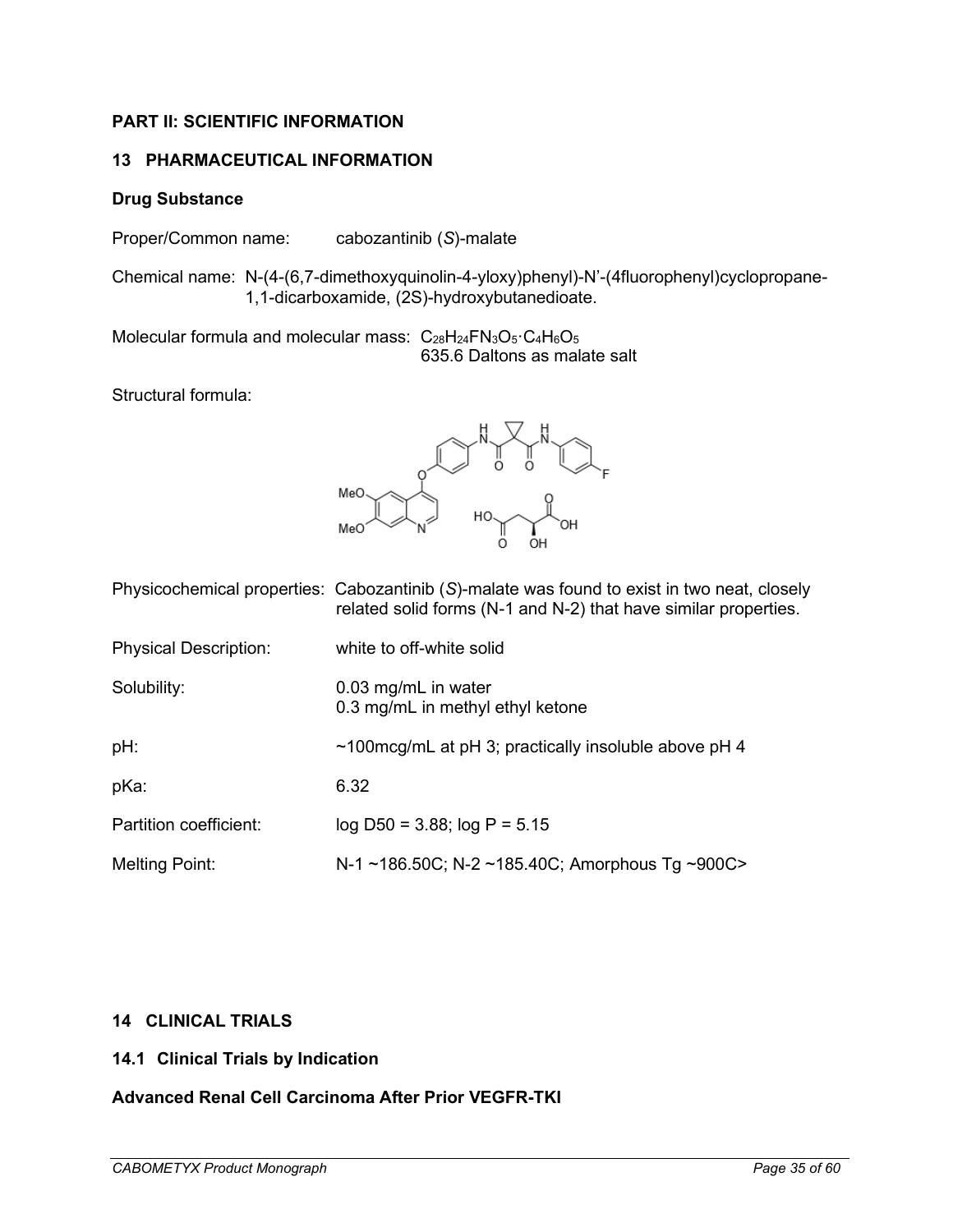**Table 12: Summary of patient demographics for clinical trials in Advanced Renal Cell Carcinoma After Prior VEGFR-TKI**

| Study #                      | <b>Study design</b>                                | Dosage, route of<br>administration | <b>Study</b><br>subjects (n) | Mean age<br>(Range) | <b>Sex</b> |
|------------------------------|----------------------------------------------------|------------------------------------|------------------------------|---------------------|------------|
| <b>METEOR</b><br>(XL184-308) | Open label,<br>active-controlled,<br>randomized 2- | CABOMETYX (60<br>mg) daily, oral   | $N = 330$                    | 61.7 (32, 86)       | 77%M       |
|                              | arm phase 3<br>study                               | everolimus (10<br>mg) daily, oral  | $N = 328$                    | 61.1 (31, 84)       | 73%M       |

The safety and efficacy of CABOMETYX (cabozantinib) were evaluated in a randomized, openlabel, multicenter Phase 3 study (METEOR). Patients (N=658) with advanced Renal Cell Carcinoma (RCC) with a clear cell component who had previously received at least 1 prior VEGF receptor tyrosine kinase inhibitor (VEGFR-TKI) were randomized (1:1) to receive CABOMETYX (N=330) or everolimus (N=328). Patients could have received other prior therapies, including cytokines, and antibodies targeting VEGF, the programmed death 1 (PD-1) receptor, or its ligands. Patients with treated brain metastases were allowed. Progression-free survival (PFS) was assessed by a blinded independent radiology review committee, and the primary analysis was conducted among the first 375 subjects randomized. Secondary efficacy endpoints were objective response rate (ORR) and overall survival (OS). Tumor assessments were conducted every 8 weeks for the first 12 months, then every 12 weeks thereafter.

The baseline demographic and disease characteristics were similar between the CABOMETYX and everolimus arms. The majority of the patients were male (75%), with a median age of 62 years. Seventy-one percent (71%) received only one prior VEGFR-TKI; 41% of patients received sunitinib as their only prior VEGFR-TKI. According to the Memorial Sloan Kettering Cancer Center criteria for prognostic risk category, 46% were favorable (0 risk factors), 42% were intermediate (1 risk factor), and 13% were poor (2 or 3 risk factors). Fifty-four percent (54%) of patients had 3 or more organs with metastatic disease, including lung (63%), lymph nodes (62%), liver (29%), and bone (22%). The median duration of treatment was 7.6 months (range 0.3 – 20.5) for patients receiving CABOMETYX and 4.4 months (range 0.21 – 18.9) for patients receiving everolimus.

The main efficacy outcomes measure was progression-free survival (PFS) assessed by blinded independent radiology review committee among the first 375 subjects randomized. Other efficacy endpoints were objective response rate (ORR) and overall survival (OS) in the Intent-to-Treat (ITT) population. Tumor assessments were conducted every 8 weeks for the first 12 months, then every 12 weeks thereafter. Patients received treatment until disease progression or experiencing unacceptable toxicity.

Statistically significant improvement in PFS was demonstrated for CABOMETYX compared to everolimus (Figure 1 and Table 13). A planned interim analysis of OS was conducted at the time of the PFS analysis and did not reach the interim boundary for statistical significance (HR=0.68 [0.51, 0.90], p=0.006). In a subsequent unplanned interim analysis of OS, a statistically significant improvement was demonstrated for patients randomized to CABOMETYX as compared with everolimus (median of 21.4 months vs. 16.5 months; HR=0.66 [95% CI: 0.53, 0.83], p=0.0003; Figure 2). The follow-up supplemental analysis demonstrated a statistically significant difference in OS for patients randomized to CABOMETYX as compared with everolimus; (median 21.4 months vs. 17.1 months; HR= 0.70 (95% CI: 0.58, 0.85; p-value =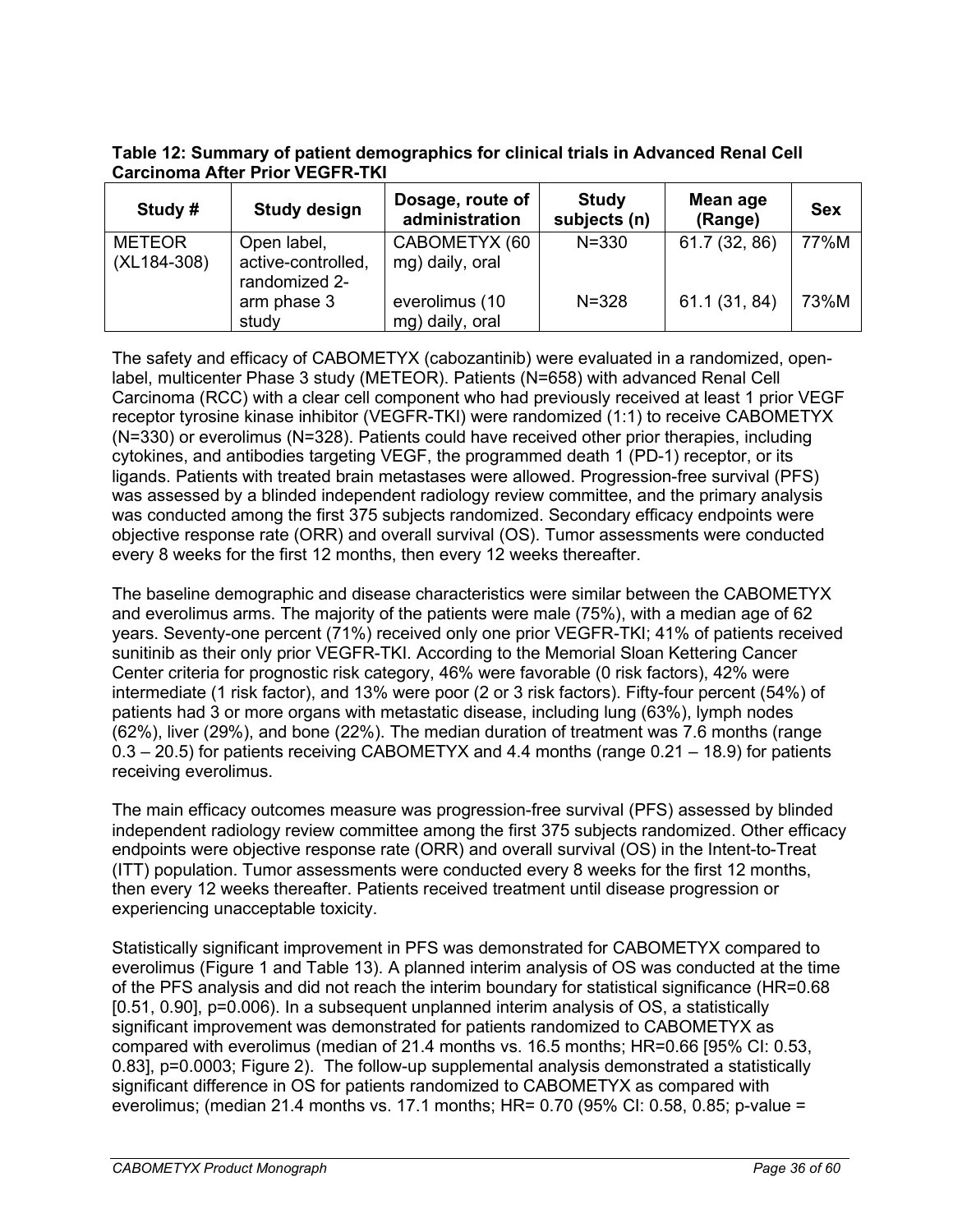#### 0.0002; Table 14).

Exploratory analyses of PFS and OS in the ITT population have also shown consistent results in favour of CABOMETYX compared to everolimus across different subgroups according to age (<65 vs. ≥65, sex, MSKCC risk group (favourable, intermediate, poor), ECOG status (0 vs. 1), time from diagnosis to randomisation (<1 year vs. ≥1 year), tumour MET status (high vs. low vs. unknown), bone metastases (absence vs. presence), visceral metastases (absence vs. presence), visceral and bone metastases (absence vs. presence), number of prior VEGFR-TKIs (1 vs. ≥2), duration of first VEGFR-TKI (≤6 months vs. >6 months).





|                             |                  | <b>Primary PFS analysis Population</b> |
|-----------------------------|------------------|----------------------------------------|
| <b>Endpoint</b>             | <b>CABOMETYX</b> | <b>Everolimus</b>                      |
|                             | $N = 187$        | $N = 188$                              |
| Median PFS (95% CI), months | 7.4(5.6, 9.1)    | 3.8(3.7, 5.4)                          |
| $HR (95% Cl)$ , p-value     |                  | $0.58$ (0.45, 0.74), p<0.0001          |

1stratified log-rank test with prior VEGFR-targeting TKI therapy (1 vs 2 or more) and MSKCC prognostic criteria for previously treated patients with RCC (0 vs 1 vs 2 or 3) as stratification factors (per IVRS data)

The PFS analysis was repeated in the ITT population (658 subjects), and results were similar to those obtained for the primary PFS analysis population.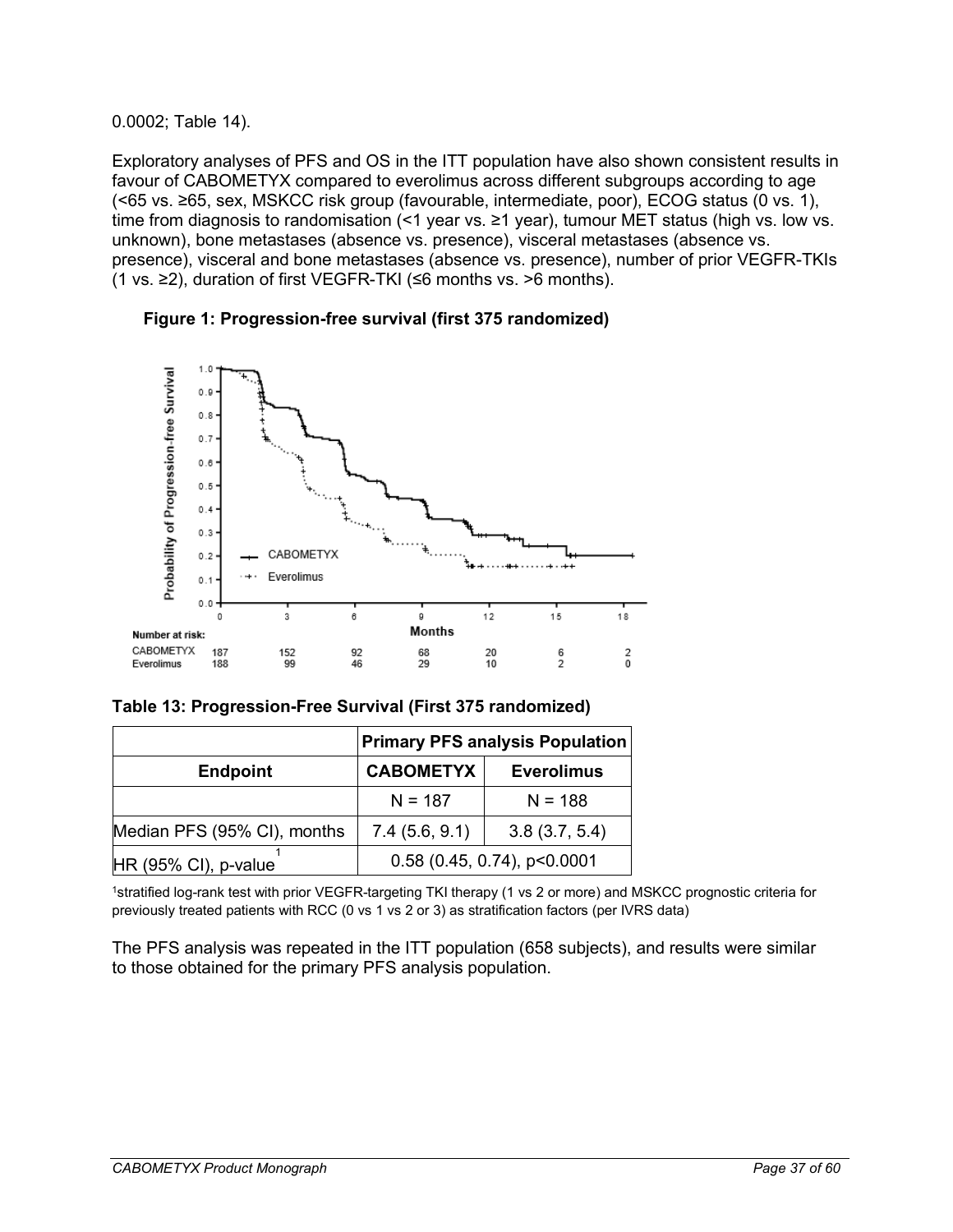



## **Table 14: Final Overall Survival Rate (ITT)**

| <b>Endpoint</b>                                 | <b>CABOMETYX</b>  | <b>Everolimus</b> |
|-------------------------------------------------|-------------------|-------------------|
| Number (%) of Subjects                          | 330               | 328               |
| Censored                                        | 132(40)           | 96 (29)           |
| Death                                           | 198 (60)          | 232 (71)          |
| Duration of overall survival (months)           |                   |                   |
| Median (95% CI)                                 | 21.4 (18.6, 23.5) | 17.1 (14.9, 18.9) |
| 25th percentile, 75th percentile                | 11.5, NE          | 7.5, 29.5         |
| Range                                           | $0.26, 37.8+$     | $0.07 + 0.35.5 +$ |
| p-value (stratified log-rank test) <sup>a</sup> |                   | 0.0002            |
| Hazard ratio (95% CI; stratified) <sup>b</sup>  | 0.70(0.58, 0.85)  |                   |
| p-value (unstratified log-rank test)            | 0.0006            |                   |
| Hazard ratio (95% CI; unstratified)             |                   | 0.72(0.59, 0.87)  |

+ indicates a censored observation; CI, confidence interval; ITT, intent-to-treat; IxRS, interactive record system; NE, not estimable; TKI, tyrosine kinase inhibitor; VEGFR, vascular endothelial growth factor receptor.

a Stratification factors (based on IxRS) were prior VEGFR-targeting TKI therapy: 1 vs 2 or more, and Memorial Sloan-Kettering Cancer Center prognostic criteria (0 vs 1 vs 2 or 3).

<sup>b</sup> Estimated using the Cox proportional hazard model adjusted for stratification factors. A hazard ratio <1 indicates overall survival in favor of cabozantinib.

#### **Table 15: Summary of ORR Findings per Independent Radiology Committee Review (IRC) and Investigator Review**

|                 | <b>Primary Analysis ORR Intent-to</b><br><b>Treat Population (IRC)</b> |                   | <b>ORR per Investigator Review</b><br><b>Intent-To-Treat Population</b> |                   |
|-----------------|------------------------------------------------------------------------|-------------------|-------------------------------------------------------------------------|-------------------|
| <b>Endpoint</b> | <b>CABOMETYX</b>                                                       | <b>Everolimus</b> | <b>CABOMETYX</b>                                                        | <b>Everolimus</b> |
|                 | $N = 330$                                                              | $N = 328$         | $N = 330$                                                               | $N = 328$         |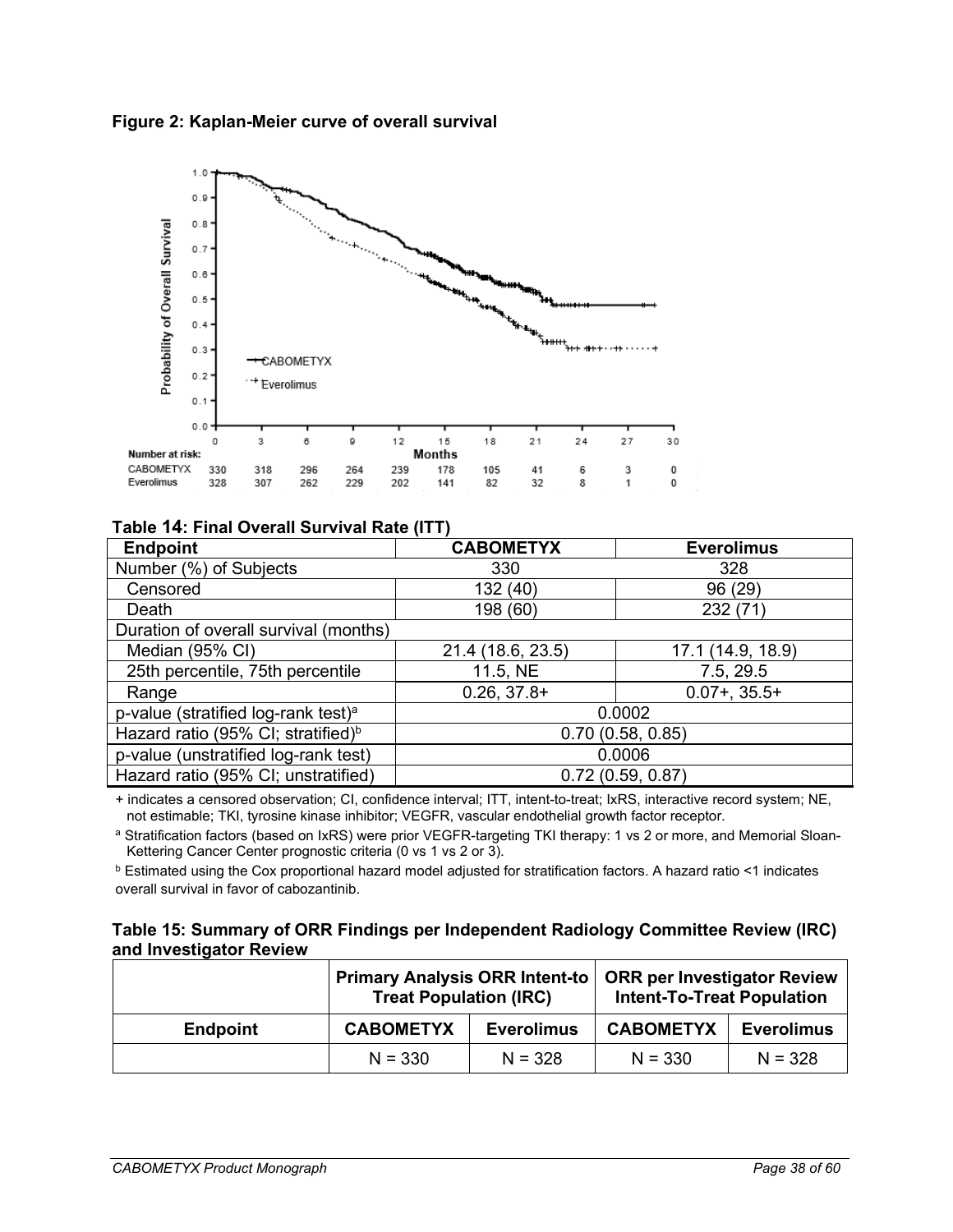| <b>ORR</b> (partial responses<br>only)<br>(95% CI) | 17% (13%, 22%)  |                 | $3\%$ (2%, 6%) 24% (19%, 29%) | 4% (2%, 7%)    |  |
|----------------------------------------------------|-----------------|-----------------|-------------------------------|----------------|--|
| $p$ -value <sup>1</sup>                            | p<0.0001        |                 | p<0.0001                      |                |  |
| <b>Partial Response</b>                            | 17%             | 3%              | 24%                           | 4%             |  |
| Median time to First<br>Response, months (95% CI)  | 1.91(1.6, 11.0) | 2.14 (1.9, 9.20 | 1.91(1.3, 9.8)                | 3.50(1.8, 5.6) |  |
| Stable Disease as Best<br>Response                 | 65%             | 62%             | 63%                           | 63%            |  |
| Progressive Disease as<br><b>Best Response</b>     | 12%             | 27%             | 9%                            | 27%            |  |

<sup>1</sup> chi-squared test

#### **Treatment-Naïve Advanced or Metastatic Renal Cell Carcinoma**

| Table 16: Summary of patient demographics for clinical trials in Treatment-Naïve |
|----------------------------------------------------------------------------------|
| Advanced or Metastatic Renal Cell Carcinoma                                      |

| Study #                     | <b>Study design</b>                                | Dosage, route of<br>administration | <b>Study</b><br>subjects (n) | Mean age<br>(Range) | <b>Sex</b> |
|-----------------------------|----------------------------------------------------|------------------------------------|------------------------------|---------------------|------------|
| <b>CABOSUN</b><br>(A031203) | Open label,<br>active-controlled,<br>randomized 2- | CABOMETYX (60<br>mg) daily, oral   | $N = 79$                     | 62.0 (40, 82)       | 84%M       |
|                             | arm phase 2<br>study                               | sunitinib (50 mg)<br>daily, oral   | $N = 78$                     | 63.6 (31, 87)       | 57%M       |

The safety and efficacy of CABOMETYX for the treatment of treatment-naïve renal cell carcinoma were evaluated in a randomized, open-label, multicenter study (CABOSUN). Patients (N=157) with previously untreated, locally advanced or metastatic RCC with a clear cell component were randomized (1:1) to receive CABOMETYX (N=79) or sunitinib (N=78). Patients had to have intermediate or poor risk disease as defined by the International Metastatic RCC Database Consortium (IMDC) risk group categories. Patients were stratified by IMDC risk group and presence of bone metastases (yes/no). Approximately 75% of patients had a nephrectomy prior to onset of treatment.

The baseline demographic and disease characteristics were similar between the CABOMETYX and sunitinib arms. The majority of the patients treated with CABOMETYX were male (84%) with a median age of 62 years. Patient distribution by IMDC risk groups was 81% intermediate (1-2 risk factors) and 19% poor (≥3 risk factors). Most patients (87%) had ECOG performance status of 0 or 1; 13% had an ECOG performance status of 2. Thirty-six percent (36%) of patients had bone metastases.

The primary efficacy endpoint was PFS retrospectively assessed by a blinded Independent Radiology Committee (IRC). Secondary efficacy endpoints were objective response rate (ORR) and overall survival (OS). Tumor assessments were conducted every 12 weeks.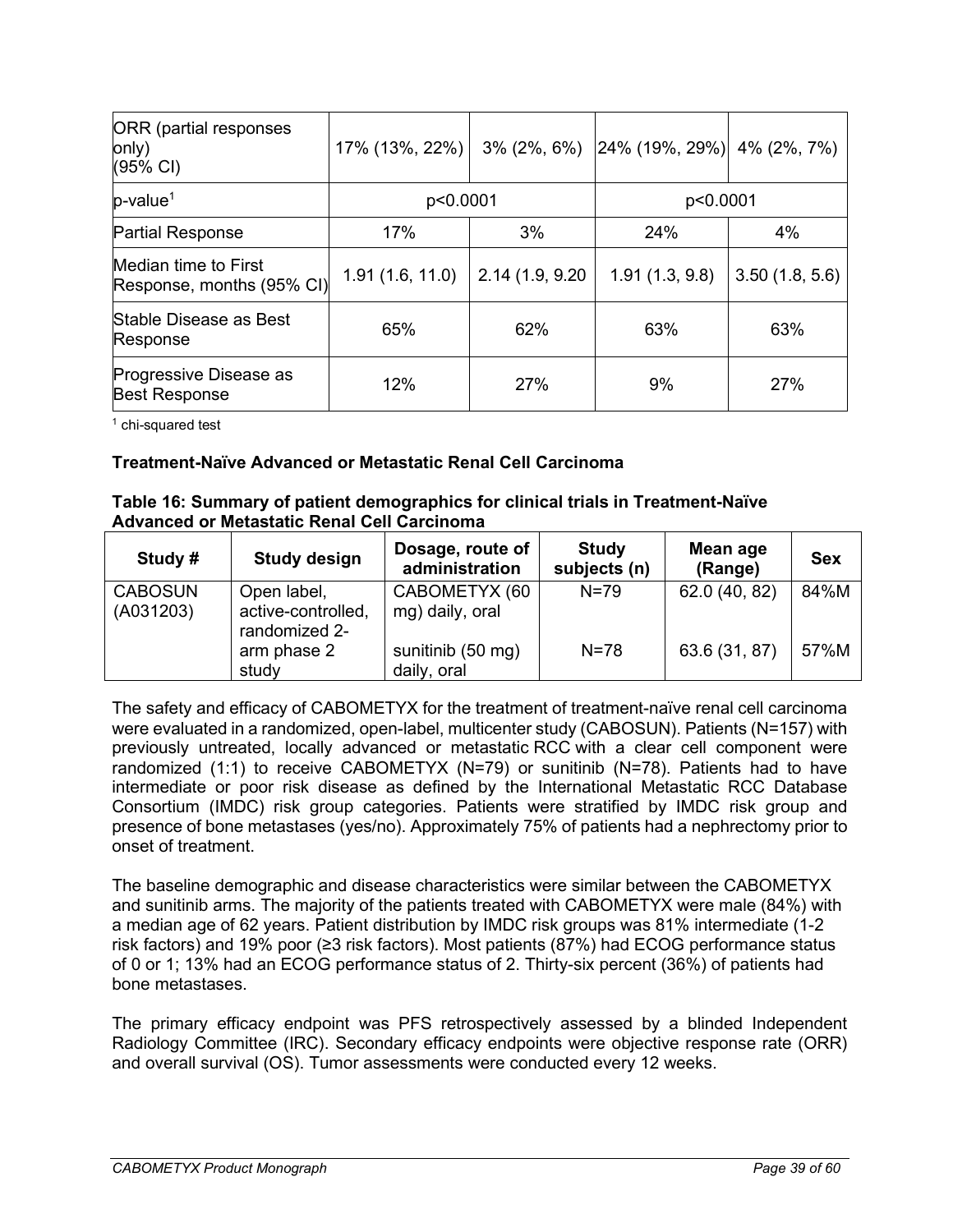A statistically significant improvement in PFS as retrospectively assessed by an IRC was demonstrated for CABOMETYX compared to sunitinib (Figure 3 and Table 17). The results from the Investigator determined analysis and IRC-determined analysis of PFS were consistent.

Based on exploratory subgroup analyses, patients with a positive MET status showed a favorable effect in PFS (HR: 0.32; 95% CI: 0.16 – 0.63) and OS (HR: 0.31; 95% CI: 0.14 – 0.69) with CABOMETYX when compared with sunitinib. However, when comparing CABOMETYX to sunitinib in patients with MET negative status the numerical benefit seen in the PFS (HR: 0.67; 95% CI: 0.37 - 1.3) did not translate into the prolongation of the OS (HR: 1.34; 95% CI: 0.67 - 2.70), and a negative trend of OS treatment effect was found. The study was not powered for the OS analysis.

Objective response rate (ORR) findings are summarized in Table 17.

#### **Figure 3: Kaplan Meier Curve for Progression-Free Survival by IRC in Treatment-Naïve RCC Subjects**



### **Table 17: Efficacy Results in Treatment-Naïve RCC Subjects (ITT population)**

|                                             | <b>CABOMETYX</b><br>$(N=79)$ | <b>Sunitinib</b><br>$(N=78)$ |  |
|---------------------------------------------|------------------------------|------------------------------|--|
| Progression-free survival (PFS) by IRC      |                              |                              |  |
| Median PFS in months (95% CI)               | 8.6(6.8, 14.0)               | 5.3(3.0, 8.2)                |  |
| HR (95% CI); stratified <sup>a, b</sup>     |                              | 0.48(0.31, 0.74)             |  |
| Two-sided log-rank p-value:<br>stratified b |                              | p=0.0008                     |  |
| Objective Response Rate n (%) by IRC        |                              |                              |  |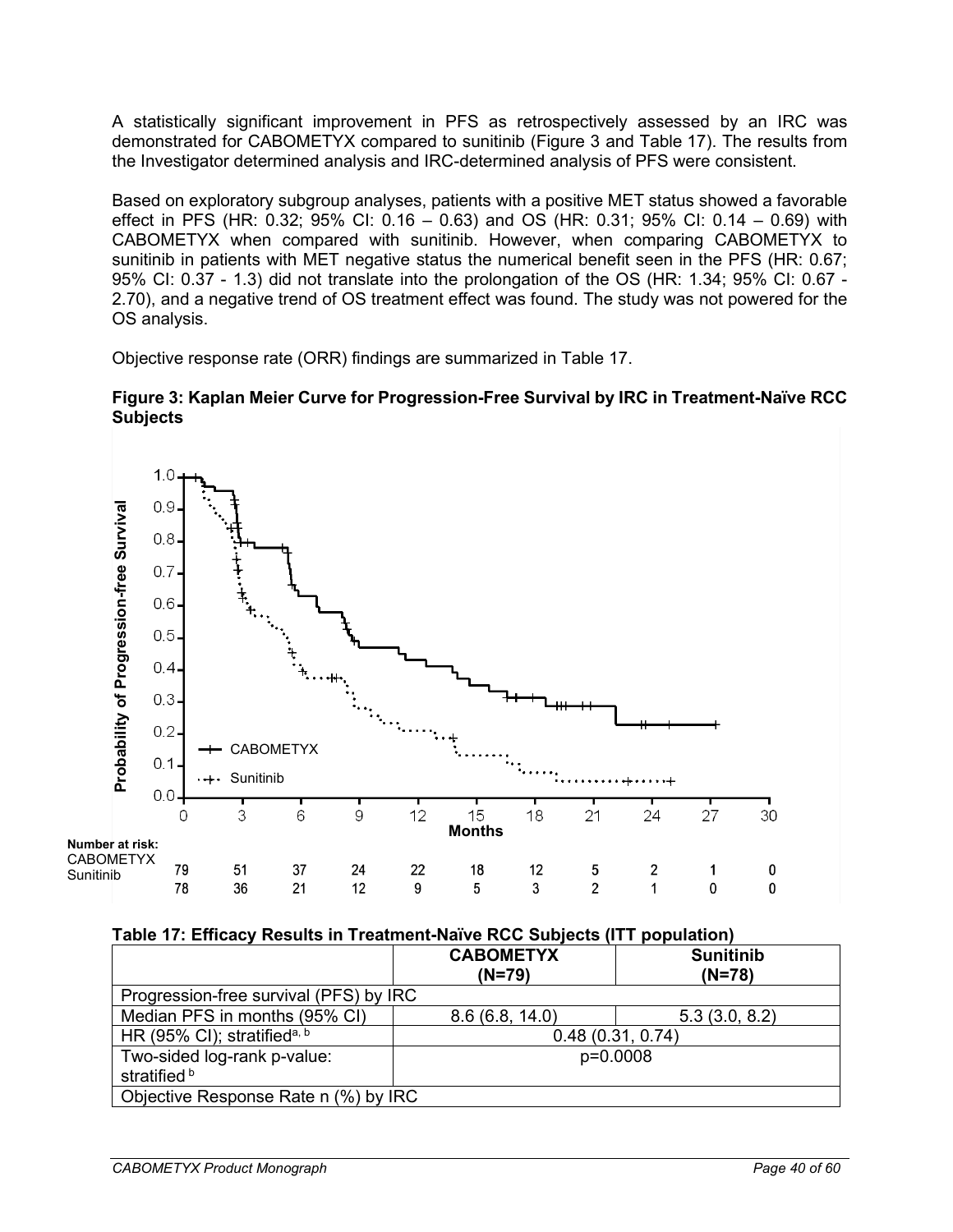| Complete responses           |         |        |
|------------------------------|---------|--------|
| Partial responses            | 16 (20) | (9)    |
| ORR (partial responses only) | 16 (20) | 7 (9)  |
| Stable disease               | 43 (54) | 30(38) |
| <b>Progressive Disease</b>   | 14 (18) | 23(29) |

aStratification factors per IxRS comprise IMDC risk categories (intermediate risk, poor risk and bone metastasis (yes, no)

bEstimated using the Cox proportional hazard model adjusted for stratification factors per IxRS. Hazard ratio < 1 indicates PFS in favor of cabozantinib

#### **Combination Treatment-Naïve Advanced or Metastatic Renal Cell Carcinoma**

#### **Table 18: Summary of patient demographics for clinical trials in Combination Treatment-Naïve Advanced or Metastatic Renal Cell Carcinoma**

| Study #                                  | <b>Study design</b>                         | Dosage, route of<br>administration                                              | <b>Study</b><br>subjects (n) | Mean age<br>(Range) | <b>Sex</b> |
|------------------------------------------|---------------------------------------------|---------------------------------------------------------------------------------|------------------------------|---------------------|------------|
| <b>CHECKMATE</b><br>$-9ER$<br>(CA2099ER) | Open label,<br>randomized,<br>phase 3 study | CABOMETYX (40<br>mg) daily, oral +<br>nivolumab (240<br>mg) Q2W,<br>intravenous | $N = 323$                    | 61.4 (29, 90)       | 77%M       |
|                                          |                                             | sunitinib (50 mg)<br>daily, oral                                                | $N = 328$                    | 60.4 (28, 86)       | 71%M       |

CHECKMATE-9ER was a phase 3 randomized, open-label study of CABOMETYX combined with nivolumab versus sunitinib in adult patients with previously untreated advanced (not amenable to curative surgery or radiation therapy) or metastatic RCC with clear cell component. Patients were stratified by IMDC prognostic score, PD-L1 tumour expression, and geographic region. CHECKMATE-9ER excluded patients with poorly controlled hypertension despite antihypertensive therapy, active brain metastases, uncontrolled adrenal insufficiency, patients with autoimmune disease or other medical conditions requiring systemic immunosuppression, and patients who had prior treatment with an anti-PD-1, anti-PD-L1, anti PD-L2, anti-CD137, or anti-CTLA4 antibody.

Patients were randomized to CABOMETYX 40 mg oral daily and nivolumab 240 mg intravenously every 2 weeks (n=323), or sunitinib 50 mg oral daily for the first 4 weeks of a 6 week cycle (4 weeks on treatment followed by 2 weeks off) (n=328). Treatment was continued until disease progression per RECIST v1.1 or unacceptable toxicity. Nivolumab was administered up to 24 months. CABOMETYX treatment beyond RECIST-defined disease progression was permitted if the patient was clinically stable and considered to be deriving clinical benefit by the investigator. Tumour assessments were performed at baseline, after randomization at Week 12, then every 6 weeks until Week 60, and then every 12 weeks thereafter.

Baseline characteristics were generally balanced between the two groups. From both arms, median age was 61 years (range: 28 to 90) with 38% ≥65 years of age and 10% ≥75 years of age. The majority of patients were male (74%) and White (82%) and 23% and 76% of patients had a baseline KPS of 70% to 80% and 90% to 100%, respectively. Twenty-nine (4.5%) subjects had advanced, non-metastatic RCC. 11.5% of patients had tumors with sarcomatoid features.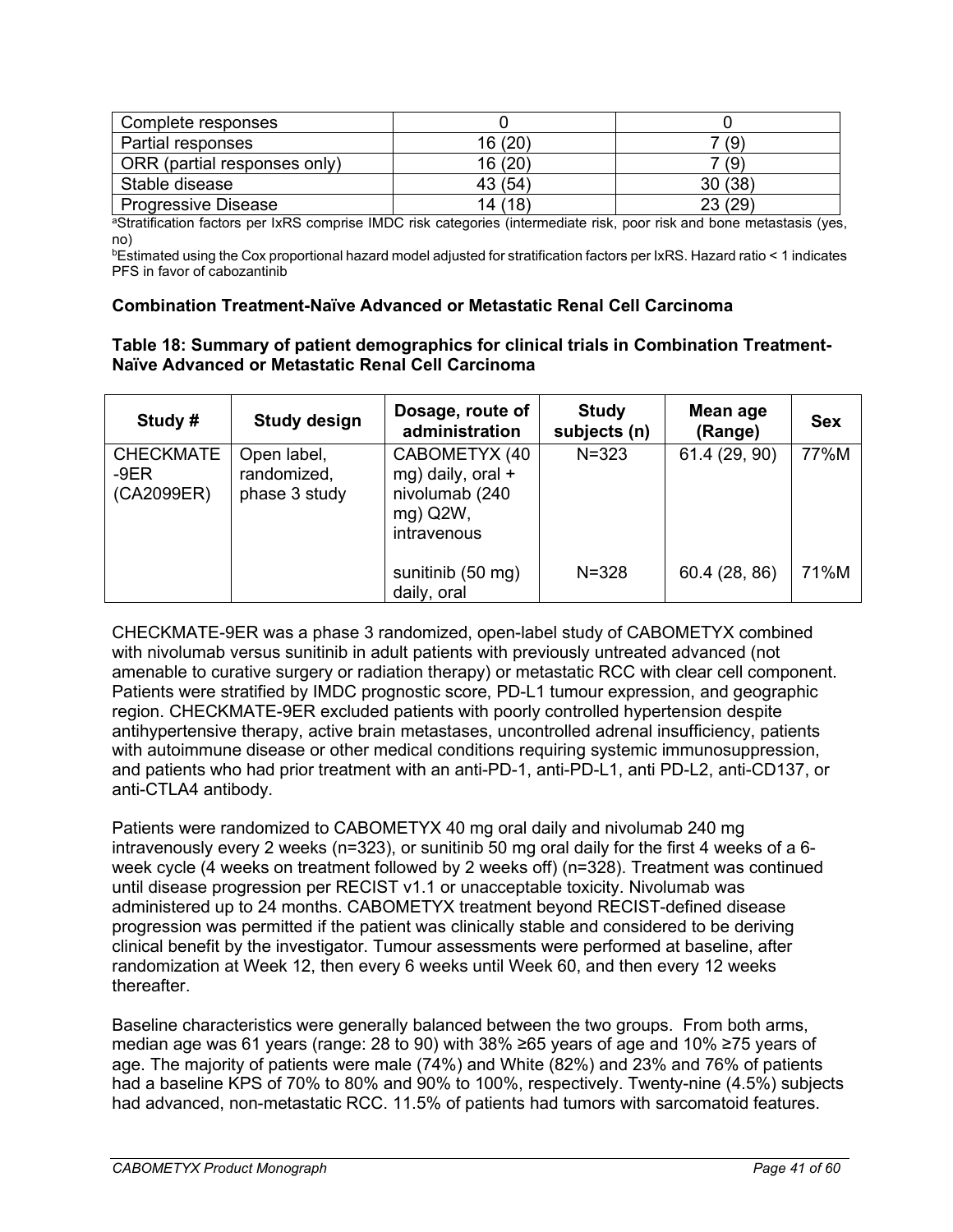Patient distribution by IMDC risk categories was 23% favorable, 58% intermediate, and 20% poor. Common sites of metastasis were lung, lymph node, bone, liver, adrenal gland.

primary efficacy outcome measure was PFS (blinded independent central review [BICR] assessed). Secondary efficacy outcome measures included OS and ORR (BICR assessed). The trial demonstrated a statistically significant improvement in PFS, OS, and ORR for patients randomized to CABOMETYX and nivolumab compared with sunitinib. Efficacy results after a minimum follow-up of 10.6 months are shown in Table 19 and Figure 4 and Figure 5.

|                                 | Table 19: Efficacy Results in Previously Untreated adult advanced or metastatic RCC |
|---------------------------------|-------------------------------------------------------------------------------------|
| <b>Patients (CHECKMATE-9ER)</b> |                                                                                     |

|                                       | <b>CABOMETYX and</b><br><b>Nivolumab</b><br>$(n=323)$ | <b>Sunitinib</b><br>$(n=328)$ |  |
|---------------------------------------|-------------------------------------------------------|-------------------------------|--|
| <b>Progression-free Survival</b>      |                                                       |                               |  |
| Events $(\%)$                         | 144 (44.6)                                            | 191 (58.2)                    |  |
| Median (months) <sup>a</sup>          | 16.6 (12.5, 24.9)                                     | 8.3(7.0, 9.7)                 |  |
| Hazard ratio (95% CI) <sup>b</sup>    | 0.51(0.41, 0.64)                                      |                               |  |
| p-value <sup>c,d</sup>                | < 0.0001                                              |                               |  |
| <b>Overall Survival</b>               |                                                       |                               |  |
| Events $(\%)$                         | 67 (20.7)                                             | 99 (30.2)                     |  |
| Median (months) <sup>a</sup>          | N.E.                                                  | N.A. (22.6, N.A.)             |  |
| Hazard ratio (98.89% CI) <sup>b</sup> | 0.60(0.40, 0.89)                                      |                               |  |
| p-value <sup>c,d,e</sup>              | 0.0010                                                |                               |  |
| Objective Response Rate (95% CI)f     | 55.7% (50.1, 61.2)                                    | 27.1% (22.4, 32.3)            |  |
| p-value <sup>g</sup>                  | < 0.0001                                              |                               |  |
| Complete Response (CR) (%)            | 26(8.0)                                               | 15(4.6)                       |  |
| Partial Response (PR) (%)             | 154 (47.7)                                            | 74 (22.6)                     |  |

<sup>a</sup> Based on Kaplan-Meier estimates.

**b** Stratified Cox proportional hazards model. Hazard ratio is nivolumab and CABOMETYX over sunitinib.

 $c$  Log-rank test stratified by IMDC prognostic risk score (0, 1-2, 3-6), PD-L1 tumour expression ( $\Box$ 1% versus <1% or indeterminate) and region (US/Canada/W Europe/N Europe, ROW) as entered in the per protocol Interactive Response Technology (IRT) system.

<sup>d</sup> 2-sided p-values from stratified regular log-rank test.

<sup>e</sup> Type-1 error controlled by hierarchical testing. OS interim analysis boundary for statistical significance p-value  $\sim$  0.0111.

<sup>f</sup> CI based on the Clopper and Pearson method.

<sup>g</sup> 2-sided p-value from CMH test.

NE = non-estimable

The exploratory analyses in responders suggested the median duration of response of 20.2 months (range from 17.3 to N.E.) for CABOMETYX in combination with nivolumab treated patients and 11.5 months (8.3 to 18.4 months) for sunitinib treated patients. The median time to response of 2.8 months (range from 1.0 to 19.4) for CABOMETYX in combination with nivolumab treated patients and 4.2 months (1.7 to 12.3) for sunitinib treated patients. Additional exploratory analyses indicated a consistent treatment benefit in both OS and PFS across all three prespecified IMDC risk subgroups.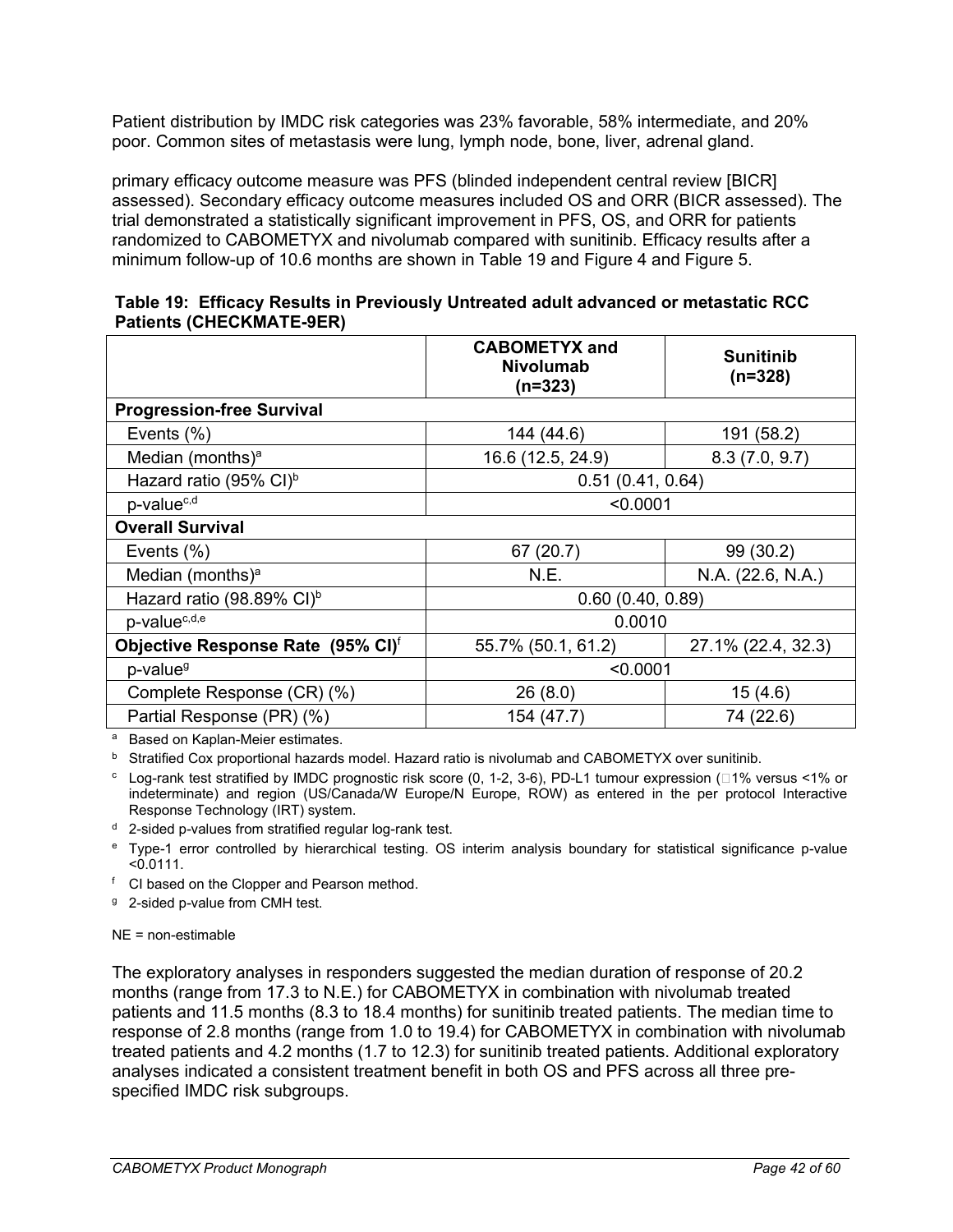

**Figure 4: Kaplan-Meier Curve for Progression-Free Survival (CHECKMATE-9ER)**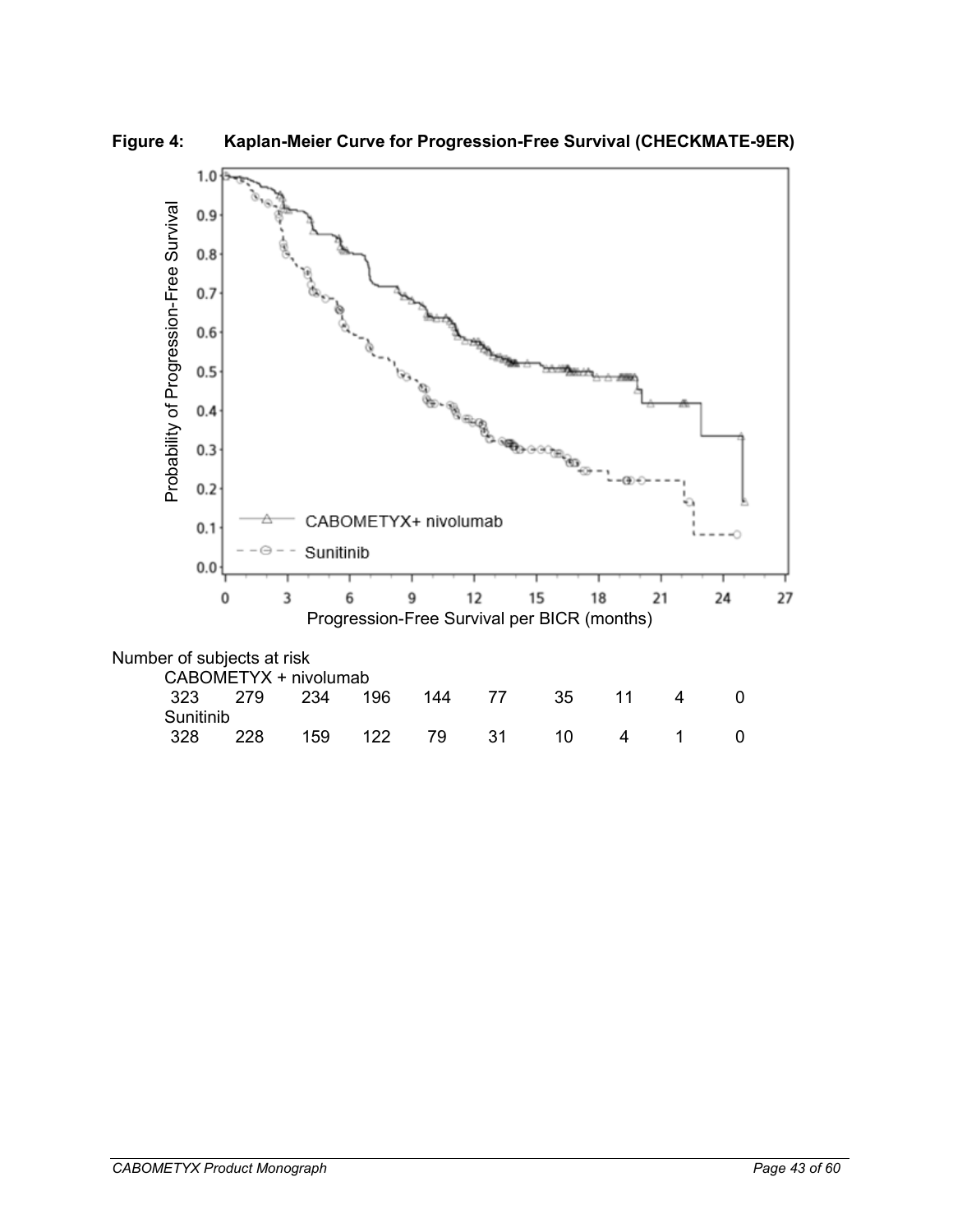

**Figure 5: Kaplan-Meier Curve of Overall Survival (CHECKMATE-9ER)** 

**Table 20: Summary of patient demographics for clinical trials in Advanced Hepatocellular Carcinoma** 

| Study #                         | <b>Study design</b>                      | Dosage, route of<br>administration | <b>Study</b><br>subjects (n) | Mean age<br>(Range) | <b>Sex</b> |
|---------------------------------|------------------------------------------|------------------------------------|------------------------------|---------------------|------------|
| <b>CELESTIAL</b><br>(XL184-309) | Double-blind,<br>placebo-<br>controlled, | CABOMETYX (60<br>mg) daily, oral   | $N = 467$                    | 63.2 (22, 86)       | 81%M       |
|                                 | randomized 2-<br>arm phase 3<br>study    | Placebo daily,<br>oral             | $N = 237$                    | 63.4 (24, 86)       | 85%M       |

The safety and efficacy of CABOMETYX were evaluated in a randomized, placebo-controlled, double-blind study of CABOMETYX 60 mg once daily in subjects with advanced HCC who had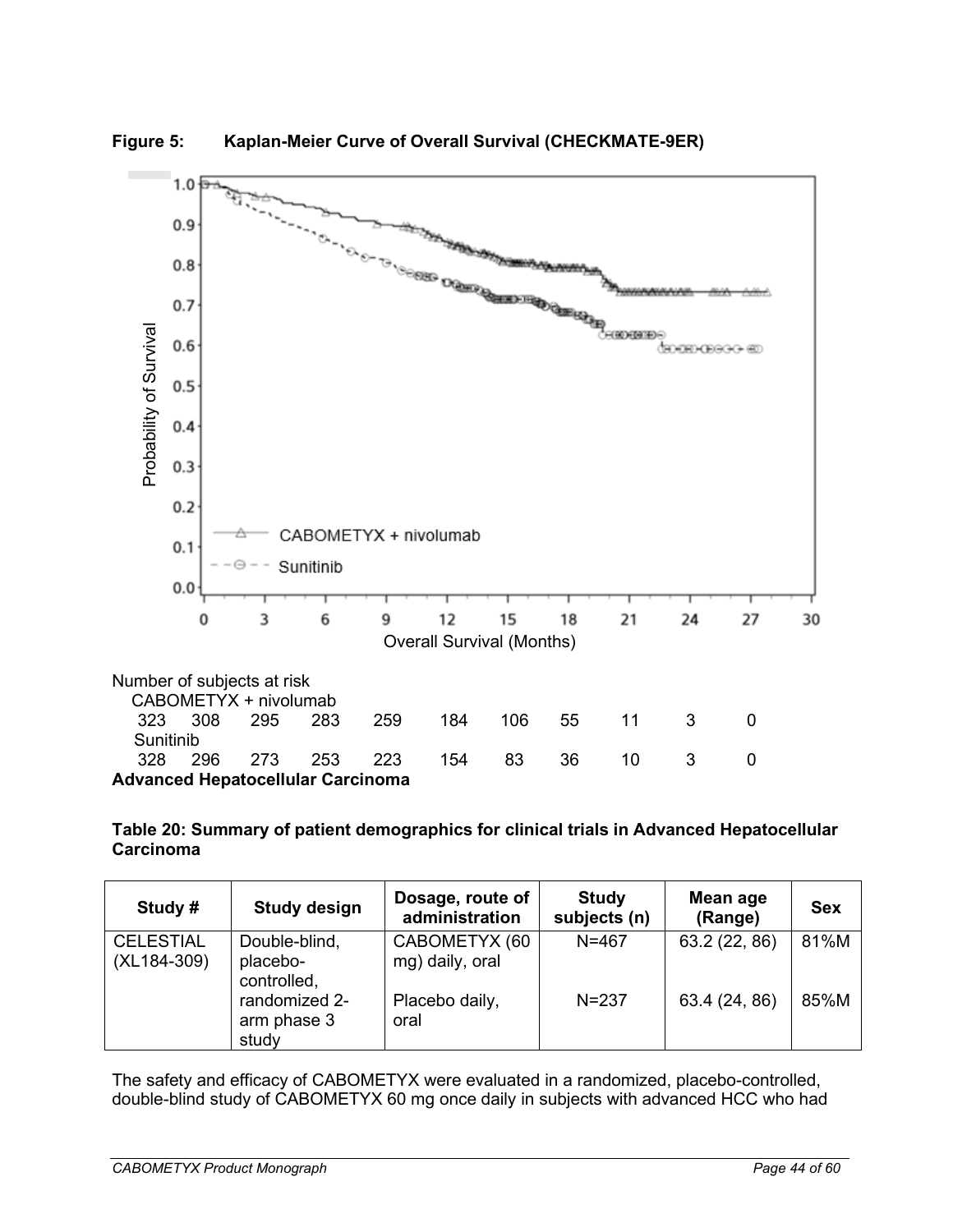received prior sorafenib. The study randomized a total of 707 patients, 470 to receive CABOMETYX and 237 to receive placebo. The median age was 64 years (range 22 to 86 years), 81% were male, 56% were White and 34% were Asian. Baseline ECOG performance status was 0 (52%) or 1 (48%). Etiology of HCC was HBV in 39% of patients and HCV in 28% of patients, and etiology was attributed to causes other than HBV or HCV in 40% of patients. Macroscopic vascular invasion or extra-hepatic tumor spread was present in 78% of patients. The majority of patients (98% and 99% in the CABOMETIX and placebo arms, respectively) had Child-Pugh A liver disease. All (100%) patients received prior sorafenib and 28% received two prior systemic therapy regimens. Randomization was stratified by etiology of disease (HBV [with or without HCV], HCV [without HBV], or other), geographic region (Asia, other regions) and by presence of extrahepatic spread of disease and/or macrovascular invasions (Yes, No).

The primary endpoint was duration of OS and secondary endpoints were duration of Investigatordetermined PFS and ORR per RECIST 1.1. The analysis of the primary endpoint (OS) was based on a second planned interim analysis prespecified to be performed at approximately the 75% information fraction (i.e., at approximately 466 deaths). The median duration of follow up was 22.9 months. The primary analysis demonstrated a statistically significant improvement in duration of OS for subjects in the CABOMETYX arm compared with the placebo arm: the HR, adjusted for stratification factors, was 0.76 (95% CI: 0.63, 0.92; p-value =0.0049).

| $1$ able $21$ . Embacy results in 1100 (111 population, OLLLOTIAL             |                      |                      |  |
|-------------------------------------------------------------------------------|----------------------|----------------------|--|
|                                                                               | <b>CABOMETYX</b>     | <b>Placebo</b>       |  |
|                                                                               | (N=470)              | (N=237)              |  |
| <b>Overall Survival</b>                                                       |                      |                      |  |
| Median OS (95% CI), months                                                    | 10.2 (9.1, 12.0)     | 8.0(6.8, 9.4)        |  |
| HR (95% CI) <sup>1,2</sup>                                                    |                      | 0.76(0.63, 0.92)     |  |
| $p$ -value <sup>1</sup>                                                       |                      | p=0.0049             |  |
| Progression-free survival (PFS) <sup>3</sup>                                  |                      |                      |  |
| Median PFS in months (95% CI)                                                 | 5.2(4.0, 5.5)        | 1.9(1.9, 1.9)        |  |
| HR $(95\% \text{ Cl})^1$                                                      | 0.44(0.36, 0.52)     |                      |  |
| $p$ -value <sup>1</sup>                                                       |                      | p<0.0001             |  |
| Kaplan-Meier landmark estimates of percent of subjects event-free at 3 months |                      |                      |  |
| % (95% CI)                                                                    | 67.0% (62.2%, 71.3%) | 33.3% (27.1%, 39.7%) |  |
| Objective Response Rate n $(\%)^3$                                            |                      |                      |  |
| Complete responses (CR)                                                       | 0                    | 0                    |  |
| Partial responses (PR)                                                        | 18(4)                | (0.4)                |  |
| ORR (CR+PR)                                                                   | 18(4)                | 1(0.4)               |  |
| $p$ -value <sup>1,4</sup>                                                     | p=0.0086             |                      |  |
| Stable disease                                                                | 282 (60)             | 78 (33)              |  |
| <b>Progressive Disease</b>                                                    | 98 (21)              | 131 (55)             |  |

#### **Table 21: Efficacy Results in HCC (ITT population, CELESTIAL)**

 $^{\rm 1}$  2-sided stratified log-rank test with etiology of disease (HBV [with or without HCV], HCV [without HBV], or Other), geographic region (Asia, Other Regions), and presence of extrahepatic spread of disease and/or macrovascular invasion (Yes, No) as stratification factors (per IVRS data)

<sup>2</sup> Estimated using the Cox proportional-hazard model

<sup>3</sup> As assessed by investigator per RECIST 1.1

<sup>4</sup> Stratified Cochran-Mantel-Haenszel (CMH) test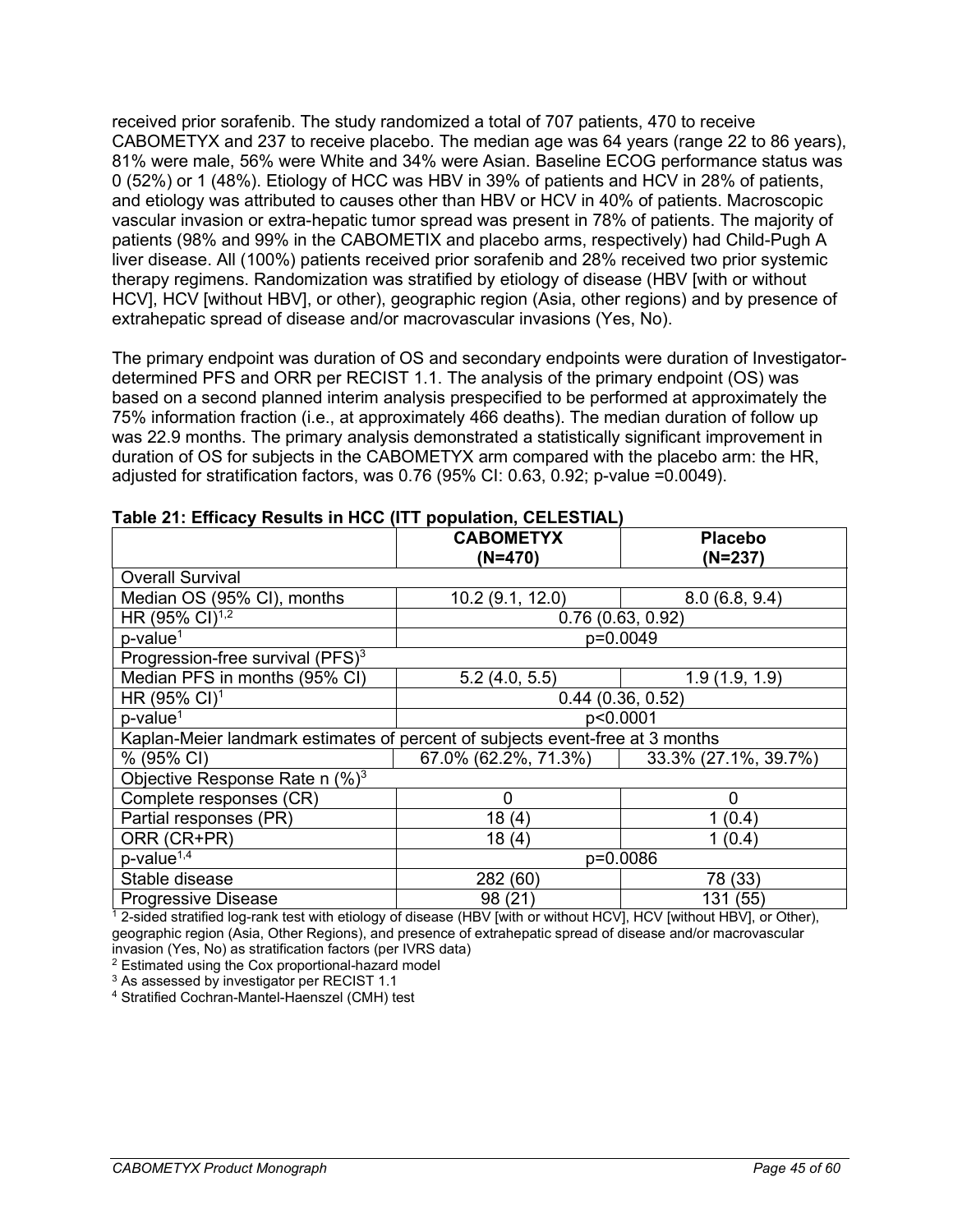**Figure 6: Kaplan-Meier Curve of Overall Survival (CELESTIAL)**

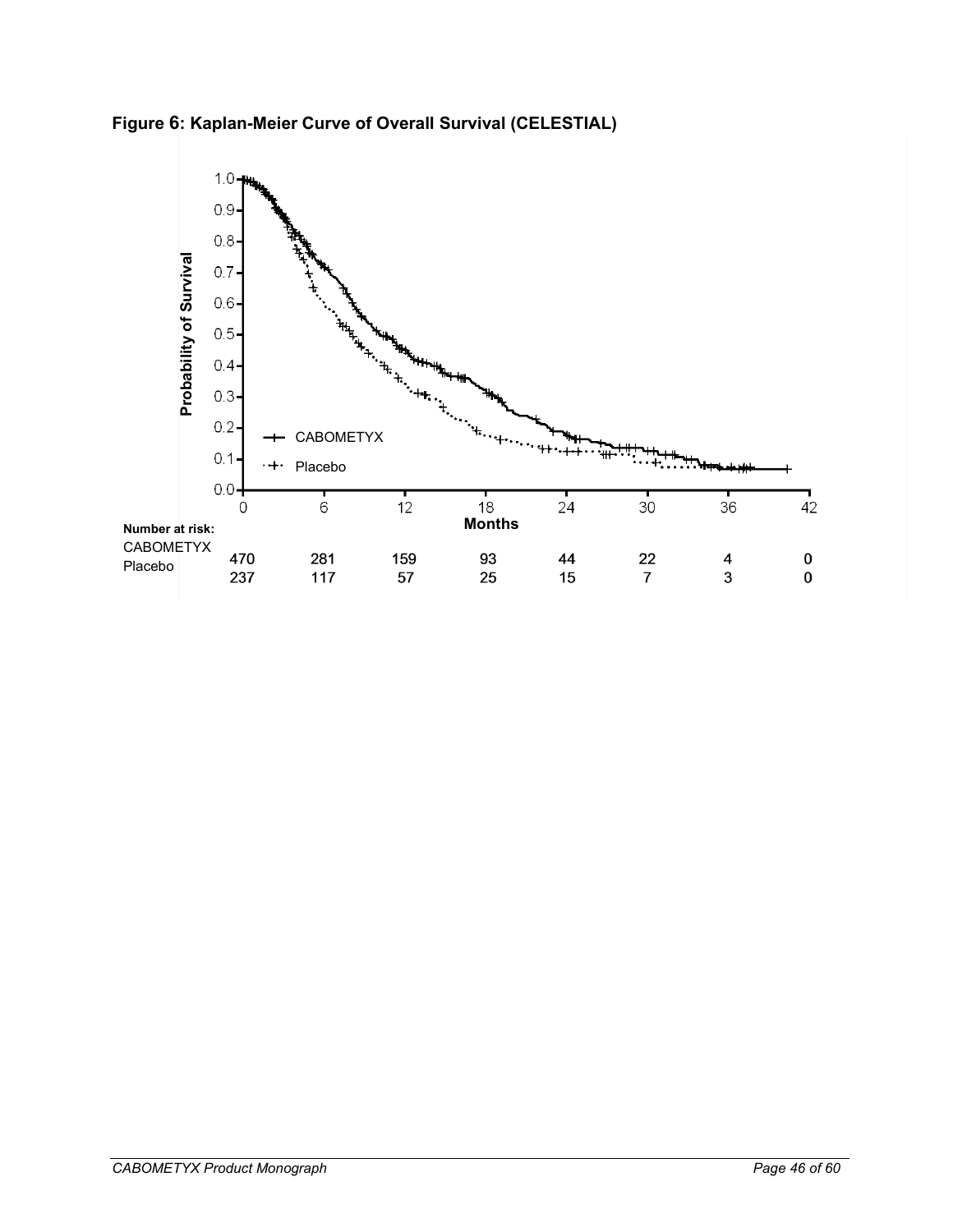



# **Differentiated Thyroid Carcinoma**

| Table 22: Summary of patient demographics for clinical trials in Differentiated Thyroid |  |
|-----------------------------------------------------------------------------------------|--|
| Carcinoma                                                                               |  |

| Study #                   | <b>Study design</b>                                   | Dosage, route of<br>administration | <b>Study</b><br>subjects (n) | Mean age<br>(Range) | <b>Sex</b> |
|---------------------------|-------------------------------------------------------|------------------------------------|------------------------------|---------------------|------------|
| COSMIC-311<br>(XL184-311) | Double-blind,<br>placebo-                             | CABOMETYX (60<br>mg) daily, oral   | $N = 170$                    | 63.3 (31, 85)       | 49%M       |
|                           | controlled,<br>randomized, 2-<br>arm phase 3<br>study | Placebo daily,<br>oral             | $N = 88$                     | 63.8 (37, 83)       | 44%M       |

The efficacy of CABOMETYX was evaluated in COSMIC-311, a randomized (2:1), double-blind, placebo-controlled, multicenter trial in patients with locally advanced or metastatic differentiated thyroid cancer (papillary thyroid carcinoma or follicular thyroid carcinoma) that had progressed following prior VEGFR-targeted therapy and were radioactive iodine (RAI)-refractory or ineligible. Patients were randomized to receive CABOMETYX 60 mg orally once daily or placebo until disease progression or unacceptable toxicity. Randomization was stratified by prior receipt of lenvatinib and age ( $\leq 65$  years vs > 65 years). Eligible patients randomized to placebo were allowed to cross-over to CABOMETYX upon confirmation of progressive disease by blinded independent radiology review committee (BIRC). The primary efficacy outcome measures were<br>PFS in the intent to treat (ITT) population, and ORR in the first 100 randomized patients, as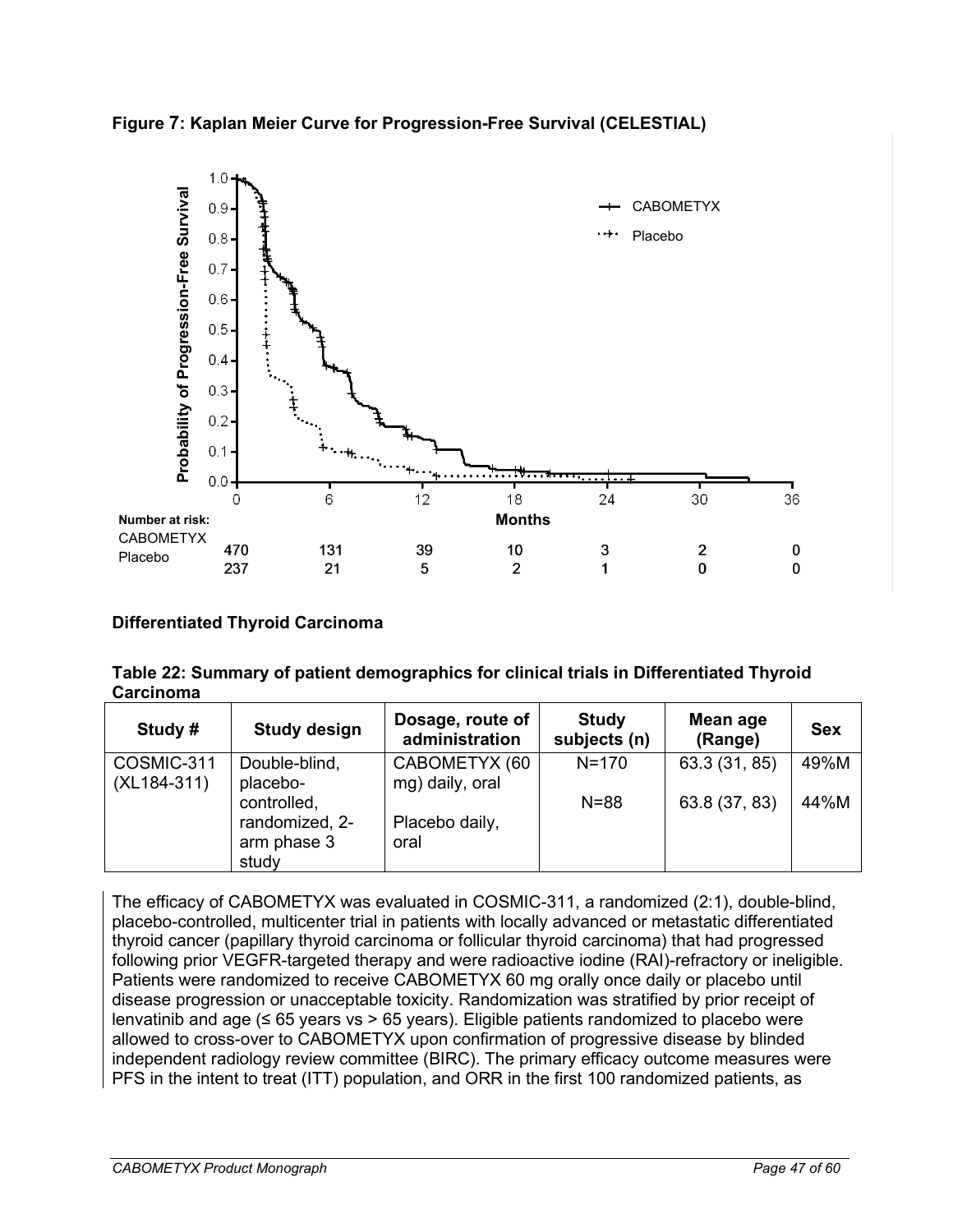assessed by BIRC per RECIST 1.1. Tumour assessments were conducted every 8 weeks. OS was an additional endpoint.

The primary analysis of PFS (median follow up 6.2 months) included 187 randomized patients, 125 to CABOMETYX and 62 to placebo. An updated analysis of PFS (median follow up 10.1 months) was performed and included 258 randomized patients, 170 to CABOMETYX and 88 to placebo. The median age was 65 years, 53% were female and 70% were White. 74% of subjects receiving CABOMETYX had received only one prior VEGFR-TKI and 26% had received two or more prior VEGFR-TKI therapies. 63% had received prior lenvatinib, 60% had received prior sorafenib, and 24% had received both (18% 1L sorafenib). Baseline ECOG performance status was 0 (46%) or 1 (54%) and 93% of patients had metastatic disease.

The trial demonstrated a statistically significant improvement in PFS in the ITT population for patients randomized to CABOMETYX compared with placebo but failed to demonstrate a statistically significant improvement in ORR in the first 100 randomized patients to CABOMETYX compared with placebo. Efficacy results are shown in Table 23, Figure 8 and Figure 9.

|                                         | <b>Primary Analysis</b>       |                          | <b>Updated Analysis<sup>1</sup></b> (Full ITT) |                            |  |
|-----------------------------------------|-------------------------------|--------------------------|------------------------------------------------|----------------------------|--|
|                                         | <b>CABOMETYX</b><br>$(n=125)$ | <b>Placebo</b><br>(n=62) | <b>CABOMETYX</b><br>$(n=170)$                  | <b>Placebo</b><br>$(n=88)$ |  |
| <b>Progression-Free</b>                 |                               |                          |                                                |                            |  |
| <b>Survival (PFS)</b>                   |                               |                          |                                                |                            |  |
| Number of Events, (%)                   | 31(25)                        | 43 (69)                  | 62 (36)                                        | 69 (78)                    |  |
| Death                                   | 6(4.8)                        | 2(3.2)                   | 12(7.1)                                        | 4(4.5)                     |  |
| <b>Median PFS in Months</b><br>(96% CI) | NR (5.7, NE)                  | 1.9(1.8, 3.6)            | 11.0(7.4, 13.8)                                | 1.9(1.9, 3.7)              |  |
| Hazard Ratio (96%                       | 0.22(0.13, 0.36)              |                          | 0.22(0.15, 0.32)                               |                            |  |
| Cl <sup>2</sup>                         |                               |                          |                                                |                            |  |
| $p$ -value $3$                          | < 0.0001                      |                          |                                                |                            |  |

### **Table 23: Efficacy Results in DTC (COSMIC-311): PFS**

CI, confidence interval; NR, not reached; NE, not evaluable; ITT, intent-to-treat

 $1$  No formal statistical testing was conducted at the time of the updated analysis

<sup>2</sup> Estimated using the Cox proportional-hazard model

<sup>3</sup> Log-rank test stratified by receipt of prior lenvatinib (yes vs no) and age (≤ 65 years vs > 65 years)

#### **Table 24: Efficacy Results in DTC (COSMIC-311): ORR in the First 100 Patients Randomized to CABOMETYX or Placebo**

|                                           | <b>Primary Analysis</b>      |                            |  |
|-------------------------------------------|------------------------------|----------------------------|--|
|                                           | <b>CABOMETYX</b><br>$(n=67)$ | <b>Placebo</b><br>$(n=33)$ |  |
| <b>Overall Response Rate</b>              |                              |                            |  |
| Overall Response, % (99% CI) <sup>1</sup> | 15% (6%, 29%)                | $0\%$ (0%, 15%)            |  |
| $p$ -value $^2$                           | 0.0281                       |                            |  |

CI, confidence interval

<sup>1</sup> All responses were partial responses

<sup>2</sup> Fisher's exact test compared to an alpha boundary of 0.01

PFS subgroup analyses showed CABOMETYX was favoured over placebo in all pre-specified subgroups, regardless of the TKI used.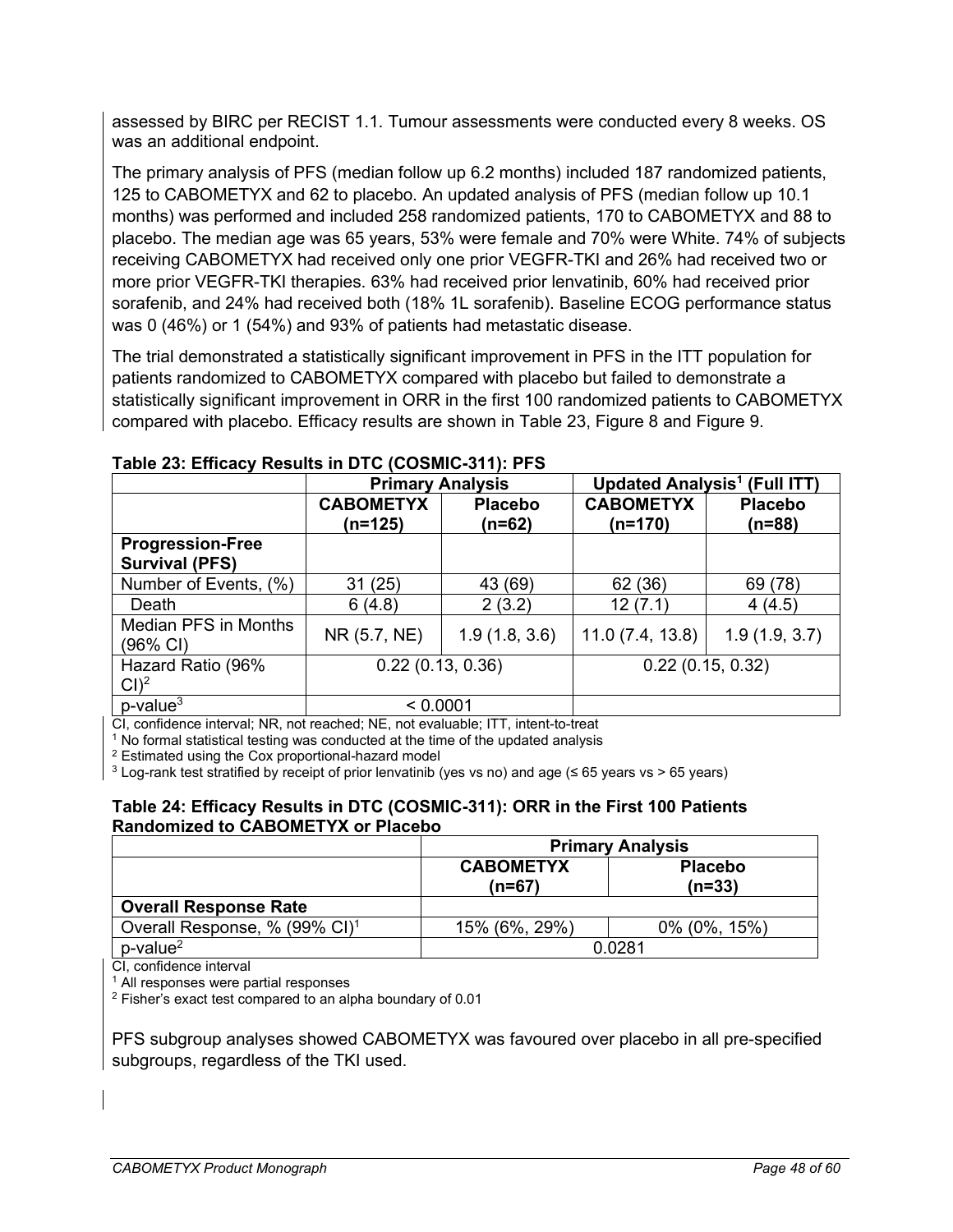# **Figure 8: Kaplan-Meier Curve of Progression-Free Survival in COSMIC-311 (Primary Analysis, N=187)**



**Figure 9: Kaplan-Meier Curve of Progression-Free Survival in COSMIC-311 (Updated Analysis, N=258)**

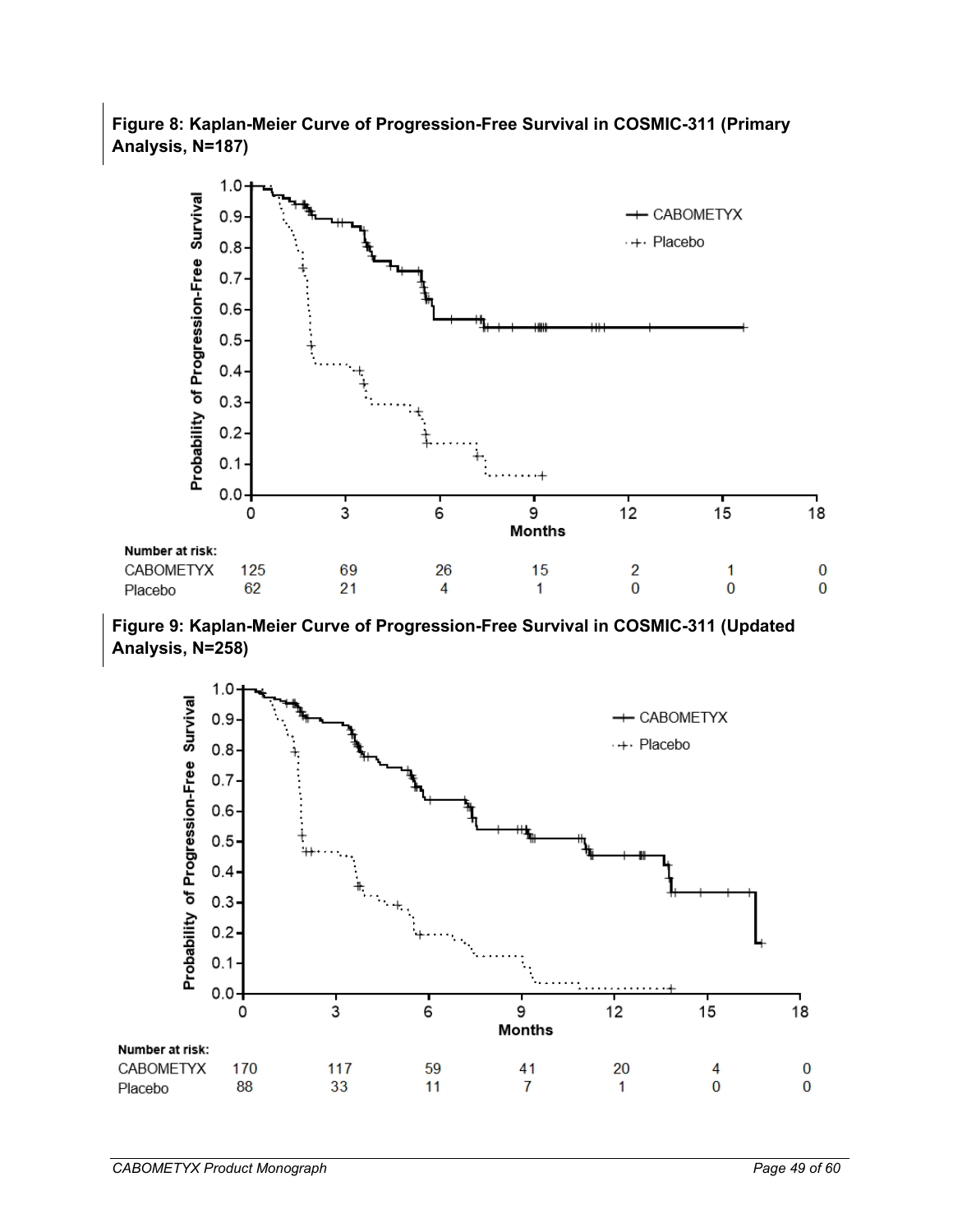# <span id="page-49-0"></span>**16 NON-CLINICAL TOXICOLOGY**

#### Single dose toxicity

Toxicity associated with single oral doses of cabozantinib in rats (100, 300 and 900 mg/kg) was characterized by dose-dependent clinical signs, clinical chemistry parameter changes reflective of possible hepatotoxicity, and hematologic parameters indicative of possible hematopoietic tissue toxicity. Histopathologic changes in gastrointestinal (GI) tract tissues, bone marrow, lymphoid tissue, and male and female reproductive tissues were considered cabozantinib-related. Minimal evidence of cabozantinib-related toxicity was observed in dogs administered single oral doses up to 2000 mg/kg (dose range: 30-2000 mg/kg/day).

#### Repeat dose toxicity

Repeat dose toxicity studies were performed in mice (4 weeks at 5,15 and 50 mg/kg/day), rats (2 and 6 months at 0.1-15 mg/kg/day) and dogs (6 months at 0.2-30 mg/kg). Target organs for toxicity were lymphoid tissues, bone marrow, GI tract, kidney, adrenal and reproductive tract tissues. The no observed adverse effect level (NOAEL) yielded plasma exposures estimated to be below human clinical exposure levels at intended therapeutic dose (≥0.4-fold, ≥0.2-fold and <1%, for mice, rats and dogs, respectively).

#### **Genotoxicity**

Cabozantinib was not mutagenic in vitro in the bacterial reverse mutation (Ames) assay and was not clastogenic in both the in vitro cytogenetic assay using human lymphocytes or in the in vivo mouse micronucleus assay.

### <span id="page-49-1"></span>**Carcinogenicity**

Cabozantinib was not carcinogenic in a 26-week carcinogenicity study in rasH2 transgenic mice (2, 5 and 15 mg/kg/day).

During a 104-week carcinogenic study, Cabozantinib was daily administered at 0.1, 0.3 and 1.0 mg/kg/day in Sprague-Dawley rats. Cabozantinib-related neoplastic findings consisted of an increased incidence of benign pheochromocytoma, alone or in combination with malignant pheochromocytoma/complex malignant pheochromocytoma, of the adrenal medulla in males administered ≥0.1 mg/kg/day and females administered ≥0.3 mg/kg/day. In addition, increased incidence of hyperplasia of the adrenal medulla also occurred in females administered ≥0.1 mg/kg/day.

### Reproductive and developmental toxicity

In reproductive and developmental toxicity studies, cabozantinib administration was associated with: reduced fertility in male and female rats (1, 2.5 and 5 mg/kg/day); embryotoxicity in rats (0.01, 0.03 and 0.1 mg/kg/day); fetal soft-tissue malformations (small spleen, missing lung lobe) in rabbits (0.3, 1 and 3.0 mg/kg/day); fetal skeletal malformations (cleft palate and kinked/rudimentary tail) at embryotoxic doses in rats (dose range: 0.03-7.5 mg/kg); and no fetal external or skeletal malformations in rabbits (0.3, 1.0 and 3.0 mg/kg/day). These effects were observed at exposures that were significantly lower than the human exposure at the therapeutic dose.

Target organs for toxicity in rat juvenile studies (dose range: 0.3-3 mg/kg/day) were bone, bone marrow, GI tract, lymphoid and reproductive organs. At the NOAEL (0.3 mg/kg/day) plasma exposures are estimated to be approximately 0.1-fold of the mean clinical exposure.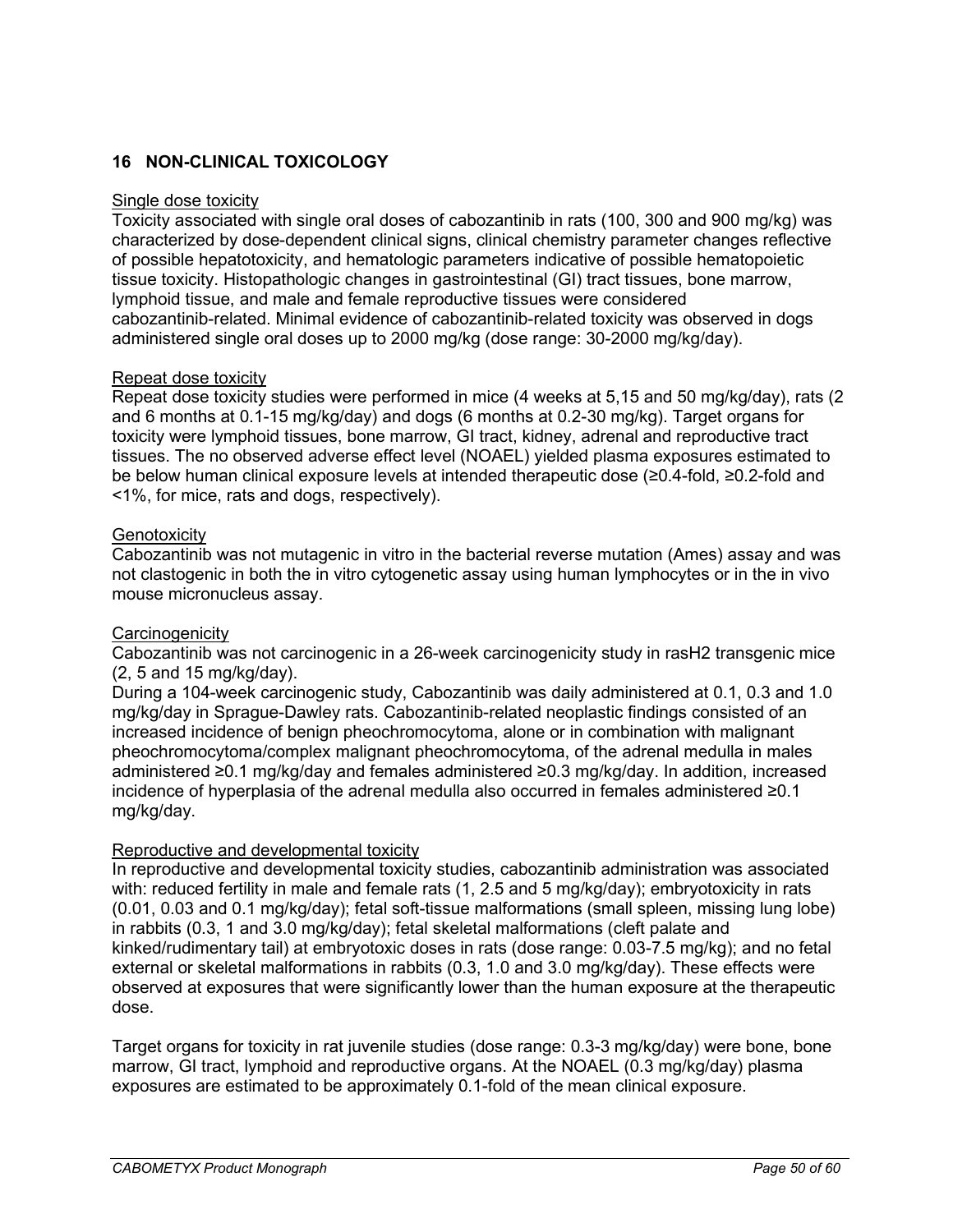Phototoxicity in vitro studies

Cabozantinib was negative in an in vitro Balb/c mouse 3T3 fibroblast phototoxicity bioassay.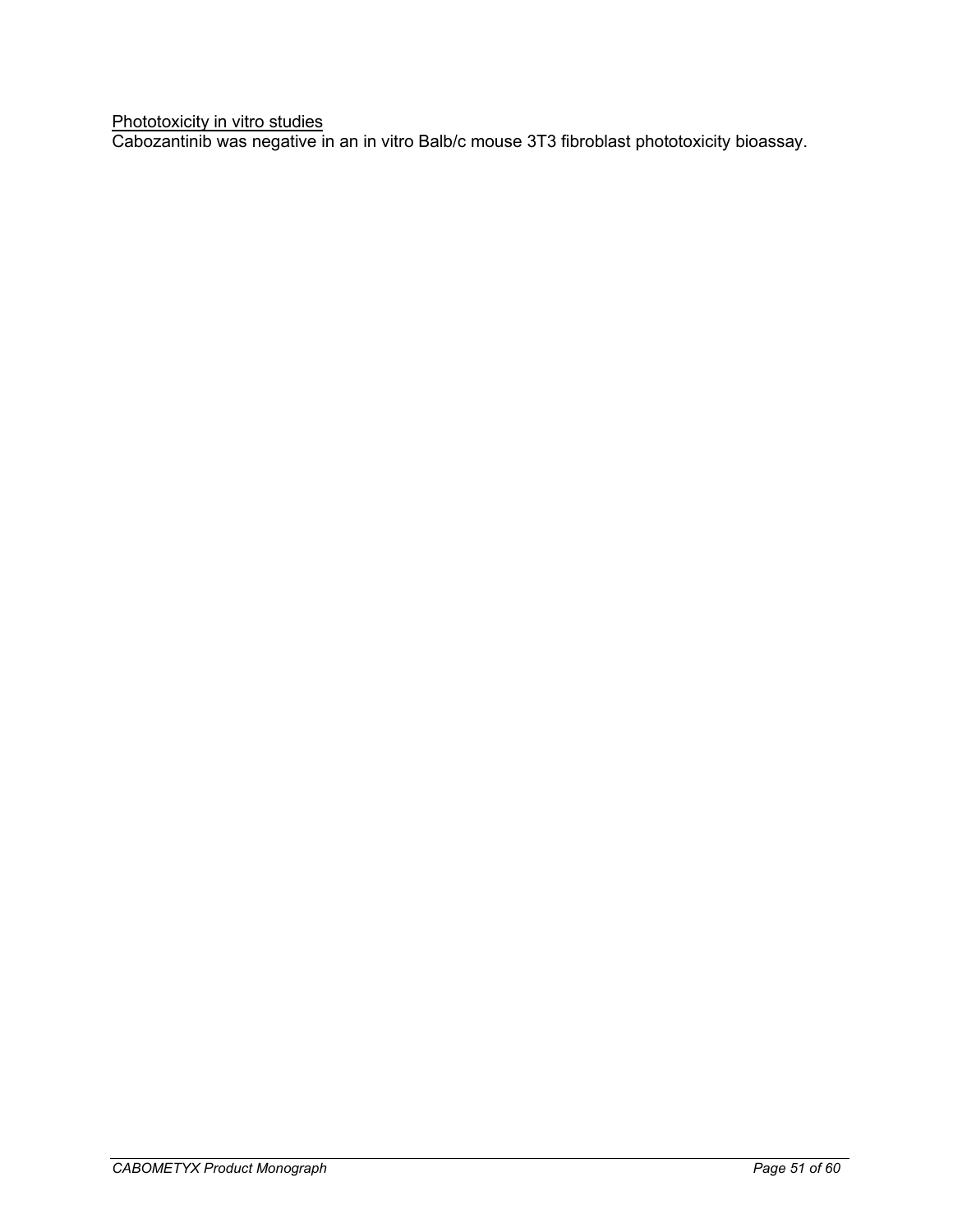### <span id="page-51-0"></span>**PATIENT MEDICATION INFORMATION**

### **READ THIS FOR SAFE AND EFFECTIVE USE OF YOUR MEDICINE**

### **PrCABOMETYX® cabozantinib tablets**

Read this carefully before you start taking **CABOMETYX** and each time you get a refill. This leaflet is a summary and will not tell you everything about this drug. Talk to your healthcare professional about your medical condition and treatment and ask if there is any new information about **CABOMETYX.**

Your cancer will be treated with **CABOMETYX**. You may also receive another medication called nivolumab. If this applies to you, read the Patient Medication Information leaflet for nivolumab as well as this one.

#### **Serious Warnings and Precautions**

CABOMETYX should only be prescribed and used under the supervision of a healthcare professional experienced in drugs to treat cancer.

Serious side-effects with CABOMETYX can include:

- Life-threatening blood clots
- High blood pressure. Blood pressure can be severely high and could cause stroke (hypertensive crisis).
- Life-threatening tear in your stomach or intestinal wall (**perforation**) or abnormal connection between 2 parts of your body (**fistula**)
- Life-threatening bleeding
- Life-threatening liver injury
- A condition called **posterior reversible leukoencephalopathy syndrome**
- Abnormal wound healing

CABOMETYX has not been studied in patients with heart problems or severe kidney or liver problems.

#### **What is CABOMETYX used for?**

CABOMETYX is used to treat adults with:

- a type of advanced kidney cancer called renal cell carcinoma.
	- $\circ$  Some of these patients may have had no previous treatment for their disease. Others may have been treated with medicines that block the growth of blood vessels (anti-angiogenic therapies).
	- o CABOMETYX may also be given with another medicine called nivolumab. This is given to patients who have not received any previous treatments for their disease. These patients:
		- **Example be treated with radiation or surgery**
		- have a cancer that has spread to other parts of the body
- a type of liver cancer called hepatocellular carcinoma. These patients will have been previously treated with a medication called sorafenib.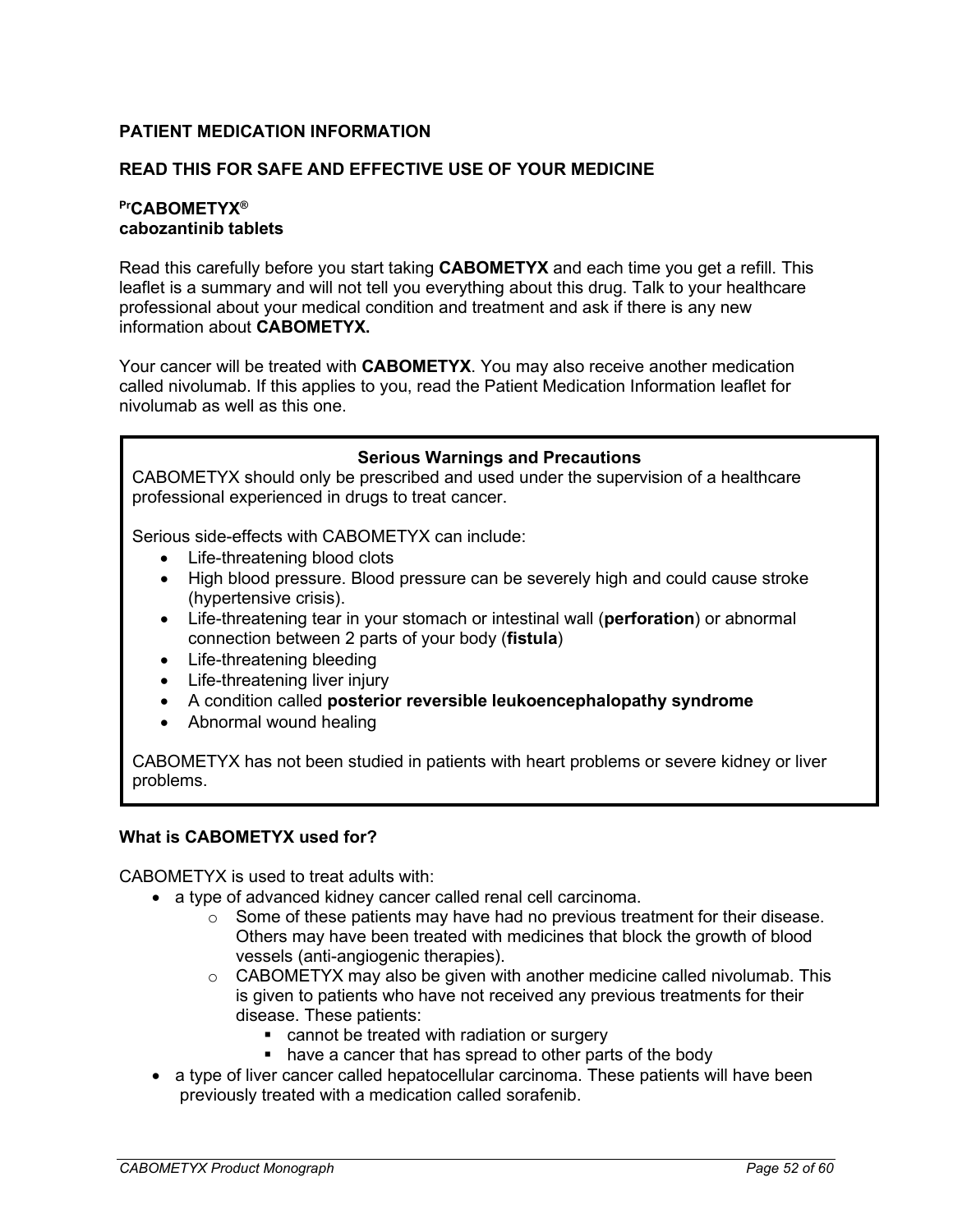- a type of thyroid cancer called differentiated thyroid carcinoma. CABOMETYX is used when the cancer has spread to nearby tissues or to other parts of the body. These patients will:
	- o have been previously treated with anticancer medications and;
	- $\circ$  no longer respond to the radioactive iodine treatment. Or are not able to receive radioactive iodine treatment.

#### **How does CABOMETYX work?**

CABOMETYX is a multi-kinase inhibitor. It works by blocking the action of proteins called receptor tyrosine kinases (RTKs). RTKs are involved in cell growth and the development of new blood vessels. These proteins can be present in high amounts in cancer cells. By blocking their action, CABOMETYX can slow down how fast the tumour grows, help to block the blood supply that the cancer needs and may increase the length of time before the cancer gets worse.

# **What are the ingredients in CABOMETYX?**

| Medicinal ingredient:      | cabozantinib (S)-malate                                                                                                                                                                                                     |
|----------------------------|-----------------------------------------------------------------------------------------------------------------------------------------------------------------------------------------------------------------------------|
| Non-medicinal ingredients: | colloidal silicon dioxide, croscarmellose sodium,<br>hydroxypropyl cellulose, hypromellose 2910, iron oxide<br>yellow, lactose anhydrous, magnesium stearate,<br>microcrystalline cellulose, titanium dioxide and triacetin |

#### **CABOMETYX comes in the following dosage forms:**

Tablets: 20 mg, 40 mg, 60 mg cabozantinib (as cabozantinib (*S*)-malate)

#### **Do not use CABOMETYX if:**

You are allergic to cabozantinib or any other ingredients in this medicine including lactose anhydrous.

#### **To help avoid side effects and ensure proper use, talk to your healthcare professional before you take CABOMETYX. Talk about any health conditions or problems you may have, including if you:**

- have high blood pressure and its complications, including separation of the layers of an artery wall (artery dissection)
- have heart disease
- have diarrhea
- have any unusual bleeding or a history of bleeding. This includes blood in stool, vomiting or coughing up blood.
- plan to have any surgery, including dental surgery. You should stop treatment with CABOMETYX at least 28 days before any scheduled surgery.
- have liver or kidney disease, including increased amounts of protein in your urine
- have inflammatory bowel disease (for example Crohn's disease or ulcerative colitis, diverticulitis, or appendicitis)
- have had a blood clot in the leg, lungs or liver, stroke, or heart attack
- have any heart disorder, including an irregular heartbeat, prolongation of the QT interval or a family history of QT prolongation or sudden cardiac death at less than 50 years of age
- have thyroid problems
- are pregnant, or plan to become pregnant. Avoid getting pregnant while taking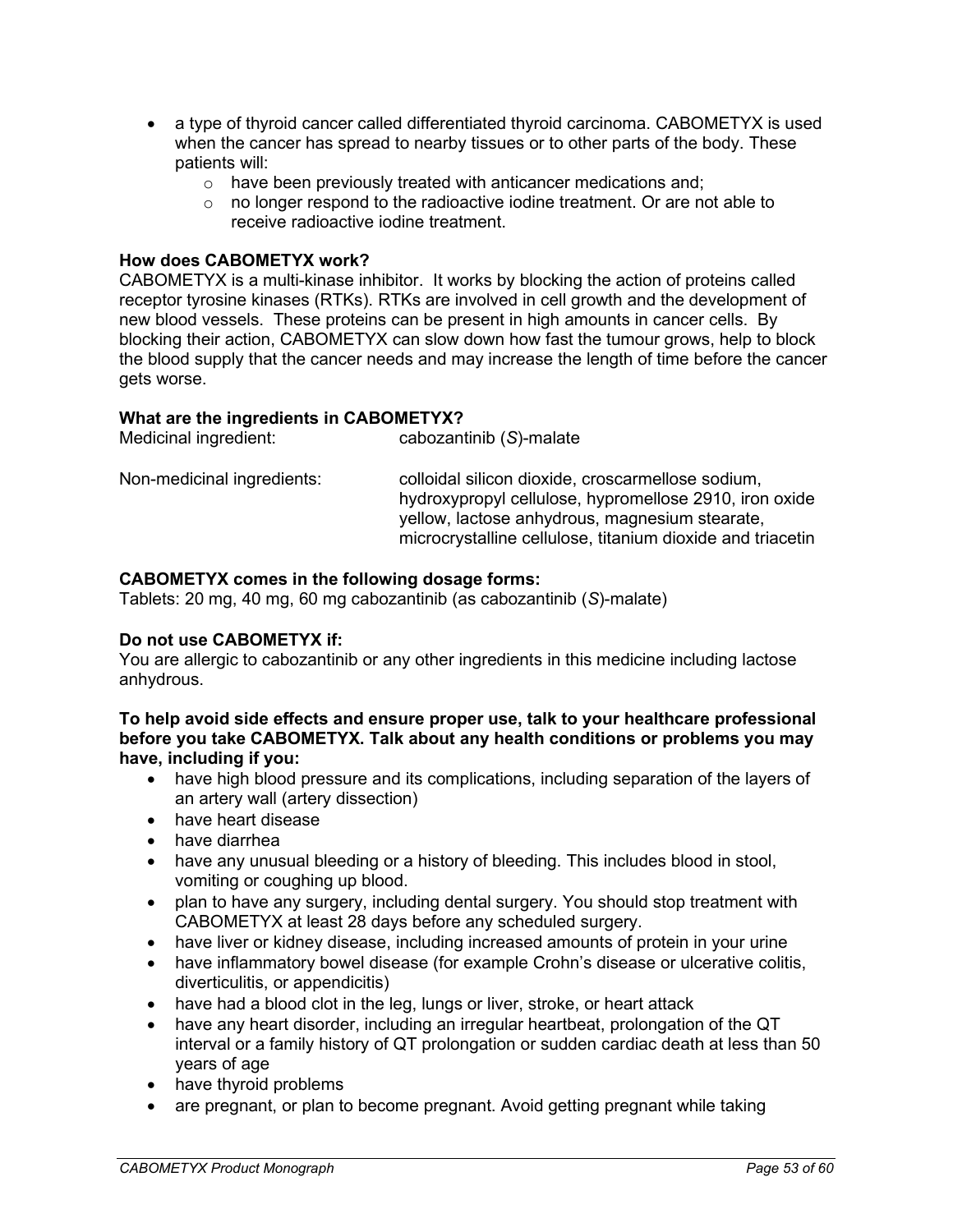CABOMETYX, as it can harm your unborn baby.

- Female patients who are able to become pregnant, should use effective methods of birth control during treatment and for 4 months after your last dose of CABOMETYX.
- Talk to your healthcare provider about birth control methods that may be right for you.
- If you become pregnant or think you are pregnant, tell your healthcare provider right away.
- are a male patient with a female partner who is able to become pregnant. Your female partner should avoid getting pregnant while you are taking CABOMETYX.
	- Effective birth control should be used during treatment with CABOMETYX and for 4 months after your last dose.
	- Tell your healthcare professional right away if your partner becomes pregnant while you are receiving treatment with CABOMETYX.
- are breastfeeding or plan to breastfeed. It is not known if CABOMETYX passes into your breast milk. Do not breastfeed during treatment and for 4 months after your last dose of CABOMETYX.

### **Other warnings you should know about:**

- CABOMETYX in combination with nivolumab can cause **adrenal insufficiency**. This condition happens when the adrenal glands don't make enough of the hormone cortisol. If you experience adrenal insufficiency, you may need to take other medications.
- **Check-ups and testing:** You will have regular visits with a healthcare professional before and during your treatment with CABOMETYX. At these visits, your healthcare professional may:
	- check your heart rate and blood pressure. You may also need an electrocardiogram.
	- **•** check your mouth and jaw.
	- do blood tests. The results of these test will tell your healthcare professional how CABOMETYX is affecting your blood, thyroid and liver.

**Driving and using machines:** Before you do tasks which may require special attention, wait until you know how you respond to CABOMETYX. If you feel dizzy, weak, or tired, do not drive or use tools or machines.

#### **Tell your healthcare professional about all the medicines you take, including any drugs, vitamins, minerals, natural supplements or alternative medicines.**

### **The following may interact with CABOMETYX:**

- Medicines that treat fungal infections, such as itraconazole, ketoconazole, and posaconazole
- Medicines used to treat bacterial infections (antibiotics) such as erythromycin, clarithromycin, and rifampicin
- Allergy medicines such as fexofenadine
- Medicines used to treat epilepsy or fits such as phenytoin, carbamazepine, and phenobarbital
- Herbal preparations containing St. John's Wort (Hypericum perforatum), sometimes used for treating depression or depression-related conditions such as anxiety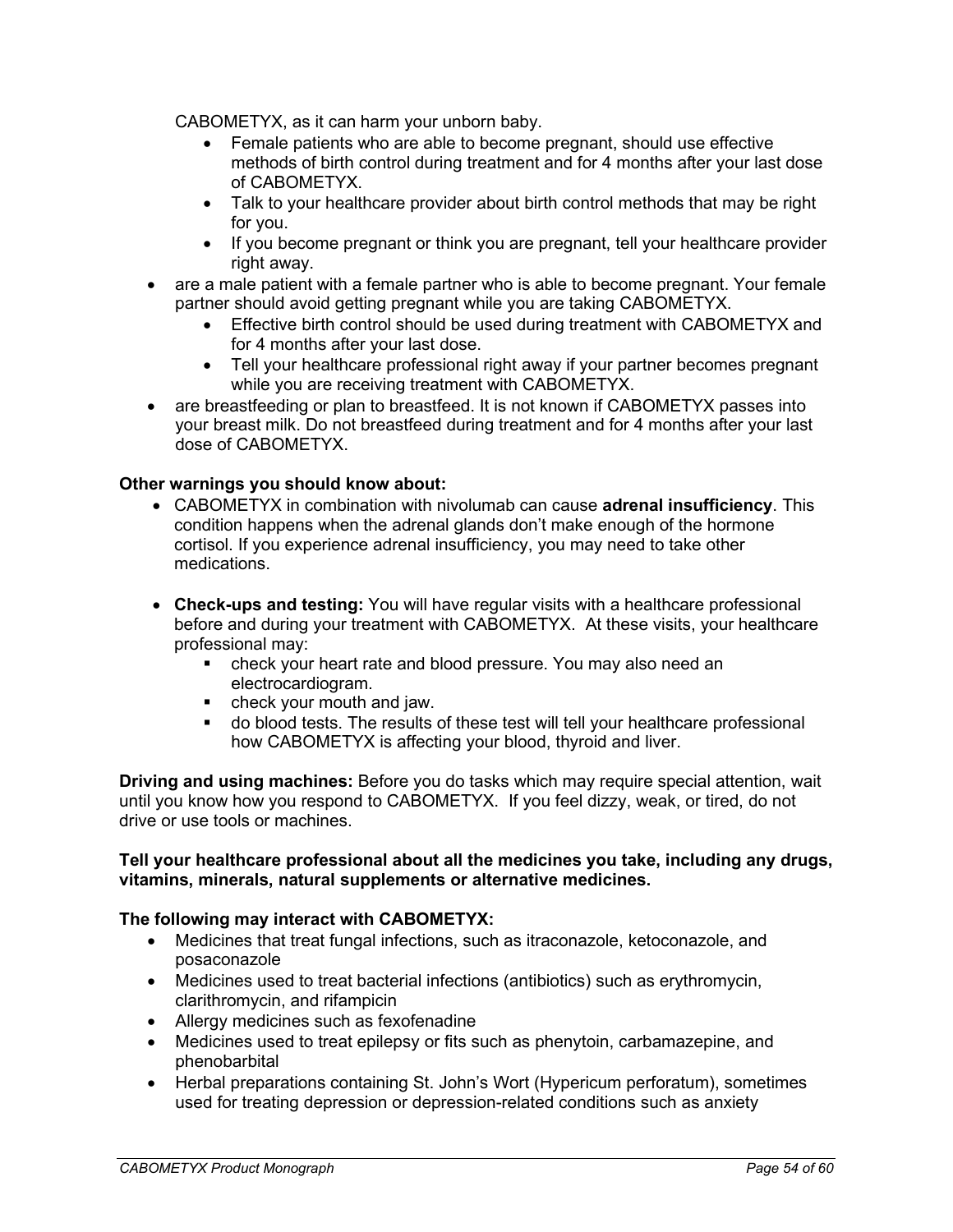- Medicines used to thin the blood, such as warfarin, dabigatran, etexilate
- Medicines to treat high blood pressure or other heart conditions, such as ambrisentan, aliskeren, talinolol, digoxin, and tolvaptan
- Medicines for diabetes, such as saxagliptin and sitagliptin
- Medicines used to treat gout, such as colchicine
- Medicines used to treat HIV or AIDS, such as efavirenz, ritonavir, maraviroc and emtricitabine
- Medicines used to lower high cholesterol in the blood or to remove substances called bile acids from your body, such as cholestyramin and cholestagel
- Medicines that may lengthen the QT-interval of your heart, such as certain drugs to treat heart conditions, psychosis, depression, pain, infections and other conditions
- Medicines that may affect the levels of electrolytes in your body, such as certain diuretics, laxatives, enemas and corticosteroids

### **How to take CABOMETYX:**

- Always take CABOMETYX exactly as your healthcare professional tells you to take it.
- Take CABOMETYX once daily on an empty stomach. Do not eat for at least 2 hours before and at least 1 hour after taking the dose.
- Swallow tablets whole with a full glass (at least 8 ounces) of water.
- **Do not** crush tablets.
- Take your medicine at about the same time each day.
- Do not drink grapefruit juice or eat grapefruit while taking CABOMETYX. Do not take supplements that contain grapefruit while taking CABOMETYX.
- Do not stop taking your CABOMETYX without first talking to your healthcare professional.
- If you are taking CABOMETYX with nivolumab:
	- A healthcare professional will give you nivolumab every 2 weeks or every 4 weeks. It is likely to be given to you during the day.
	- **Take your CABOMETYX on an empty stomach, preferably in the evening.**

### **Usual dose:**

Your healthcare professional will decide on the right dose of CABOMETYX for you to take.

- When CABOMETYX is taken alone, the usual adult dose is 60 mg, once a day.
- When CABOMETYX is taken with nivolumab, the usual adult dose is 40 mg once a day.

Your doctor may adjust your dose, stop treatment for some time (then resume at the same or a different dose) or stop your treatment completely. This may happen if:

- you have surgery,
- you are taking certain other medications,
- you have problems with your liver,
- you have certain side effects while taking CABOMETYX, or
- your disease gets worse.

#### **Overdose:**

If you think you, or a person you are caring for, have taken too much CABOMETYX, contact a healthcare professional, hospital emergency department or regional Poison Control Centre immediately, even if there are no symptoms.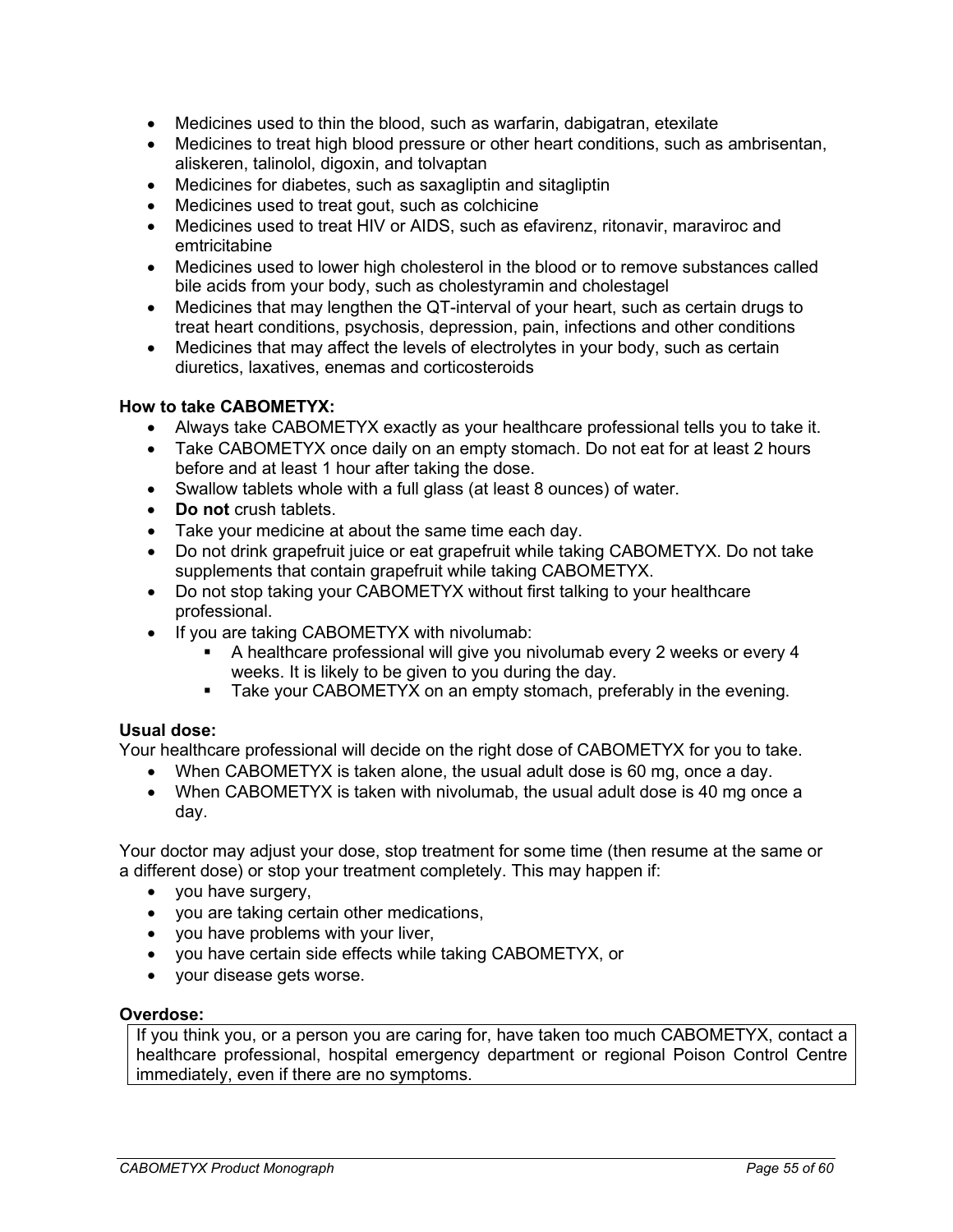### **Missed Dose:**

If you miss a dose and your next dose is in:

- less than 12 hours, take your next dose at its scheduled time. Do not make up the missed dose.
- 12 hours or more, take the missed dose as soon as you remember. Take your next dose at the normal time.

#### **What are possible side effects from using CABOMETYX?**

These are not all the possible side effects you may feel when taking CABOMETYX. If you experience any side effects not listed here, contact your healthcare professional.

- Altered sense of taste
- Cough
- Decreased appetite
- Difficulty in speaking, hoarseness
- Dizziness, fainting
- Dry skin and mouth
- Fatigue, insomnia
- Fever
- Hair loss
- Headache
- Heartburn (bringing up stomach acid)
- Pain in arms, legs and joints, muscle spasms
- Rash or redness of the skin
- Redness, swelling or pain in the mouth or throat
- Ringing in the ears
- Shortness of breath
- Stomach upset, including diarrhea, nausea, vomiting, constipation, indigestion, and abdominal pain
- Swelling in lower legs or hands
- Upper respiratory tract infection
- Weakness
- Weakness or numbness in hands or feet
- Weight loss

CABOMETYX can cause abnormal blood and urine test results. Your healthcare professional will decide when to perform blood or urine tests and will interpret the results.

| Serious side effects and what to do about them |                                         |              |                                       |  |
|------------------------------------------------|-----------------------------------------|--------------|---------------------------------------|--|
| Symptom / effect                               | Talk to your healthcare<br>professional |              | Stop taking drug<br>and get immediate |  |
|                                                | Only if severe                          | In all cases | medical help                          |  |
| <b>VERY COMMON</b>                             |                                         |              |                                       |  |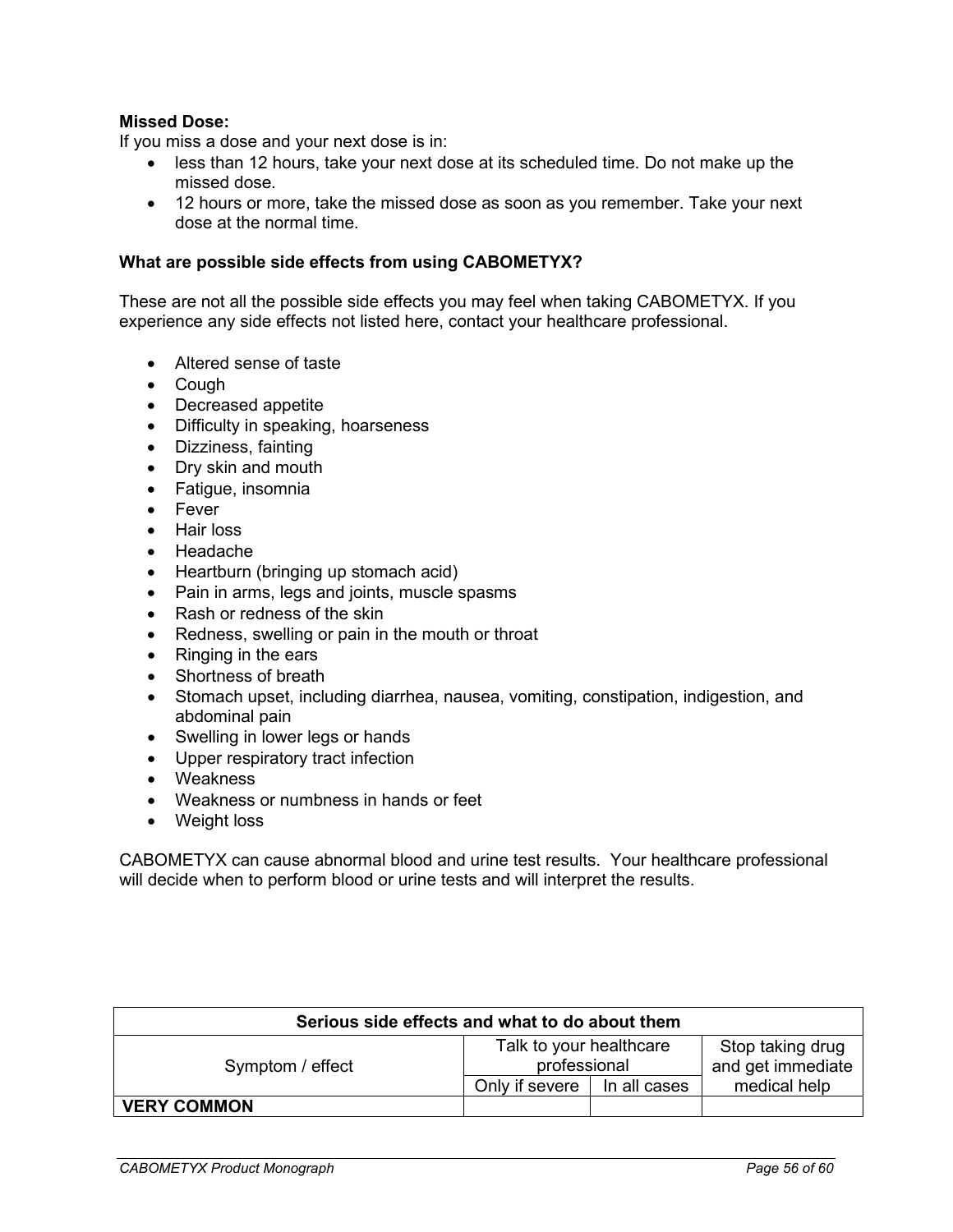| Hand-foot skin reaction: redness, blisters,    |   |   |   |
|------------------------------------------------|---|---|---|
| pain in the palms of the hands or soles of     | X |   |   |
| the feet                                       |   |   |   |
| Ascites (fluid in the abdomen): abdominal      |   |   |   |
| pain, feeling of fullness, flat or pushed out  |   | X |   |
| navel, weight increase, shortness of breath    |   |   |   |
| Hypertension (high blood pressure):            |   |   |   |
|                                                | X |   |   |
| headaches, vision problems, nausea and         |   |   |   |
| vomiting                                       |   |   |   |
| Anemia (low levels of red blood cells and      |   |   |   |
| hemoglobin): fatigue, having pale skin,        | X |   |   |
| shortness of breath, loss of energy or         |   |   |   |
| weakness                                       |   |   |   |
| <b>Hypothyroidism</b> (underactive thyroid     |   |   |   |
| gland): changes in heart rate, appetite or     |   | X |   |
| weight, tiredness, constipation, feeling cold, |   |   |   |
| dry skin, swelling at front of neck            |   |   |   |
| Hyponatremia (low level of sodium in your      |   |   |   |
| blood): loss of energy, tiredness, muscle      | X |   |   |
| weakness or cramps, seizures                   |   |   |   |
| Hypophosphatemia (low level of                 |   |   |   |
| phosphate in the blood): muscle weakness,      | X |   |   |
| coma, bone pain and fractures                  |   |   |   |
| Hypomagnesemia (low level of                   |   |   |   |
| magnesium in the blood): nausea, vomiting,     | X |   |   |
| weakness, muscle spasms, tremors               |   |   |   |
| Hypokalemia (low level of potassium in the     | X |   |   |
| blood): muscle weakness, cramping              |   |   |   |
| Decreased lymphocytes (low level of            |   |   |   |
| white blood cells): swollen lymph nodes,       | X |   |   |
| painful swollen joints and rash                |   |   |   |
| Proteinuria (too much protein in your          |   |   |   |
| urine): swelling of the hands, feet, face      | X |   |   |
| Hyperthyroidism (high levels of thyroid        |   |   |   |
| hormone): anxiety or nervousness, weight       |   |   |   |
| loss, frequent and loose bowel                 |   |   |   |
| movements, breathlessness, feeling hot         |   | X |   |
| and possibly feelings of having rapid,         |   |   |   |
| fluttering or pounding heart                   |   |   |   |
| High levels of liver enzymes (alanine          |   |   |   |
| transaminase, aspartate transaminase) or       |   |   |   |
| bilirubin in the blood: nausea, vomiting,      |   |   |   |
| weight loss, fatigue, yellowing of the skin or |   | X |   |
| eyes, dark urine, itching.                     |   |   |   |
|                                                |   |   |   |
| <b>COMMON</b>                                  |   |   |   |
| Thromboembolism (blood clot in a vein or       |   |   |   |
| artery): pain or tenderness or swelling in     |   |   | X |
| your arm or leg, skin that is red or warm,     |   |   |   |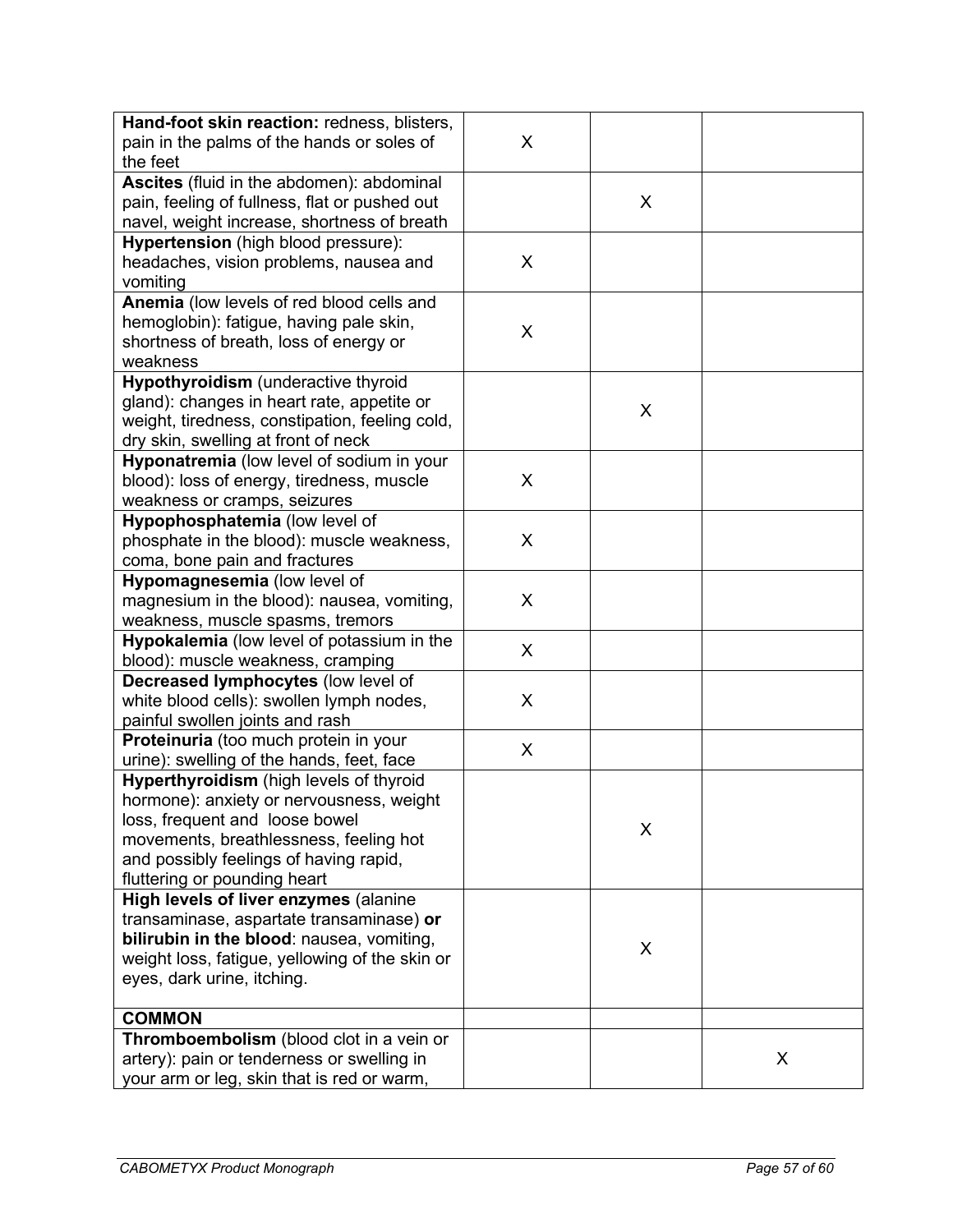| coldness, tingling or numbness, pale skin,                                        |   |   |   |
|-----------------------------------------------------------------------------------|---|---|---|
| muscle pain or spasms, weakness                                                   |   |   |   |
| Severe hemorrhage (bleeding): vomiting                                            |   |   |   |
| blood, black stools, bloody urine, headache,                                      |   |   | X |
| coughing up blood                                                                 |   |   |   |
| Gastrointestinal perforation (tear in your                                        |   |   |   |
| stomach or intestinal wall): abdominal pain,                                      |   |   | X |
| feeling sick, vomiting, constipation, fever                                       |   |   |   |
| Hypocalcemia (low level of calcium in the                                         |   |   |   |
| blood): numbness and tingling in the hands,                                       | X |   |   |
| feet or lips, muscle cramping or spasms,                                          |   |   |   |
| light-headedness, slow heartbeat                                                  |   |   |   |
| <b>Dehydration</b> (condition that happens when                                   |   |   |   |
| you lose more fluid than you take in): thirst,                                    | X |   |   |
| headache, loss of appetite, tiredness,                                            |   |   |   |
| weakness, decreased urine, dark urine                                             |   |   |   |
| Thrombocytopenia (low level of platelets                                          |   |   |   |
| in the blood): bruising easily, bleeding                                          | X |   |   |
| gums, nosebleeds, more bleeding than                                              |   |   |   |
| expected.                                                                         |   |   |   |
| Hepatic encephalopathy (worsening brain                                           |   |   |   |
| function due to liver issues): change in                                          |   |   |   |
| alertness, confusion, mood or personality                                         |   | X |   |
| changes, disorientation, changes in sleep                                         |   |   |   |
| patterns, loss of consciousness, coma                                             |   |   |   |
| Adrenal insufficiency (when adrenal                                               |   |   |   |
| glands don't make enough cortisol): fatigue,                                      |   |   |   |
| darkening of skin colour, low blood                                               |   | X |   |
| pressure with dizziness or fainting, muscle                                       |   |   |   |
| and joint pain, craving salt.                                                     |   |   |   |
| <b>Hypersensitivity reactions including</b>                                       |   |   |   |
| anaphylaxis and infusion-related                                                  |   |   |   |
| reactions (severe allergic reactions):                                            |   |   |   |
| fever, skin rash, hives, itching, swelling,                                       |   |   |   |
| shortness of breath, wheezing, runny nose,                                        |   | X |   |
| difficulty swallowing itchy, watery eyes,                                         |   |   |   |
| feeling sick to your stomach and throwing                                         |   |   |   |
| up. This side effect is possible when<br>CABOMETYX is taken with nivolumab.       |   |   |   |
| <b>UNCOMMON</b>                                                                   |   |   |   |
| <b>Convulsion: Fits (seizures), headaches,</b>                                    |   |   |   |
|                                                                                   |   |   | X |
| confusion, or struggling to focus<br><b>Myocardial infarction (heart attack):</b> |   |   |   |
| pressure or squeezing pain between the                                            |   |   |   |
| shoulder blades, in the chest, jaw, left arm                                      |   |   |   |
| or upper abdomen, shortness of breath,                                            |   |   |   |
| dizziness, fatigue, light-headedness,                                             |   |   | X |
| clammy skin, sweating, indigestion, anxiety,                                      |   |   |   |
| feeling faint and possible irregular                                              |   |   |   |
|                                                                                   |   |   |   |
| heartbeat.                                                                        |   |   |   |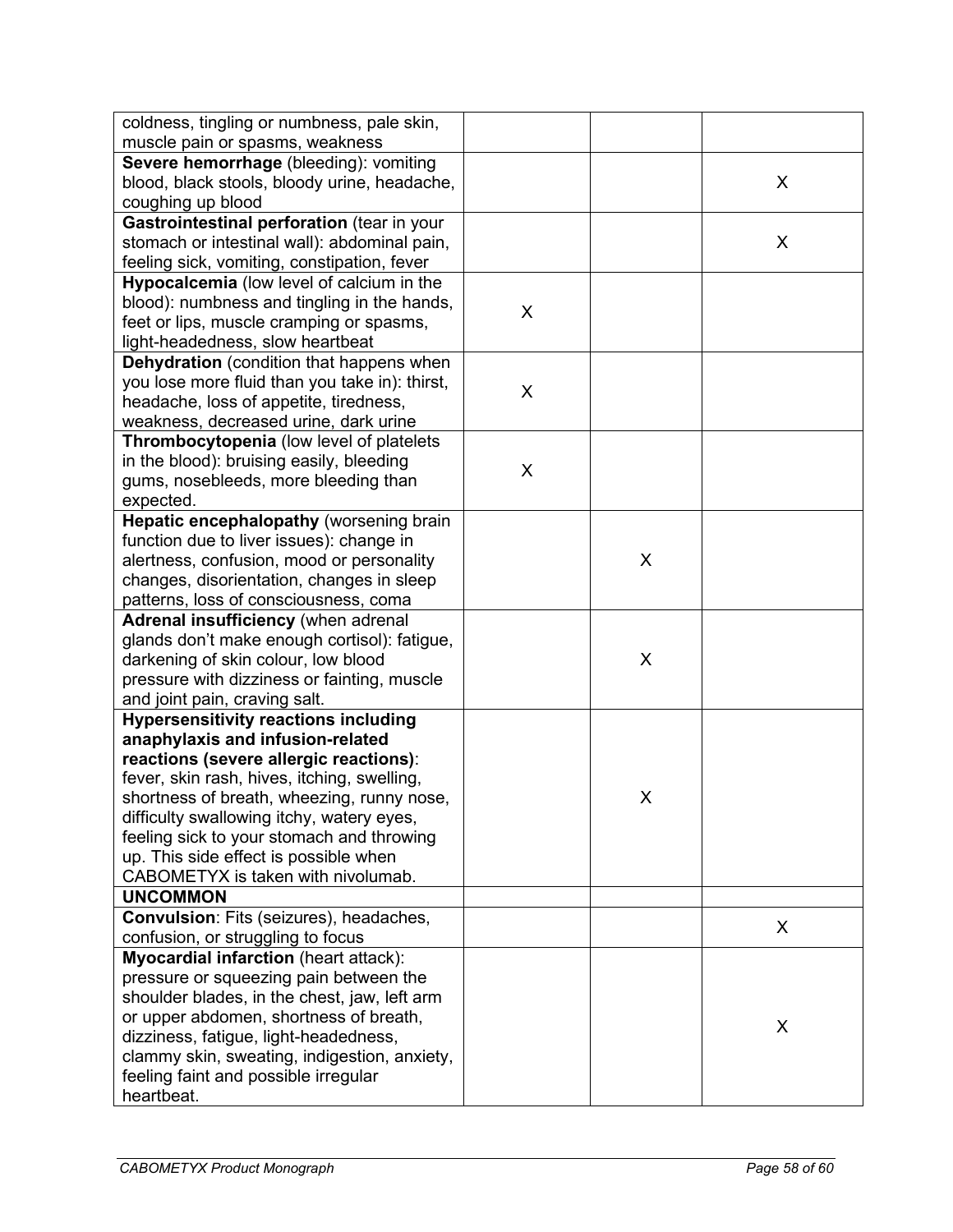| <b>Pneumonia</b> (infection in the lungs): chest     |   |   |   |
|------------------------------------------------------|---|---|---|
| pain when you breath or cough, confusion,            |   |   |   |
| cough which may produce phlegm, fatigue,             |   | X |   |
| fever, sweating and shaking chills, nausea,          |   |   |   |
| vomiting or diarrhea, shortness of breath            |   |   |   |
| <b>Stroke</b> (bleeding or blood clot in the brain): |   |   |   |
| sudden numbness, weakness or tingling of             |   |   |   |
| the face, arm, or leg, particularly on one           |   |   |   |
| side of the body, sudden headache, blurry            |   |   |   |
| vision, difficulty swallowing or speaking, or        |   |   | X |
| lethargy, dizziness, fainting, vomiting,             |   |   |   |
| trouble understanding, trouble with walking          |   |   |   |
| and loss of balance                                  |   |   |   |
|                                                      |   |   |   |
| Anal fistula (abnormal connection between            |   |   |   |
| the anus and another part of your body):             |   |   |   |
| pain and swelling around the anus, pain              | X |   |   |
| with bowel movements, bleeding, bloody or            |   |   |   |
| foul-smelling discharge from the anus,               |   |   |   |
| fever, chills                                        |   |   |   |
| Pancreatitis (inflammation of the                    |   |   |   |
| pancreas): abdominal pain that lasts or gets         | X |   |   |
| worse when you lie down, nausea, vomiting            |   |   |   |
| Liver injury (including liver failure):              |   |   |   |
| yellowing of the skin or eyes, dark urine,           |   |   |   |
| abdominal pain, nausea, vomiting, loss of            |   |   | X |
| appetite, itching, bruising, weight loss. Can        |   |   |   |
| be fatal.                                            |   |   |   |
| Hepatitis cholestatic (decrease in bile flow         | X |   |   |
| from the liver): yellow skin or eyes                 |   |   |   |
| Pulmonary Embolism (blood clot in the                |   |   |   |
| lungs): sharp chest pain, coughing up                |   |   | X |
| blood, sudden shortness of breath                    |   |   |   |
| Pleural effusion (build-up of fluid around           |   |   |   |
| the lung): chest pain, dry cough, fever,             |   |   | X |
| difficulty breathing, shortness of breath            |   |   |   |
| <b>Osteonecrosis</b> (bone damage in the jaw):       |   |   |   |
| pain in the mouth, teeth and/or jaw, swelling        |   |   |   |
| or sores inside the mouth, numbness or a             |   | X |   |
| feeling of heaviness in the jaw, or loosening        |   |   |   |
| of a tooth                                           |   |   |   |
| Wound complication: a wound that does                |   |   |   |
| not heal                                             |   | X |   |
| Thyroiditis (swelling or inflammation of the         |   |   |   |
| thyroid gland): feelings of worry, irritability,     |   |   |   |
| anxiety or nervousness, trouble sleeping,            |   | X |   |
| fatigue, weight loss, increased appetite,            |   |   |   |
| shaking                                              |   |   |   |
|                                                      |   |   |   |
| <b>VERY RARE</b>                                     |   |   |   |